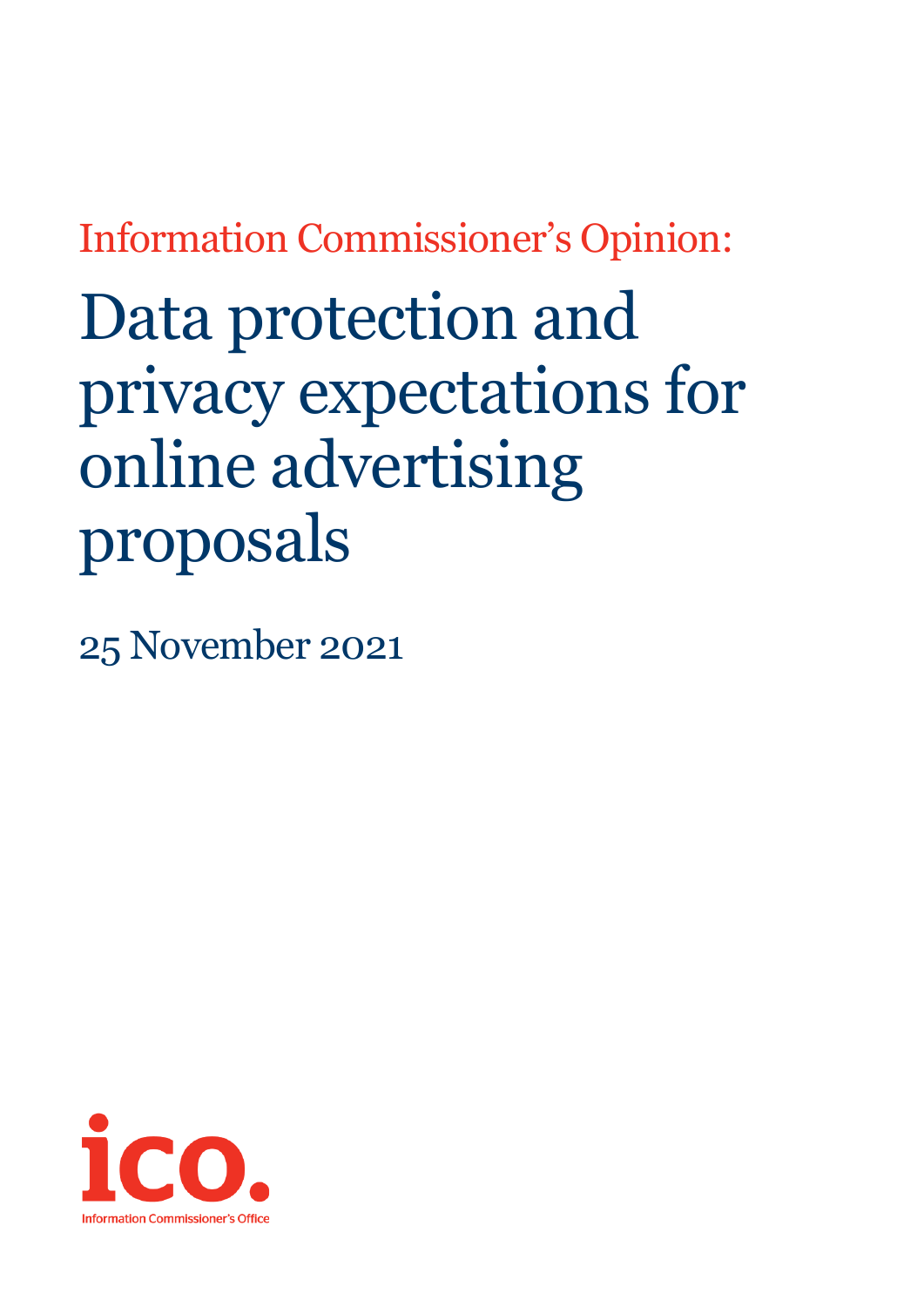# **Contents**

| 1.  |                                                              |      |
|-----|--------------------------------------------------------------|------|
| 2.  |                                                              |      |
| 2.1 |                                                              |      |
| 2.2 |                                                              |      |
| 2.3 |                                                              |      |
| 2.4 |                                                              |      |
| 3.  |                                                              |      |
| 3.1 |                                                              |      |
| 3.2 |                                                              |      |
| 3.3 |                                                              |      |
| 3.4 |                                                              |      |
| 3.5 |                                                              |      |
| 3.6 | Developments related to user preferences and identifiers  25 |      |
| 3.7 |                                                              |      |
| 3.8 |                                                              |      |
| 4.  |                                                              |      |
| 4.1 |                                                              |      |
| 4.2 |                                                              |      |
| 4.3 |                                                              |      |
| 4.4 |                                                              | . 41 |
| 5.  |                                                              |      |
| 5.1 |                                                              |      |
| 5.2 |                                                              |      |
| 6.  |                                                              |      |
|     |                                                              |      |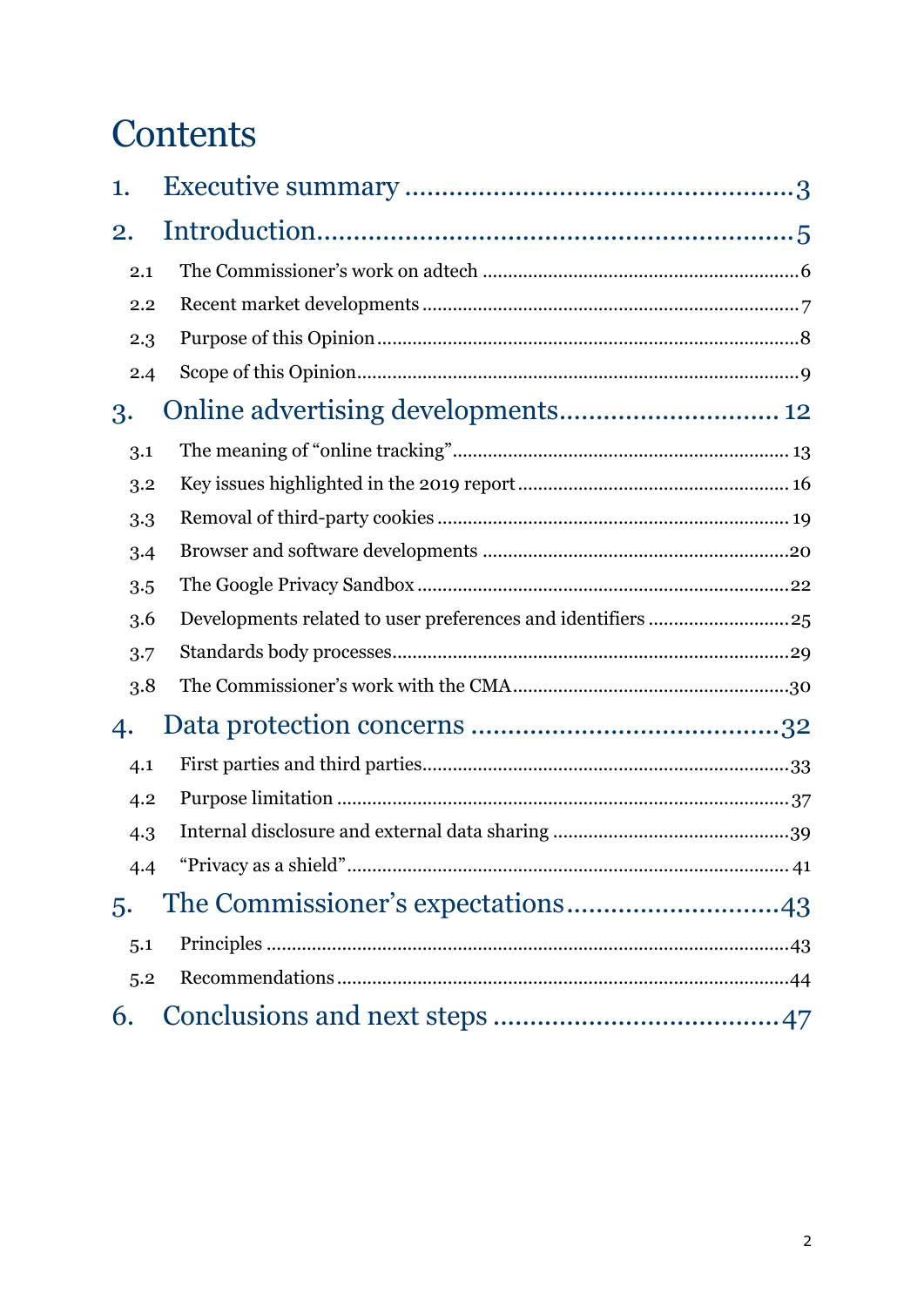# <span id="page-2-0"></span>1. Executive summary

Online advertising enables advertisers to reach individuals with their products and brands, while helping organisations to generate income to fund their online services. It supports a large ecosystem of advertising technology (adtech) providers, publishers, and advertisers. It also generates a significant proportion of the revenues of major technology companies.

The concept is simple: advertisers want to show adverts to individuals who are likely to buy their product, and individuals want to see adverts that are relevant to them. Behind it stands a complex web of data processing involving the profiling, tracking, auctioning, and sharing of personal data. The reliance on personal data means data protection law has an important role to play in building trust and confidence, and in protecting the public from personal data misuse.

Technologies used in online advertising, and the way they are deployed, have the potential to be highly privacy intrusive. The Commissioner's 2019 update report into adtech and real-time bidding sets out the concerns about the adtech ecosystem. In particular, it covers the significant role cookies and similar technologies play in enabling the gathering and processing of personal data to target and profile  $1$ .

Since 2019, industry has developed several initiatives that seek to address the risks adtech poses and shift towards less intrusive tracking and profiling practices. These include proposals from Google and other market participants to phase out the use of "third party cookies" (TPCs) and other forms of cross-site tracking and replace them with alternatives.

The Commissioner has been collaborating with the Competition and Markets Authority (CMA) in assessing these developments and ensuring they meet the requirements of data protection and competition law. The Information Commissioner's Office (ICO) and CMA joint statement of May 2021 outlined that the interest of consumers is best served when the objectives of both competition and data protection are achieved<sup>2</sup>. The ICO and the CMA will continue to work closely together so that developments in the adtech industry operate in a data protection compliant way that ensures an appropriate level of competition.

The proposals from both Google and other market participants are not yet fully realised. There is a window of opportunity for proposal developers to reflect on genuinely applying a data protection by design approach. The Commissioner

<span id="page-2-1"></span><sup>1</sup> [https://ico.org.uk/media/about-the-ico/documents/2615156/adtech-real-time-bidding-report-201906](https://ico.org.uk/media/about-the-ico/documents/2615156/adtech-real-time-bidding-report-201906-dl191220.pdf) [dl191220.pdf.](https://ico.org.uk/media/about-the-ico/documents/2615156/adtech-real-time-bidding-report-201906-dl191220.pdf)

<span id="page-2-2"></span><sup>2</sup> <https://ico.org.uk/media/about-the-ico/documents/2619797/cma-ico-public-statement-20210518.pdf>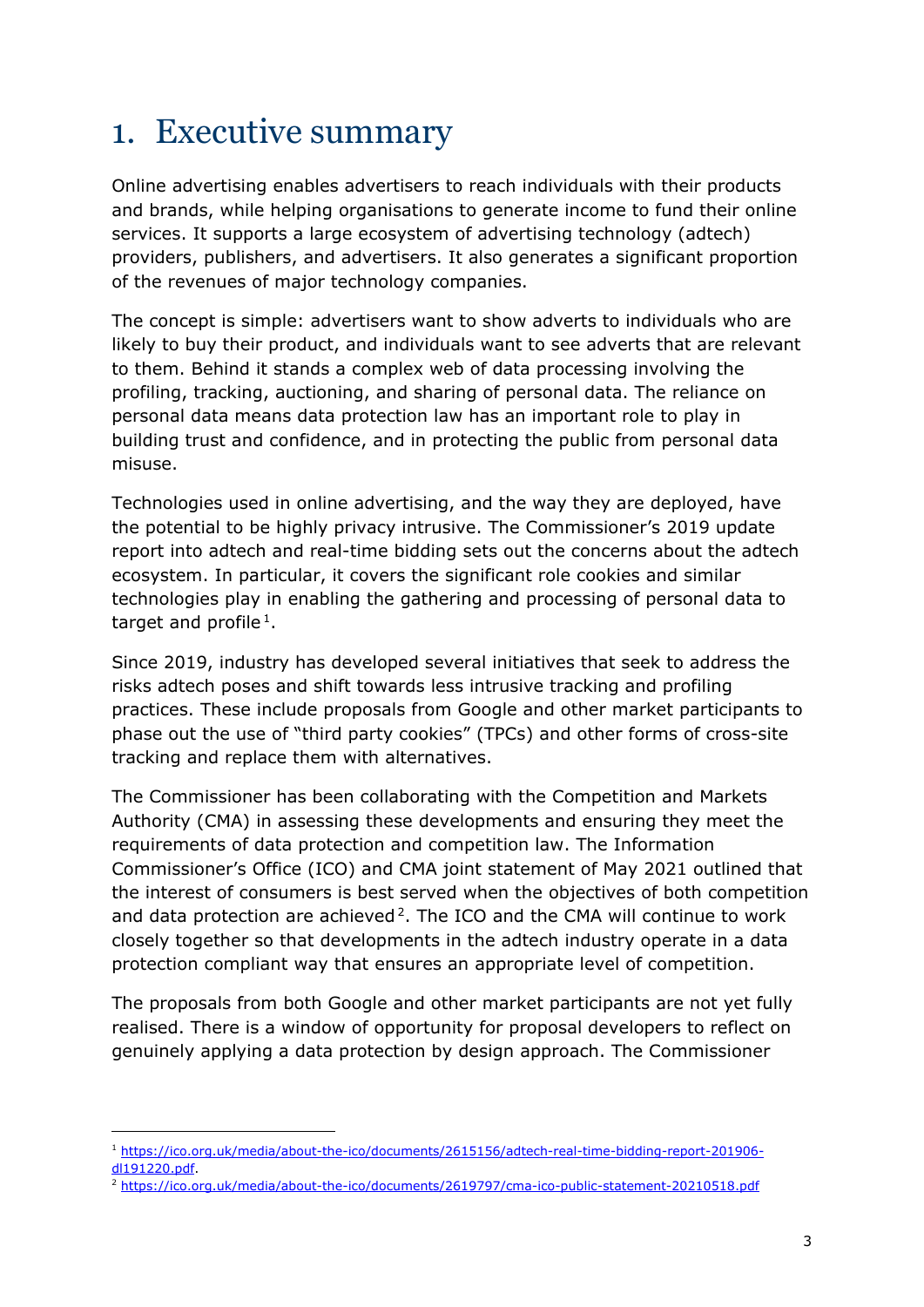therefore encourages Google and other participants to demonstrate how their proposals meet the expectations this Opinion outlines.

New initiatives must address the risks that adtech poses and take account of data protection requirements from the outset. Any proposal that has the effect of maintaining or replicating existing tracking practices (such as those described in the 2019 Report) is not an acceptable response to the significant data protection risks that the Commissioner has already described.

The Commissioner expects any proposal to:

- engineer data protection requirements by default into the design of the initiative;
- offer users the choice of receiving adverts without tracking, profiling or targeting based on personal data;
- be transparent about how and why personal data is processed across the ecosystem and who is responsible for that processing;
- articulate the specific purposes for processing personal data and demonstrate how this is fair, lawful and transparent; and
- address existing privacy risks and mitigate any new privacy risks that their proposal introduces.

The Opinion represents the Commissioner's view at the time of publication. The Commissioner may form a different view based on further findings or engagement with key stakeholders.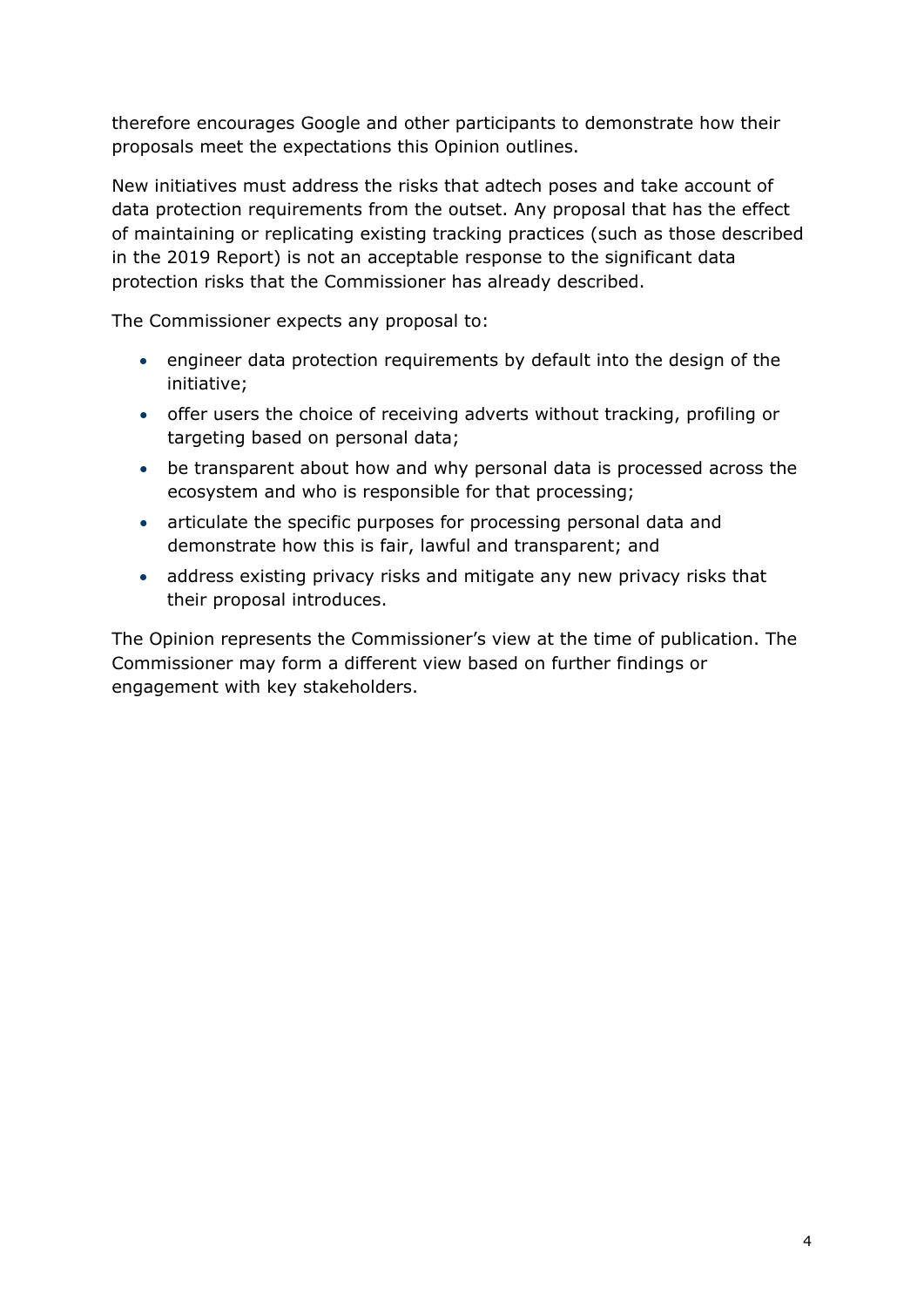# <span id="page-4-0"></span>2. Introduction

The Commissioner puts forward this Opinion on Data protection and privacy expectations for online advertising proposals to provide guidance to market participants about how they can:

- demonstrate a genuine adherence to the principles of data protection by design and by default; and
- bring forward proposals that effectively address the range of data protection and privacy harms that are characteristic of current approaches to online advertising.

The Commissioner outlines a range of data protection expectations that must be met. The Commissioner advises developers to assess their approaches against these expectations. This will help them demonstrate how their proposals will achieve better outcomes.

The Commissioner makes clear that proposals that seek to continue to intrusively track and profile users are at odds with data protection and privacy requirements.

This Opinion also:

- reinforces the need to address the concerns raised in the 2019 report;
- clarifies the Commissioner's views on the joint work being undertaken with the CMA; and
- addresses common misconceptions about the application of data protection and other relevant legislation.

The Commissioner is leading initiatives $3$  to:

- create a more transparent, user-centric approach that empowers individuals; and
- addresses the power imbalance that exists between them and key market participants.

User choice, consent, control and accountability must be meaningful. First and foremost, they must be shaped around compliance with the law and consideration of individuals' interests, rights and freedoms.

<span id="page-4-1"></span><sup>3</sup> [https://ico.org.uk/about-the-ico/news-and-events/news-and-blogs/2021/09/g7-data-protection-and-privacy](https://ico.org.uk/about-the-ico/news-and-events/news-and-blogs/2021/09/g7-data-protection-and-privacy-authorities-meeting-communiqu%C3%A9/)[authorities-meeting-communiqu%C3%A9/](https://ico.org.uk/about-the-ico/news-and-events/news-and-blogs/2021/09/g7-data-protection-and-privacy-authorities-meeting-communiqu%C3%A9/)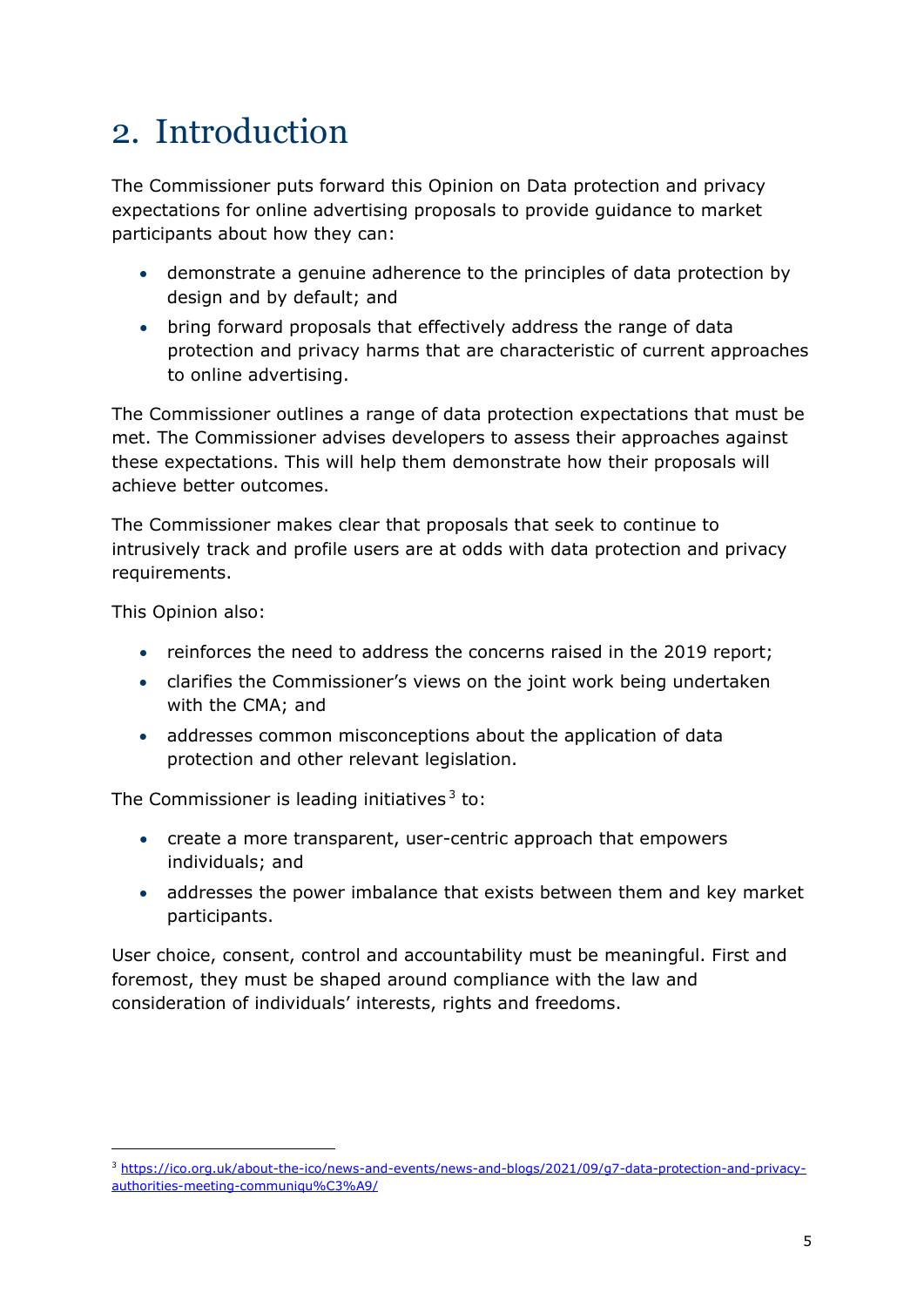### <span id="page-5-0"></span>2.1 The Commissioner's work on adtech

In 2019, the Commissioner published a report on the use of cookies and similar technologies and processing of personal data in online advertising<sup>4</sup>. It focused on real-time bidding (RTB) and industry protocols such as OpenRTB<sup>[5](#page-5-2)</sup> and Google Authorized Buyers<sup>[6](#page-5-3)</sup>. These protocols are attempts to standardise how data is collected and shared, and how adverts are served. The 2019 report detailed several inadequate practices in RTB, including systemic compliance issues with:

- legal requirements on cookie use;
- lawfulness, fairness and transparency;
- security;
- controllership arrangements;
- data retention;
- risk assessments; and
- application of data protection by design principles.

The 2019 report acknowledged that there are many issues associated with adtech. This includes the market position of so-called 'big tech' firms, and the financial vulnerability of some online services (eg publishers). The Cairncross review examined a number of these issues in the context of online journalism, such as the role of large online platforms and their relationship with news organisations<sup>7</sup>. While these issues were outside the core scope of the 2019 report, this did not mean they were free from data protection concerns.

The Commissioner called for industry to make changes, but also recognised the need for a measured and considered approach due to the importance of advertising to participants in a commercially sensitive ecosystem $8$ . The Commissioner also undertook significant engagement with key stakeholders to obtain industry views, both before and after publication of the 2019 report<sup>9</sup>.

In early 2020, the Commissioner set out a revised regulatory approach for the COVID-19 pandemic. This included a reassessment of priorities and resources to take account of the changed circumstances, including a pause in the adtech work. This was to ensure that the ICO could focus its resources into the

<span id="page-5-1"></span><sup>4</sup> [https://ico.org.uk/media/about-the-ico/documents/2615156/adtech-real-time-bidding-report-201906](https://ico.org.uk/media/about-the-ico/documents/2615156/adtech-real-time-bidding-report-201906-dl191220.pdf) [dl191220.pdf](https://ico.org.uk/media/about-the-ico/documents/2615156/adtech-real-time-bidding-report-201906-dl191220.pdf)

<span id="page-5-2"></span><sup>5</sup> As stated by the Interactive Advertising Bureau (IAB), OpenRTB's goal is "to create a lingua franca for communicating between buyers and sellers". See<https://iabtechlab.com/standards/openrtb/> and [https://github.com/InteractiveAdvertisingBureau/openrtb/blob/master/OpenRTB%20v3.0%20FINAL.md.](https://github.com/InteractiveAdvertisingBureau/openrtb/blob/master/OpenRTB%20v3.0%20FINAL.md)

<span id="page-5-3"></span><sup>6</sup> "Authorized Buyers" refers both to Google's own protocol and the broader Authorized Buyers programme, which also supports the OpenRTB protocol. See [https://developers.google.com/authorized-buyers/rtb/start.](https://developers.google.com/authorized-buyers/rtb/start)

<span id="page-5-4"></span><sup>7</sup> <https://www.gov.uk/government/publications/the-cairncross-review-a-sustainable-future-for-journalism>

<span id="page-5-5"></span><sup>8</sup> [https://ico.org.uk/about-the-ico/news-and-events/news-and-blogs/2019/06/blog-ico-adtech-update-report](https://ico.org.uk/about-the-ico/news-and-events/news-and-blogs/2019/06/blog-ico-adtech-update-report-published-following-industry-engagement/)[published-following-industry-engagement/](https://ico.org.uk/about-the-ico/news-and-events/news-and-blogs/2019/06/blog-ico-adtech-update-report-published-following-industry-engagement/)

<span id="page-5-6"></span><sup>9</sup> <https://ico.org.uk/about-the-ico/what-we-do/our-work-on-adtech/>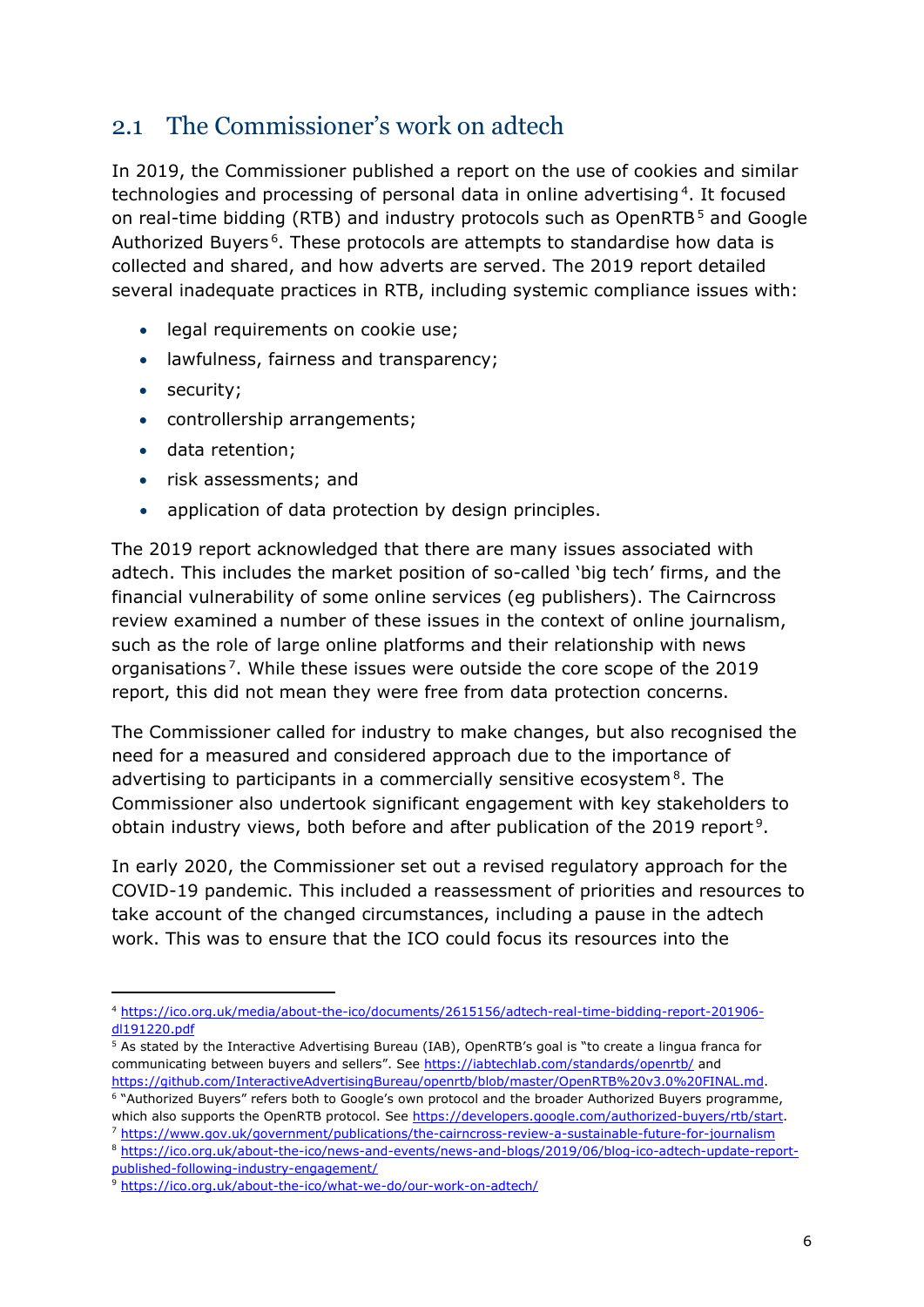pandemic response, and not place undue pressure on industry during that time<sup>[10](#page-6-1)</sup>.

In January 2021, the Commissioner announced a resumption of the adtech work with a series of audits<sup>[11](#page-6-2)</sup>. The ICO served assessment notices under the Data Protection Act 2018 (DPA 2018) on six organisations in the adtech ecosystem<sup>12</sup>. The Commissioner is currently assessing the outcomes of these audits.

The Commissioner has also undertaken a review of how some of the mostvisited UK online services use cookies and similar technologies. As a result, the Commissioner has written to a number of these services to further assess their compliance. This includes, where appropriate, requiring that they take further steps to ensure their use of cookies is in line with PECR. We continue to monitor the responses from those organisations.

### <span id="page-6-0"></span>2.2 Recent market developments

Since the 2019 report was published, industry has developed a number of initiatives that seek to address the risks adtech poses and shift towards less intrusive tracking and profiling practices. These include:

- proposals to phase out or "deprecate" the use of "third party cookies" (TPCs) and other forms of cross-site tracking and replace them with alternatives;
- increases in transparency of online tracking, such as Apple's "App Tracking Transparency" (ATT), which has had a notable impact – both in terms of the number of users exercising control over tracking, as well as the market itself $^{13}$ ;
- mechanisms to enable individuals to indicate their privacy preferences in simple and effective ways; and
- developments by browser developers to include tracking prevention in their software.

One of the most significant is the proposal by Google known as the "Google Privacy Sandbox" (GPS). The GPS intends to replace the use of third-party cookies (TPCs) and other forms of cross-site tracking with alternative technologies for enabling targeted advertising (and the measurement of advertising).

Google's status in the digital economy means that any proposal it puts forward has a significant impact. For example:

<span id="page-6-1"></span><sup>10</sup> <https://ico.org.uk/about-the-ico/news-and-events/news-and-blogs/2020/05/ico-statement-on-adtech-work/>

<span id="page-6-2"></span><sup>11</sup> <https://ico.org.uk/about-the-ico/news-and-events/news-and-blogs/2021/01/adtech-investigation-resumes/>

<span id="page-6-3"></span><sup>&</sup>lt;sup>12</sup> One assessment notice has been appealed and two withdrawn.

<span id="page-6-4"></span><sup>13</sup> [https://www.theregister.com/2021/11/01/apple\\_privacy\\_settings/](https://www.theregister.com/2021/11/01/apple_privacy_settings/)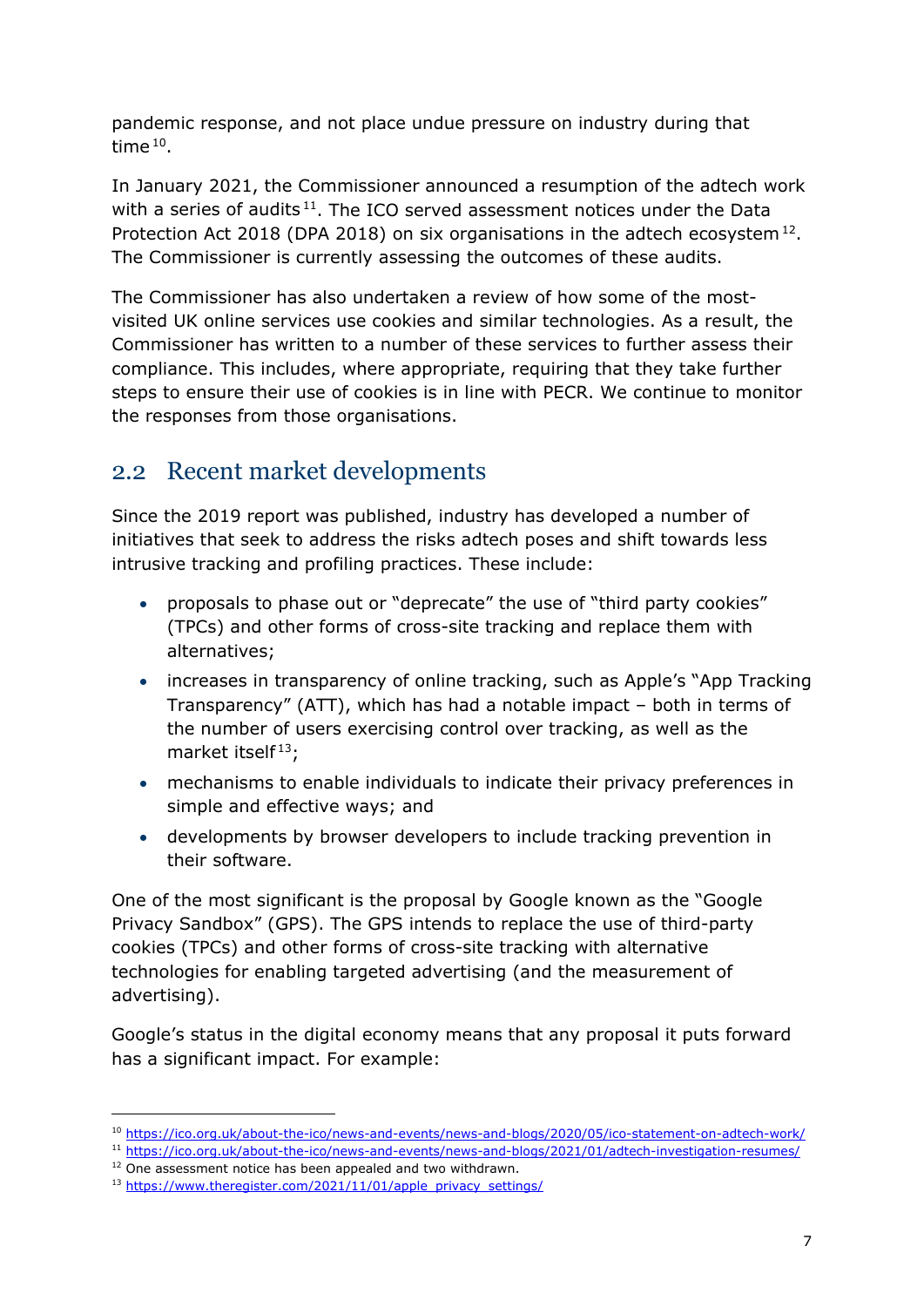- the market share of its Chrome browser;
- the services it makes available to individuals and organisations (eg online search); and
- the role it plays in the digital advertising market.

Both the GPS proposals and counterproposals by other market participants seek to ensure that several key purposes for which TPCs are used can continue in a more privacy-friendly manner. These include:

- targeting advertising to individuals based on information related to them (eg their behaviours, interests and attitudes); and
- measuring the success of the advertising (eg whether an individual took an action after seeing an advert).

TPCs currently enable these use cases but often involve unlawful processing of personal data. The phasing out of TPCs is a welcome development. However, any new proposals need to be designed with data protection by design and default considerations from the beginning. They need to reconcile the objectives of advertising and measurement with an approach that reduces the privacy risks and harms to users.

## <span id="page-7-0"></span>2.3 Purpose of this Opinion

The Commissioner recognises these developments may have a significant market impact. The Commissioner also considers that it is appropriate to provide further regulatory clarity on the data protection expectations that they should meet, as many are at early stages of development. This can ensure that those developing these initiatives:

- build in compliance with the data protection principles at the design stage; and
- mitigate the risk of data protection non-compliance and harm to the individual over the longer term.

It is important that any proposals can demonstrate their compliance with data protection law, irrespective of the status of the market participant that puts them forward.

There is an opportunity for market participants to move towards developing solutions that incorporate key considerations of data protection compliance. They should also place the interests, rights and freedoms of individuals at the core of their design. The Commissioner's assessment of these developments is from that perspective, regardless of who proposes any solution or their position in the market.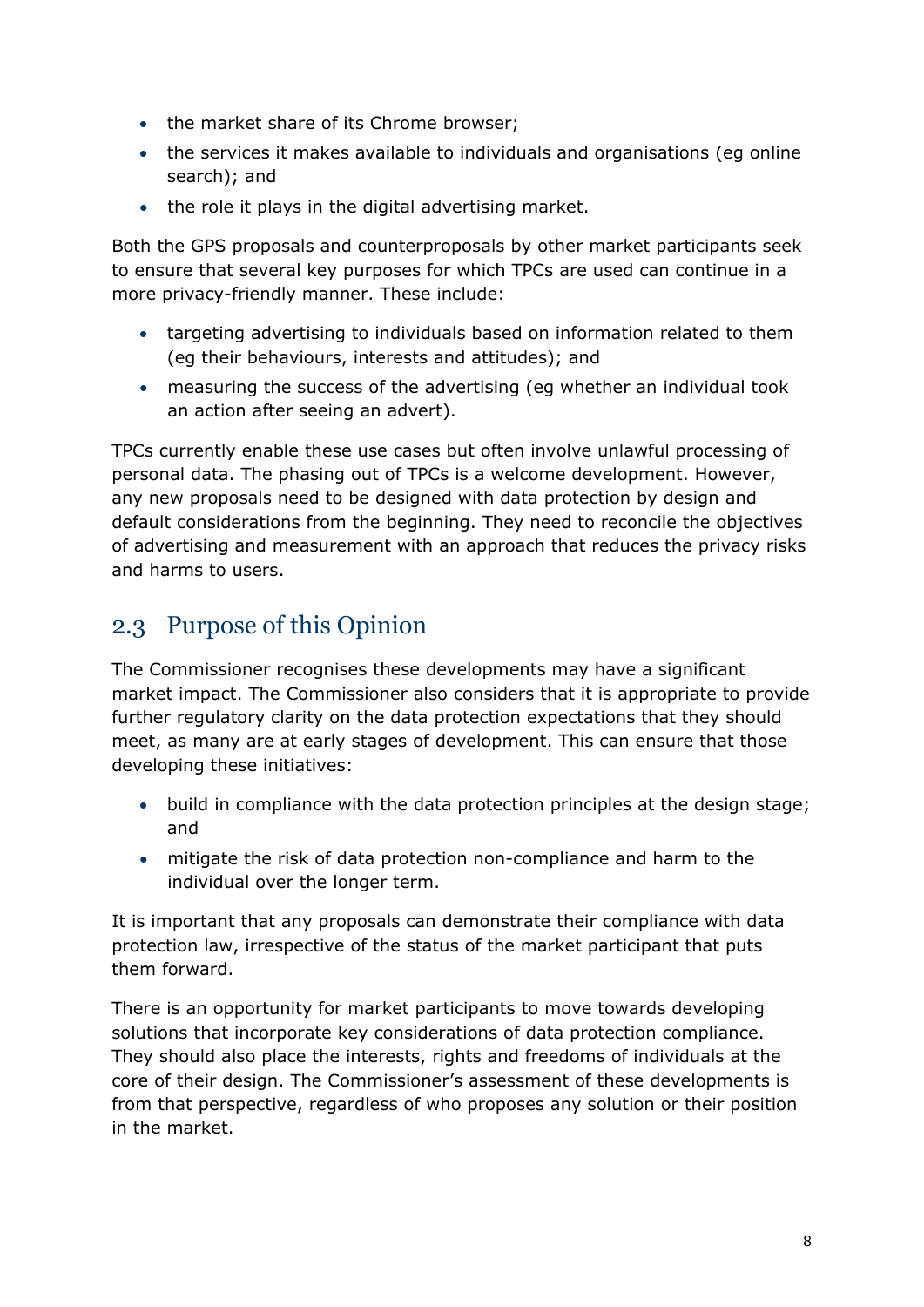## <span id="page-8-0"></span>2.4 Scope of this Opinion

Article 58(3)(b) of the UK General Data Protection Regulation (UK GDPR) and Section 115(3) of the Data Protection Act 2018 (DPA 2018) allow the Information Commissioner to issue, on initiative or on request, opinions to Parliament, government, other institutions or bodies, and the public, on any issue related to the protection of personal data.

### **2.4.1 The legal framework**

The UK GDPR and DPA 2018 apply to any processing activities in online advertising that involve personal data. The Privacy and Electronic Communications Regulations 2003 (as amended) (PECR) also apply to the use of cookies and similar technologies. The Commissioner continues to monitor, assess and investigate privacy issues within adtech from this perspective. The Commissioner has previously issued guidance about the requirements of the law for these processing activities, including:

- detailed guidance on the use of cookies and similar technologies<sup>14</sup>; and
- the general Guide to the UK GDPR $15$ , as well as specific guidance on topics such as personal data and controllers and processors<sup>[16](#page-8-3)</sup>.

Accountability requires organisations to be able to demonstrate how they comply with the data protection principles  $17$ .

### **2.4.2 The Commissioner's tasks, functions and powers**

Part of the Commissioner's role is to monitor the application of the UK data protection framework in order to protect fundamental rights and freedoms and facilitate the free flow of personal data  $18$ . However, it is important to note that the Commissioner's tasks, functions and powers do not include endorsement or approval of specific approaches or processing operations outside the circumstances specified in the law [19](#page-8-6).

The Commissioner's tasks include:

• promoting public awareness and understanding of the risks, rules and safeguards relating to processing;

<span id="page-8-2"></span><span id="page-8-1"></span><sup>14</sup> <https://ico.org.uk/for-organisations/guide-to-pecr/guidance-on-the-use-of-cookies-and-similar-technologies/> <sup>15</sup> [https://ico.org.uk/for-organisations/guide-to-data-protection/guide-to-the-general-data-protection](https://ico.org.uk/for-organisations/guide-to-data-protection/guide-to-the-general-data-protection-regulation-gdpr/)[regulation-gdpr/](https://ico.org.uk/for-organisations/guide-to-data-protection/guide-to-the-general-data-protection-regulation-gdpr/)

<span id="page-8-3"></span><sup>&</sup>lt;sup>16</sup> See the Commissioner's guidance on ["What is Personal Data?](https://ico.org.uk/for-organisations/guide-to-data-protection/guide-to-the-general-data-protection-regulation-gdpr/what-is-personal-data/what-are-identifiers-and-related-factors/)", [controllers and processors,](https://ico.org.uk/for-organisations/guide-to-data-protection/guide-to-the-general-data-protection-regulation-gdpr/controllers-and-processors/) contracts and [liabilities,](https://ico.org.uk/for-organisations/guide-to-data-protection/guide-to-the-general-data-protection-regulation-gdpr/contracts-and-liabilities-between-controllers-and-processors-multi/) data protection [by design and by default,](https://ico.org.uk/for-organisations/guide-to-data-protection/guide-to-the-general-data-protection-regulation-gdpr/accountability-and-governance/data-protection-by-design-and-default/) data protection [impact assessments,](https://ico.org.uk/for-organisations/guide-to-data-protection/guide-to-the-general-data-protection-regulation-gdpr/data-protection-impact-assessments-dpias/) [consent,](https://ico.org.uk/for-organisations/guide-to-data-protection/guide-to-the-general-data-protection-regulation-gdpr/consent/) [legitimate](https://ico.org.uk/for-organisations/guide-to-data-protection/guide-to-the-general-data-protection-regulation-gdpr/legitimate-interests/)  [interests,](https://ico.org.uk/for-organisations/guide-to-data-protection/guide-to-the-general-data-protection-regulation-gdpr/legitimate-interests/) and [the right to be informed.](https://ico.org.uk/for-organisations/guide-to-data-protection/guide-to-the-general-data-protection-regulation-gdpr/the-right-to-be-informed/)

<span id="page-8-4"></span><sup>17</sup> <https://ico.org.uk/for-organisations/accountability-framework/>

<span id="page-8-5"></span><sup>18</sup> See Section 115 of the DPA 2018 and Article 51 UK GDPR.

<span id="page-8-6"></span> $19$  Section 115(2) of the DPA 2018 specifies that general functions are conferred on the Commissioner by Article 57 of the UK GDPR (tasks) and Article 58 (powers). The Commissioner's authorisation and advisory powers are specified in Article 58(3).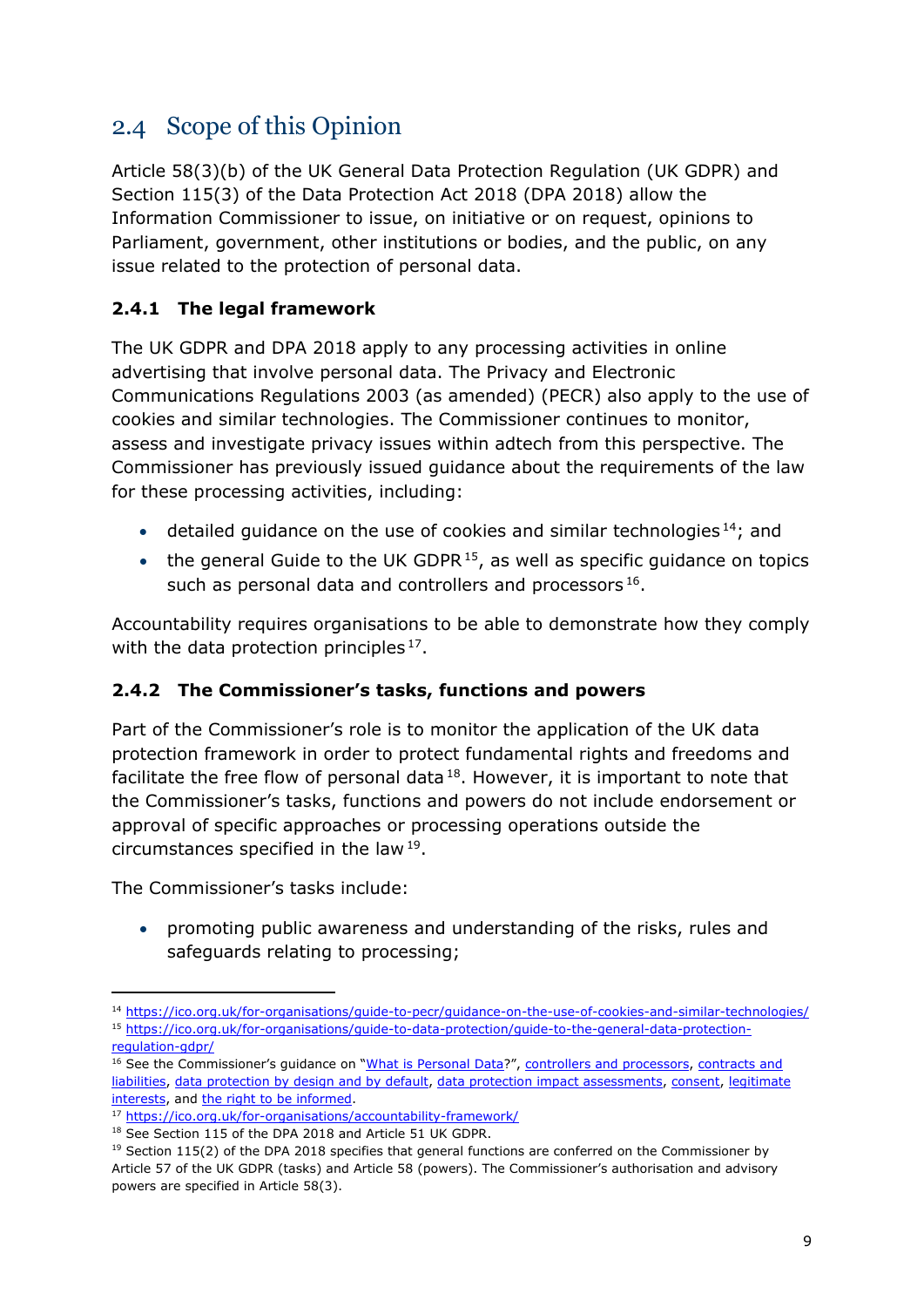- promoting awareness among controllers and processors of their data protection obligations;
- monitoring relevant developments, particularly information and communication technologies and commercial practices, that have an impact on data protection; and
- fulfilling any other task related to the protection of personal data.

The Commissioner's advisory powers are ways to undertake these tasks. This includes publishing Opinions. Market participants should be clear that the Commissioner cannot pre-approve, co-design or provide a binding view on any proposal or solution where doing so does not form part of these tasks, functions or powers. However, the Commissioner continues to work in collaboration with the CMA to ensure that data protection and privacy outcomes can be robustly assessed as proposals develop.

The Commissioner also notes that data protection obligations fall on controllers and processors. How they determine their roles and responsibilities depends on the specific circumstances and the processing activities involved. The requirement to follow a data protection by design approach applies to organisations responsible for the processing  $20$ . For example, where organisations design and implement their own products, services or applications to process personal data.

In some cases, market developments may originate from those whose actual role in the eventual processing may be unclear. For example, they may be a producer of products, services or applications that process personal data but do not either take specific decisions about such processing (as a controller does) or undertake that processing on behalf of another (as a processor does).

Where this is the case, Recital 78 of the UK GDPR acknowledges that these producers should be encouraged to take the right to data protection into account during design and development. This is to ensure that organisations using the products can meet their obligations by selecting those that are built with a data protection by design approach.

### **2.4.3 What this Opinion covers**

This Opinion addresses developments since the 2019 report, including those from Google and alternatives from other sources. In general, the Commissioner's view is that these developments are not yet sufficiently mature to assess in detail. They have not fully shown how they demonstrate participants' compliance with the law, or how they result in better data protection outcomes compared to the existing ecosystem. Until they reach an appropriate level of development,

<span id="page-9-0"></span><sup>20</sup> See Article 25 of the UK GDPR.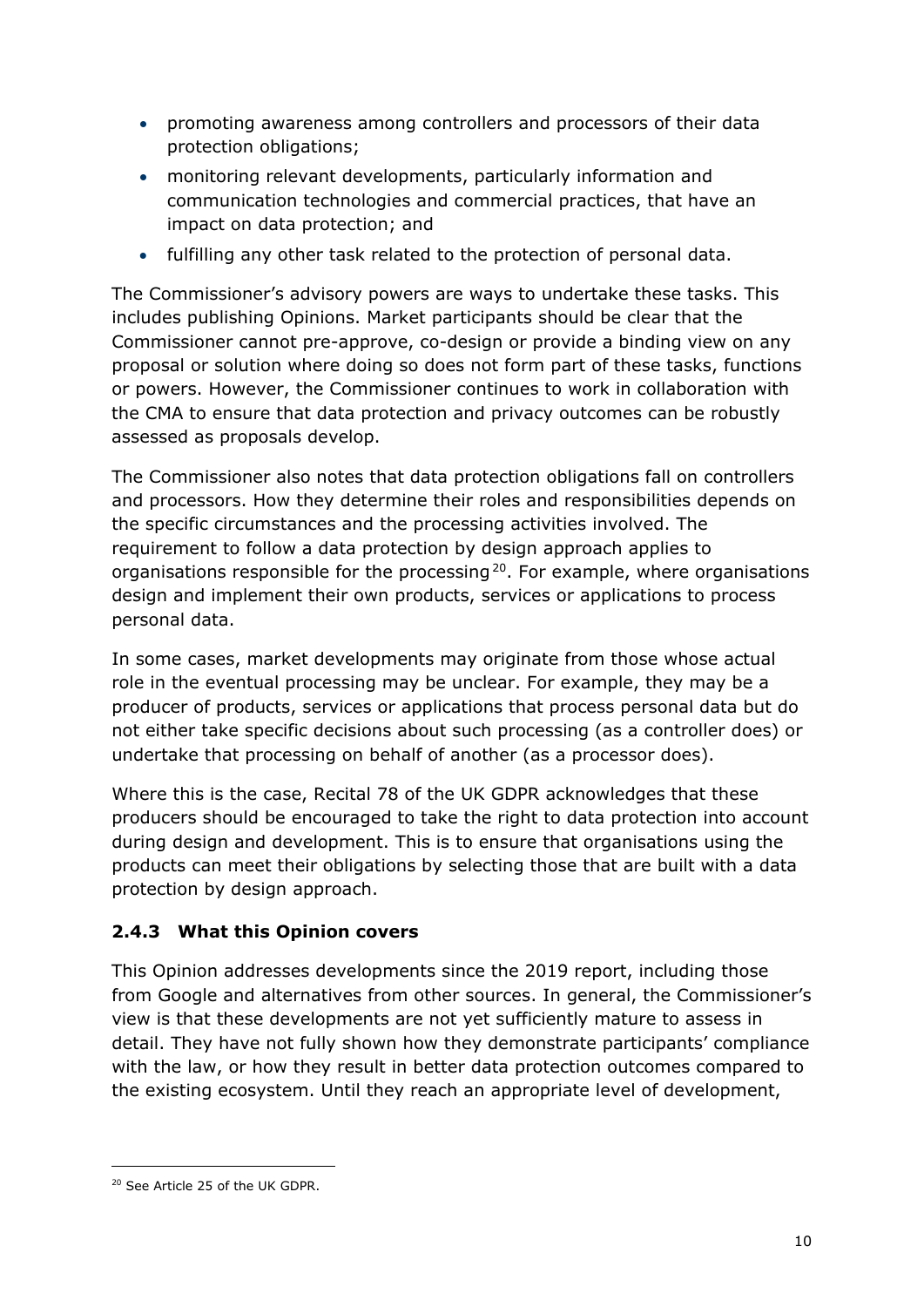the Commissioner will reserve detailed analysis and responses to specific proposals and detailed consideration of the broader impacts<sup>[21](#page-10-0)</sup> they may have.

Instead, this Opinion outlines the Commissioner's overarching expectations that any development seeking to address the risks posed by adtech should meet. These include expecting market participants to address the issues highlighted in the 2019 report.

This Opinion is therefore intended for:

- industry participants that are developing alternatives to the current ways in which adtech processes personal data; and
- anyone with an interest in the development and regulation of online advertising technologies. This includes government, regulators, public bodies, industry groups, technology developers and civil society groups.

The Opinion represents the Commissioner's view at the time of publication. It may be subject to change or may lead to future guidance. The Commissioner reserves the right to make changes or form a different view based on further findings, changes in circumstances and engagement with stakeholders.

<span id="page-10-0"></span><sup>&</sup>lt;sup>21</sup> The ICO's Regulatory Policy Methodology Framework includes guidance on how we assess impacts on individuals and the wider economy. See: [https://ico.org.uk/media/about-the-ico/policies-and](https://ico.org.uk/media/about-the-ico/policies-and-procedures/2619767/regulatory-policy-methodology-framework-version-1-20210505.pdf)[procedures/2619767/regulatory-policy-methodology-framework-version-1-20210505.pdf](https://ico.org.uk/media/about-the-ico/policies-and-procedures/2619767/regulatory-policy-methodology-framework-version-1-20210505.pdf)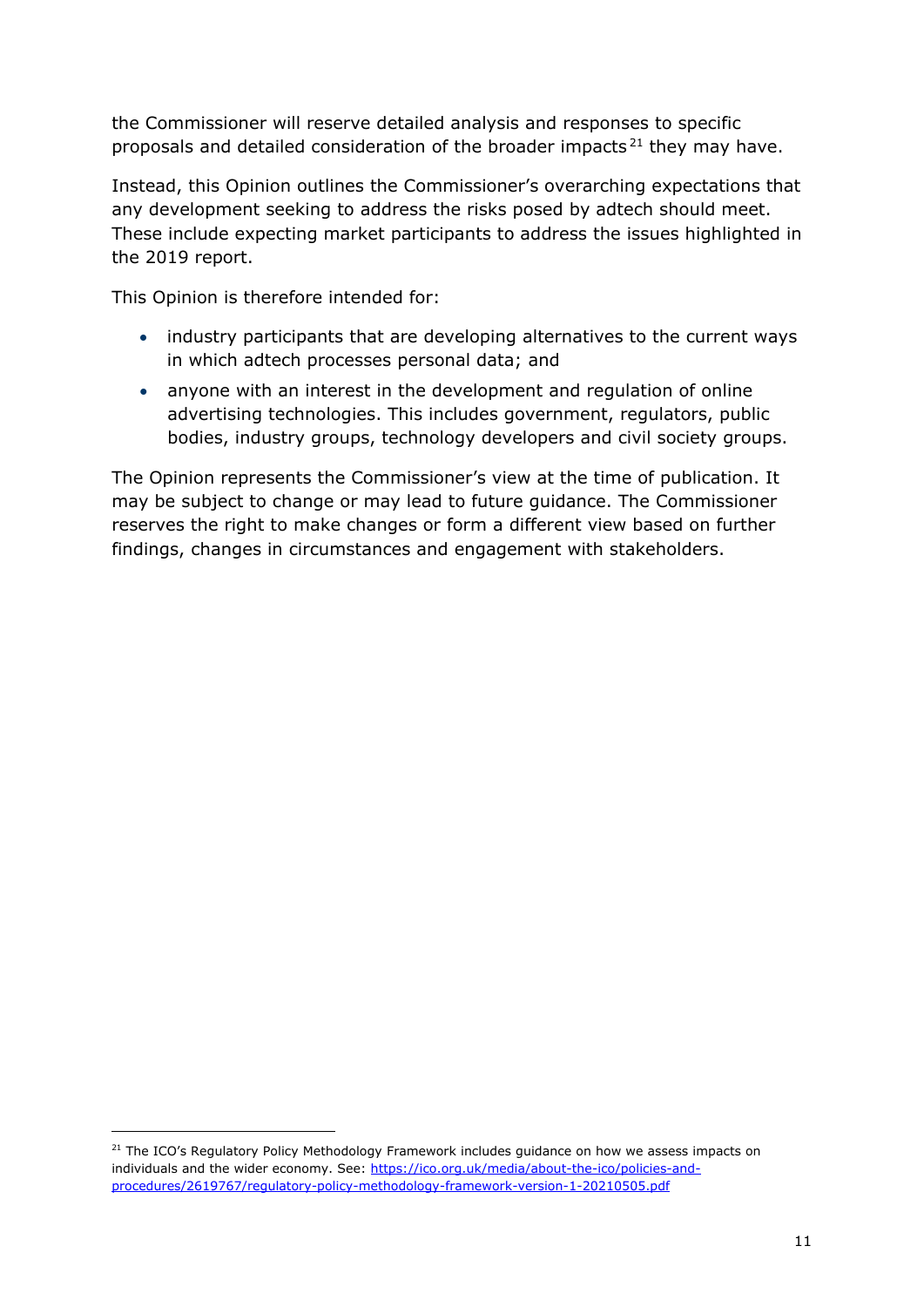# <span id="page-11-0"></span>3. Online advertising developments

A number of developments have taken place within online advertising since the Commissioner published the 2019 report, including across the browser and mobile app spaces. They arise from different market participants, including:

- industry bodies and trade associations;
- browser developers;
- technology firms; and
- standards bodies.

Several of these represent a move away from the use of cookies and similar technologies to undertake tracking of individuals online. They are driven in part by the work of the ICO and other data protection authorities in highlighting the non-compliance with data protection law. Others arise due to potential changes to the wider legislative framework<sup>[22](#page-11-1)</sup>.

Furthermore, there is a growing appreciation of the risks of excessively processing personal data and disseminating data of a highly personal nature about an individual's online behaviours. This exposes both individuals and groups to a range of harms, and undermining trust in online services.

The Commissioner supports the shift to less intrusive approaches to online advertising. The Commissioner also acknowledges that some developments are creating significant tensions between the wider adtech market and the browser and mobile platform operators. For example, the role of personalised ad targeting and value measurement of that advertising (ie how to reach the user with an advert, and how to measure if the advert generated value).

The Commissioner welcomes efforts that propose to:

- move away from the current methods of online tracking and profiling practices;
- improve transparency for individuals and organisations;
- reduce existing frictions in the online experience;
- provide individuals with meaningful control and choice over the processing of device information and personal data;
- ensure valid consent is obtained where required; and
- ensure there is demonstrable accountability across the supply chain.

<span id="page-11-1"></span> $22$  For example, legislation in other jurisdictions such as privacy laws in particular states in the US, as well as proposed EU legislation such as the ePrivacy Regulation, Digital Services Act and Digital Markets Act. In the UK context, see also<https://www.gov.uk/government/consultations/data-a-new-direction> and [https://ico.org.uk/about-the-ico/news-and-events/news-and-blogs/2021/10/response-to-dcms-consultation](https://ico.org.uk/about-the-ico/news-and-events/news-and-blogs/2021/10/response-to-dcms-consultation-foreword/)[foreword/.](https://ico.org.uk/about-the-ico/news-and-events/news-and-blogs/2021/10/response-to-dcms-consultation-foreword/)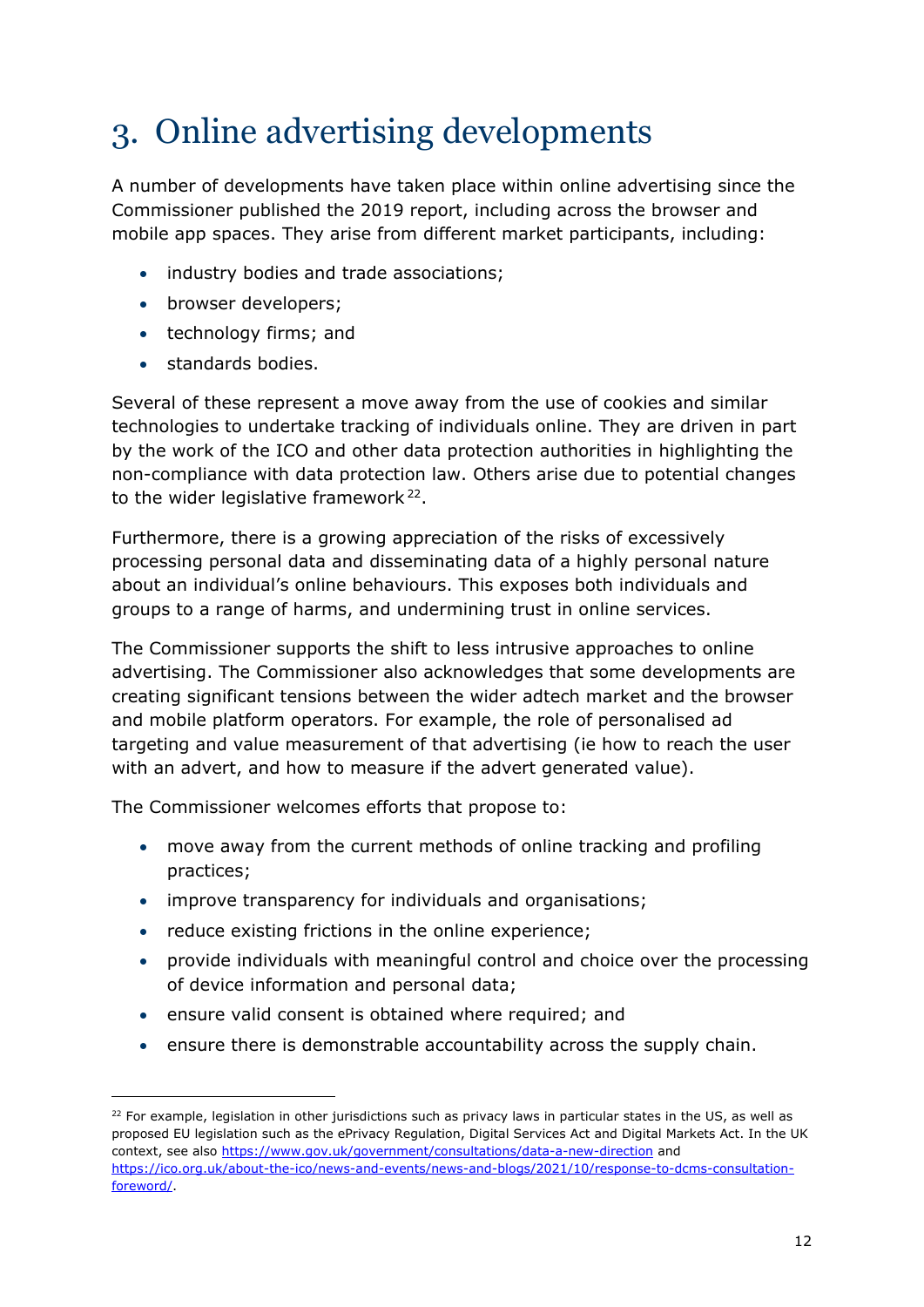The Commissioner notes that any solutions presented, even those that appear privacy-positive, need to transparently and accountably demonstrate how they comply with the law and uphold individual rights.

In outlining developments, this section:

- addresses the concept of "online tracking" generally;
- summarises the key issues the Commissioner highlighted in the 2019 report;
- outlines the general move to phase out third-party cookies;
- discusses browser developments;
- discusses the Google Privacy Sandbox;
- discusses developments relating to user preferences and identifiers;
- discusses standards body processes; and
- summarises the Commissioner's ongoing work with the CMA.

### <span id="page-12-0"></span>3.1 The meaning of "online tracking"

Central to the issues discussed in this Opinion is the role that online tracking plays in the digital economy. This also raises questions about whether it is fundamentally necessary, proportionate and fair to undertake targeted advertising of individuals to:

- enable online services to remain free at the point of use; or
- ensure the existence of a vibrant digital economy with a multiplicity of market participants.

"Online tracking" is not a legally defined term in the data protection framework the Commissioner regulates. The Commissioner notes that in the context of web standards, the term "tracking" is defined by the World Wide Web Consortium  $(W3C)^{23}$  $(W3C)^{23}$  $(W3C)^{23}$  as:

### **Quote**

"The collection of data regarding a particular user's activity across multiple distinct contexts, and the retention, use, or sharing of data derived from that activity outside the context in which it occurred."<sup>[24](#page-12-2)</sup>

<span id="page-12-1"></span><sup>&</sup>lt;sup>23</sup> W3C develops open standards for the web. Its membership includes representatives from several business ecosystems, including advertising, e-commerce, media and entertainment, network and communications, publishing, smart cities, automotive and transportation, and Web of Things. Major technology companies such as Google, Apple, Facebook, Amazon, and Microsoft are W3C members.

<span id="page-12-2"></span><sup>24</sup> <https://www.w3.org/TR/tracking-compliance>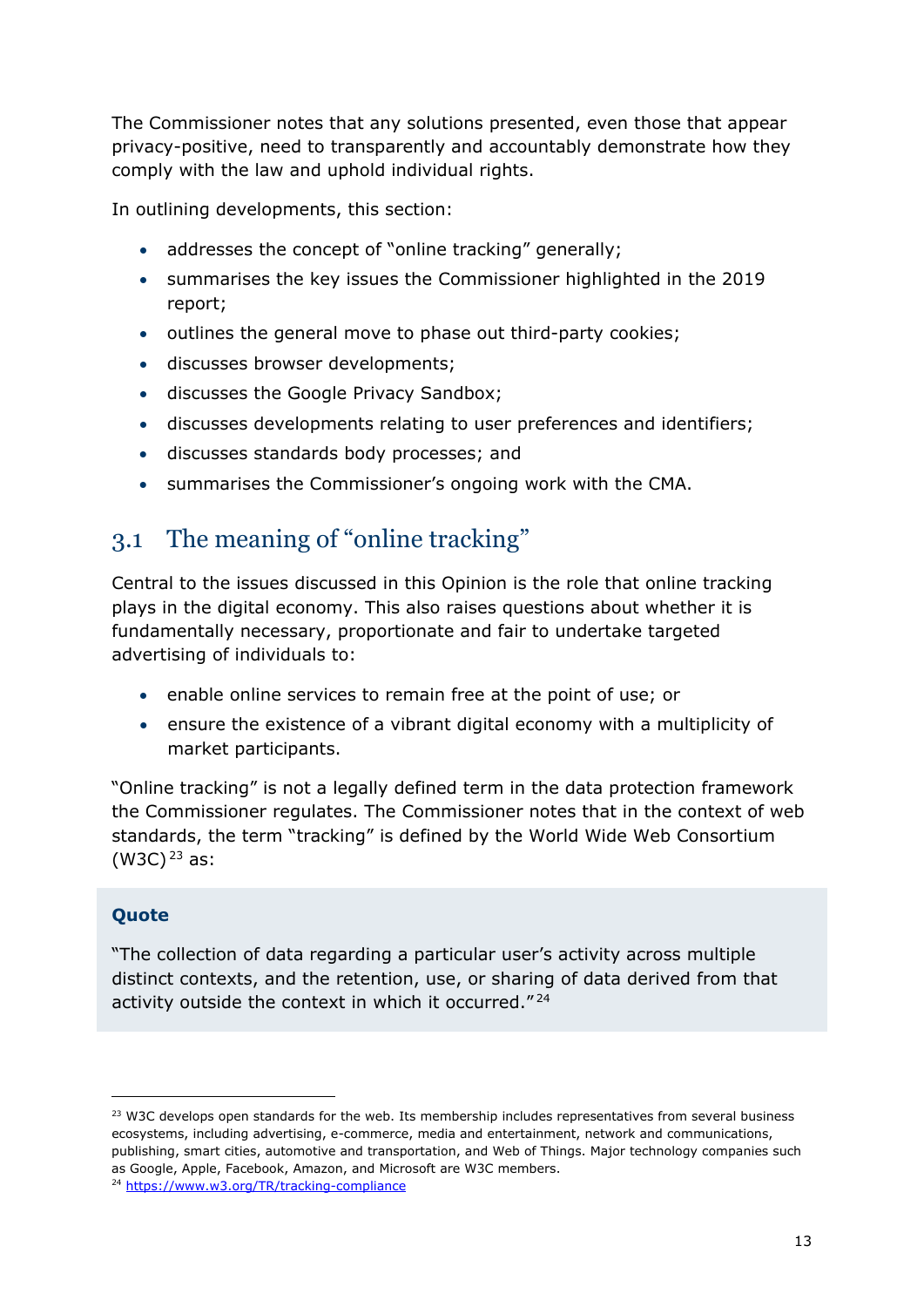The Commissioner also notes that the ordinary meaning of the word may be defined as "the act or process of following something or someone"<sup>25</sup>.

From a data protection perspective, online tracking is a term that describes or refers to different processing activities, undertaken by different means, for different purposes. A variety of organisations can undertake it, from single businesses to large corporate entities. For example, a large organisation that operates multiple online services, or many smaller organisations sharing information between them.

It is not a term that is understood by simply looking at key definitions in the law. However, data protection law defines processing as:

### **Quote**

"any operation or set of operations which is performed on personal data or on sets of personal data, whether or not by automated means, such as collection, recording, organisation, structuring, storage, adaptation or alteration, retrieval, consultation, use, disclosure by transmission, dissemination or otherwise making available, alignment or combination, restriction, erasure or destruction"

Additionally, Regulation 6(1) of PECR says that:

### **Quote**

"[...] a person shall not store or gain access to information stored, in the terminal equipment of a subscriber or user"

Online tracking may include many of the activities referred to in the above provisions, depending on the circumstances of any implementation and intended purposes. For example, as the W3C definition indicates, the broader concept of tracking at the very least involves **processing operations** such as:

- collection;
- use;
- disclosure by transmission;
- dissemination or otherwise making available; and
- alignment or combination.

In practice, online tracking may involve many of the types of processing operations defined in data protection law, depending on the circumstances.

<span id="page-13-0"></span><sup>25</sup> <https://www.collinsdictionary.com/dictionary/english/tracking>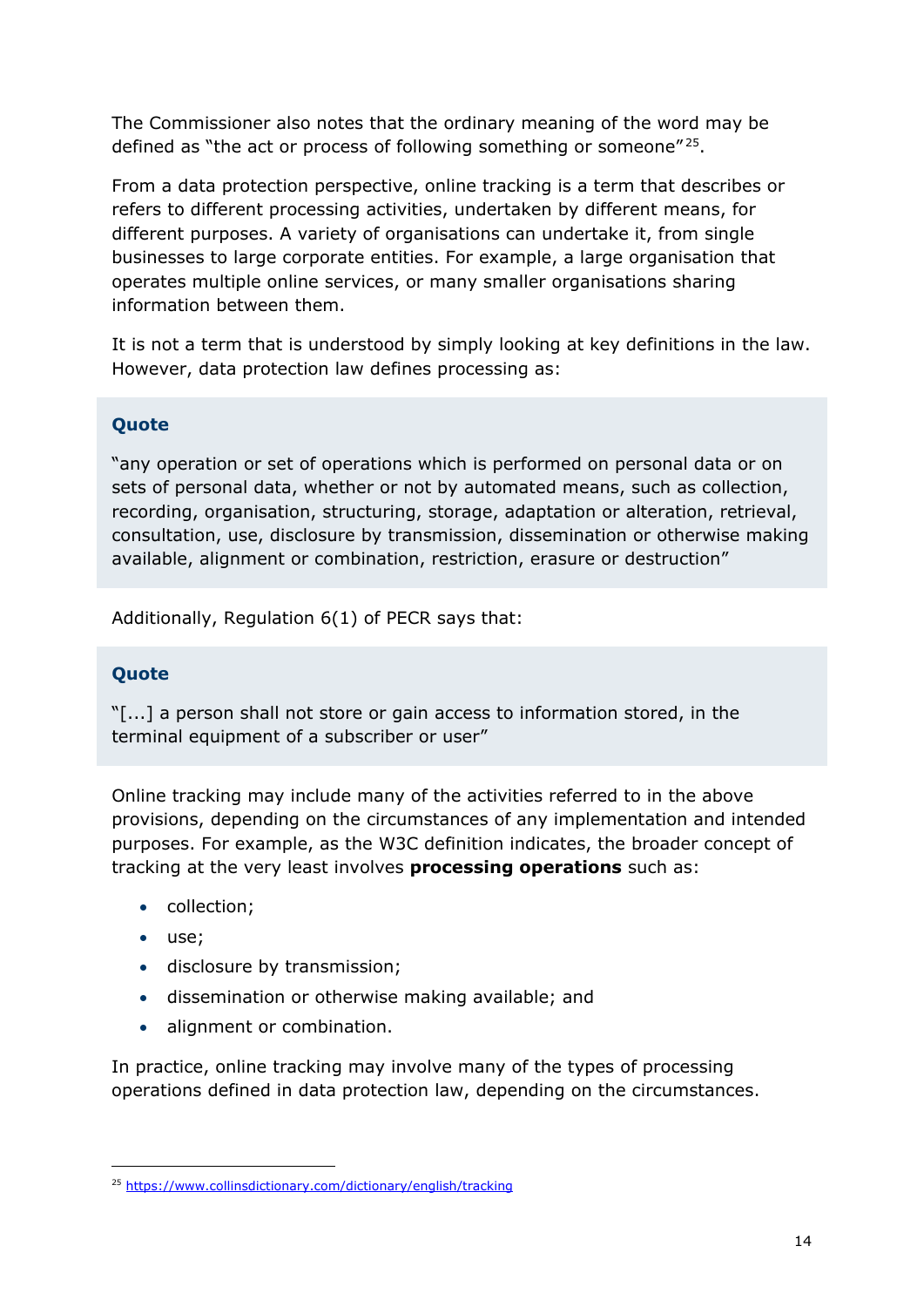It can involve active or passive techniques. It may include not only personal data that individuals actively provide, but also personal data that results from observation, derivation, and inference<sup>[26](#page-14-0)</sup>. Currently, it generally either begins with or involves processing of device information. It can also include data matching, combination, and enrichment within the extensive data supply chain.

In principle, online tracking can therefore be considered as processing activities involving the monitoring of individuals' actions, especially over a period of time (including the behaviour, location or movements of individuals and their devices), in particular to:

- build profiles about them;
- take actions or decisions concerning them;
- offer goods and services to them;
- evaluate the effectiveness of services they use; and
- analyse or predict their personal preferences, behaviours and attitudes  $27$ .

Online tracking, for any purpose, must not be carried out at the expense of individual rights or compliance with the broader provisions of the law.

For example, the Commissioner has provided guidance on situations where PECR's consent requirement applies<sup>[28](#page-14-2)</sup>. This guidance also discusses both the legitimate interests balancing test and whether further processing is compatible with the original purpose(s). It outlines that, PECR aside, neither the balancing test nor a compatibility assessment would enable the processing to be fair and lawful without consent. This is because of the nature, scope, context and purposes of these processing activities, and the risks they pose to rights and freedoms. This is the case where:

• personal data obtained via the use of cookies and similar technologies is used for purposes such as analysing or predicting personal preferences, behaviour and attitudes of individuals, and to inform measures or decisions taken about them; and

<span id="page-14-0"></span><sup>&</sup>lt;sup>26</sup> The Commissioner notes that passive tracking that involves personal data is still processing of that data, and can in some circumstances raise more significant risks of harm (eg where individuals are entirely unaware that it takes place). Information that relates to an identified or identifiable individual is personal data. This does not change if the data is collected passively, or where the processing involves observed, derived, or inferred personal data.

<span id="page-14-1"></span> $27$  See also Recital 24 of the UK GDPR, which relates to the targeting criterion at Article 3(2) on territorial scope. While this concerns whether the monitoring limb of the targeting criterion is engaged, the Recital specifically references individuals being "tracked on the internet" and is therefore useful in the context of discussing what "tracking" means from a data protection perspective. Recital 24 also clearly refers to subsequent profiling techniques.

<span id="page-14-2"></span><sup>&</sup>lt;sup>28</sup> [https://ico.org.uk/for-organisations/guide-to-pecr/guidance-on-the-use-of-cookies-and-similar](https://ico.org.uk/for-organisations/guide-to-pecr/guidance-on-the-use-of-cookies-and-similar-technologies/how-do-the-cookie-rules-relate-to-the-gdpr/)[technologies/how-do-the-cookie-rules-relate-to-the-gdpr/](https://ico.org.uk/for-organisations/guide-to-pecr/guidance-on-the-use-of-cookies-and-similar-technologies/how-do-the-cookie-rules-relate-to-the-gdpr/)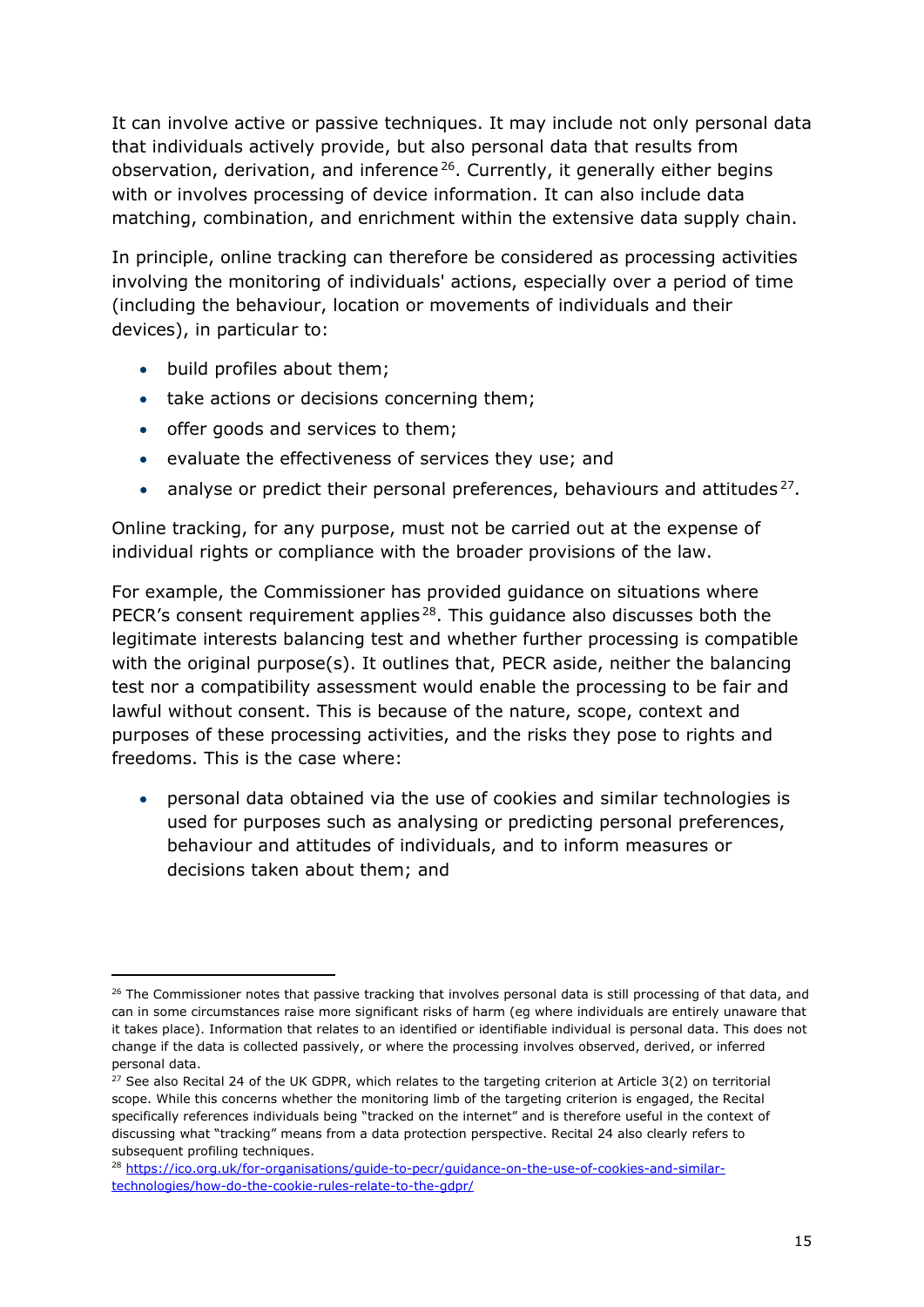• online tracking, including profiling, is undertaken for purposes such as direct marketing, behavioural advertising, data brokering and locationbased advertising.

The law intends to strike a balance between protecting individual rights while recognising the function that personal data has for the economy and wider society<sup>29</sup>. This does not mean online tracking cannot take place. The key is that the purposes are legitimate and that, unless exemptions apply, individuals are:

- made aware of the processing;
- given meaningful control over their data; and
- can exercise their rights.

Organisations that adopt internal definitions of online tracking need to be clear about the processing activities involved, and how the law applies where these include personal data and device information. This is particularly important if their own meaning of the term forms part of any proposals they develop for online advertising solutions.

The roles that online tracking and digital advertising play in the digital economy is of interest both to other regulators and to Government. The Commissioner continues to engage on these issues with partner regulators through the Digital Regulation Cooperation Forum[30.](#page-15-2)

## <span id="page-15-0"></span>3.2 Key issues highlighted in the 2019 report

One of the Commissioner's most important expectations is that industry addresses the issues highlighted in the 2019 report. The Commissioner continues to see evidence of these issues. In brief, these were:

| <b>Area</b>  | <b>Issue</b>                                                                                                                                                                                                                                                                                                                                                                       |
|--------------|------------------------------------------------------------------------------------------------------------------------------------------------------------------------------------------------------------------------------------------------------------------------------------------------------------------------------------------------------------------------------------|
| <b>PECR</b>  | Collection of invalid consent due to design choices and lack of<br>clear and comprehensive information about the purposes for<br>which cookies and similar technologies are used. The use of<br>non-essential cookies was frequently justified as being in the<br>"legitimate interests" of the organisation, with consent not<br>being sought as required by PECR <sup>31</sup> . |
| Lawful basis | Unlawful processing of personal data by the use of cookies<br>and similar technologies due to reliance on legitimate<br>interests (see above). Even if it were possible to rely on                                                                                                                                                                                                 |

<span id="page-15-2"></span><span id="page-15-1"></span> $^{29}$  See Recital 4 of the UK GDPR and paragraphs 16 to 19 and 37 to 46 of the ICO and CMA joint statement. <sup>30</sup> [https://www.gov.uk/government/publications/digital-regulation-cooperation-forum-workplan-202122/digital](https://www.gov.uk/government/publications/digital-regulation-cooperation-forum-workplan-202122/digital-regulation-cooperation-forum-plan-of-work-for-2021-to-2022)[regulation-cooperation-forum-plan-of-work-for-2021-to-2022](https://www.gov.uk/government/publications/digital-regulation-cooperation-forum-workplan-202122/digital-regulation-cooperation-forum-plan-of-work-for-2021-to-2022)

<span id="page-15-3"></span><sup>&</sup>lt;sup>31</sup> The Commissioner reiterates that legitimate interests cannot be relied upon to set non-essential cookies.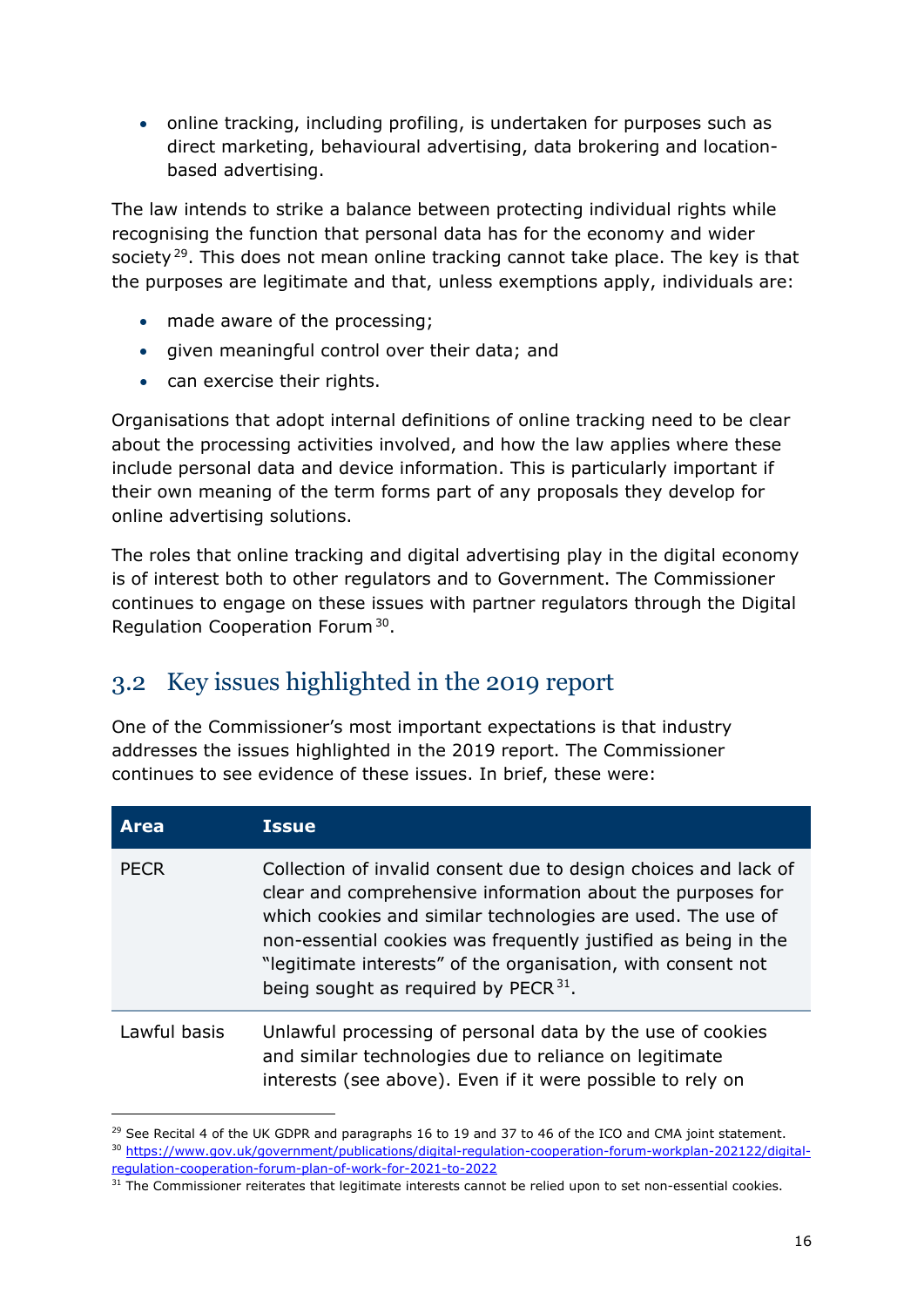| <b>Area</b>               | <b>Issue</b>                                                                                                                                                                                                         |
|---------------------------|----------------------------------------------------------------------------------------------------------------------------------------------------------------------------------------------------------------------|
|                           | legitimate interests, participants are unable to demonstrate<br>how they would properly carry out legitimate interests<br>assessments and implement appropriate safeguards.                                          |
| Special<br>category data  | Unlawful processing of special category data due to the lack of<br>explicit consent, with cookie consent mechanisms not<br>designed to collect such consent <sup>32</sup> .                                          |
| Transparency              | Privacy information is overly complex but does not provide<br>sufficient clarity about the processing. Existing industry<br>frameworks and mechanisms are insufficient to ensure<br>transparency or fair processing. |
| Data supply<br>chain      | Complex data supply chain coupled with how RTB works<br>means it is unclear who will process personal data, and how<br>this processing complies with data protection requirements.                                   |
| Controllership            | Supply chain involves multiple parties; there is a lack of<br>clarity over roles and responsibilities.                                                                                                               |
| Contracts                 | Industry use of contractual controls as sole basis for providing<br>guarantees of data protection compliance is insufficient,<br>particularly without appropriate monitoring.                                        |
| Security                  | Individuals have no guarantee about the security of their<br>personal data once it is processed.                                                                                                                     |
| Profiling                 | Extensive use of profiling and enrichment of personal data,<br>which is disproportionate, intrusive and unfair in the context<br>of the intended purposes.                                                           |
| <b>Risk</b><br>assessment | Lack of understanding about when data protection impact<br>assessments (DPIAs) are required, giving little confidence that<br>the risks associated with the processing are fully assessed and<br>mitigated.          |
| Data<br>minimisation      | No assessment of what data is needed to achieve the purpose<br>due to a perception that all data is required or is otherwise<br>useful.                                                                              |
| Data retention            | Inconsistent retention periods across different industry<br>participants means different periods may apply when data is                                                                                              |

<span id="page-16-0"></span><sup>&</sup>lt;sup>32</sup> The Commissioner acknowledges efforts made since 2019 by industry bodies including IAB UK to reduce, minimise or eliminate the processing of special category data in adtech.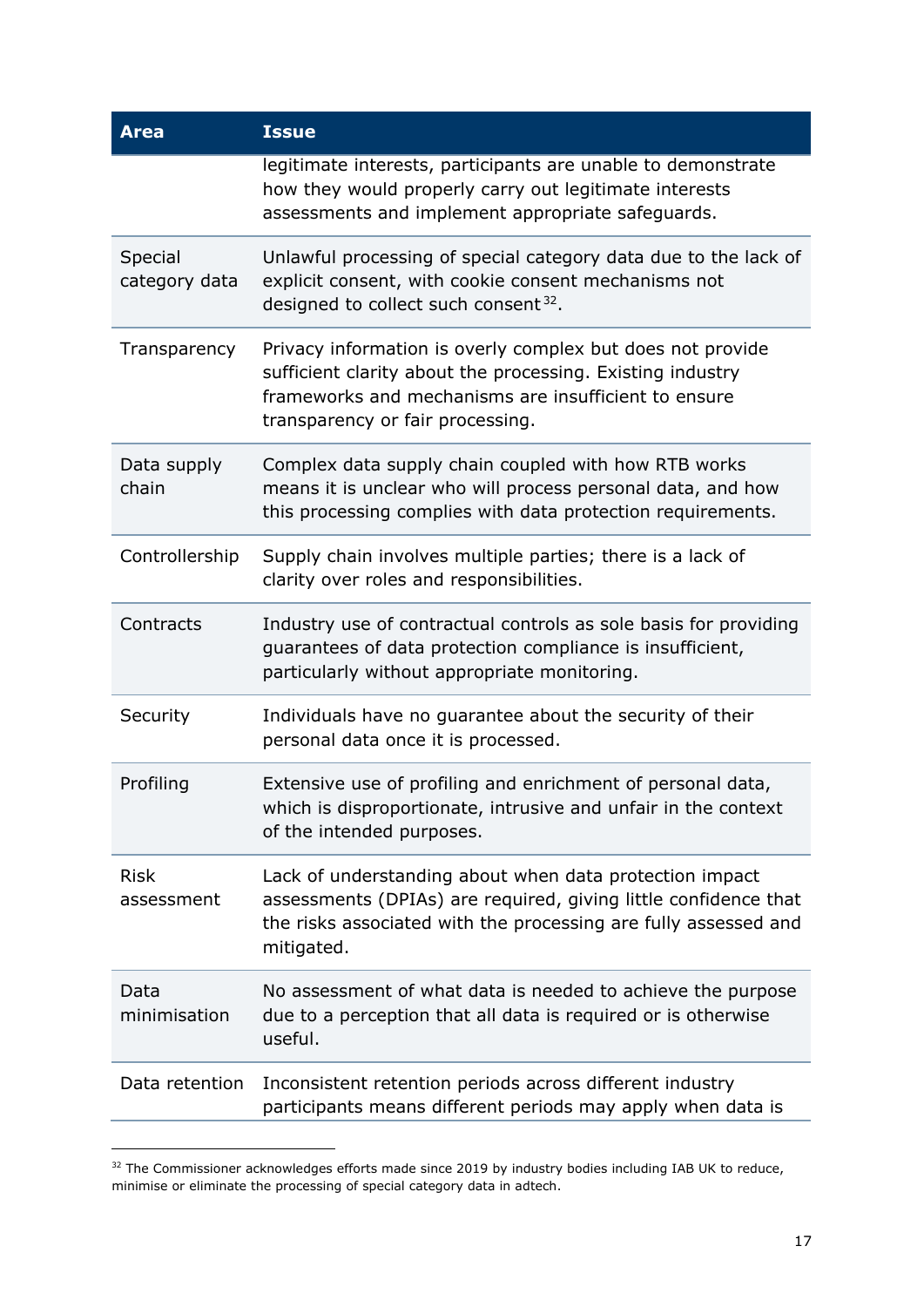#### **Area Issue**

disclosed or disseminated between industry participants. The rationale for retention periods that do exist is unclear.

These issues of compliance with data protection have real world consequences, and can lead to harm for individuals and groups. Prevention or mitigation of harm is a fundamental purpose for a regulator. Harm can refer to detriment suffered by individuals, or societal harms with collective consequences. Harm can also arise where individuals or groups are prevented or impeded from exercising their rights. The ICO's non-exhaustive taxonomy of harms<sup>[33](#page-17-0)</sup> focuses on harmful consequences, acknowledging firstly that some types of harm overlap with others, and secondly that some harms can lead to others.

The issues highlighted in the 2019 report relate to several types of harm that organisations needed to consider as part of a risk-based approach to data protection. These included:

| <b>Type</b>                                  | <b>Description</b>                                                                                                                                                                                                                                                                                                                                                                                                                |
|----------------------------------------------|-----------------------------------------------------------------------------------------------------------------------------------------------------------------------------------------------------------------------------------------------------------------------------------------------------------------------------------------------------------------------------------------------------------------------------------|
| Lack of<br>autonomy and<br>loss of control   | Where individuals are aware of tracking, they may not wish<br>it to take place but feel powerless to stop it. This reduces<br>their ability to choose freely without external influence and<br>deprives them of meaningful control over the processing of<br>their data.                                                                                                                                                          |
| <b>Power and</b><br>information<br>asymmetry | The opacity of online tracking and the high level of invisible<br>processing creates both power and information asymmetry.<br>Organisations may process significant amounts of personal<br>data. They may undertake profiling and draw inferences in<br>ways individuals would not reasonably expect. Individuals<br>may have no idea about the organisations that hold their<br>data and therefore cannot exercise their rights. |
| <b>Manipulation</b><br>and influence         | Extensive processing about people's behaviour, preferences<br>and attitudes may enable manipulation and influence. In<br>particular where the means of processing allow for greater<br>tracking and targeting than offline equivalents.                                                                                                                                                                                           |
| <b>Misuse</b>                                | Where data collected for one purpose is re-used or misused<br>(eg by other entities it is disclosed to) for other purposes<br>that are not compatible with the original purposes of<br>collection.                                                                                                                                                                                                                                |

<span id="page-17-0"></span><sup>33</sup> [https://ico.org.uk/media/about-the-ico/policies-and-procedures/2619767/regulatory-policy-methodology](https://ico.org.uk/media/about-the-ico/policies-and-procedures/2619767/regulatory-policy-methodology-framework-version-1-20210505.pdf)[framework-version-1-20210505.pdf,](https://ico.org.uk/media/about-the-ico/policies-and-procedures/2619767/regulatory-policy-methodology-framework-version-1-20210505.pdf) page 15 and Annex B.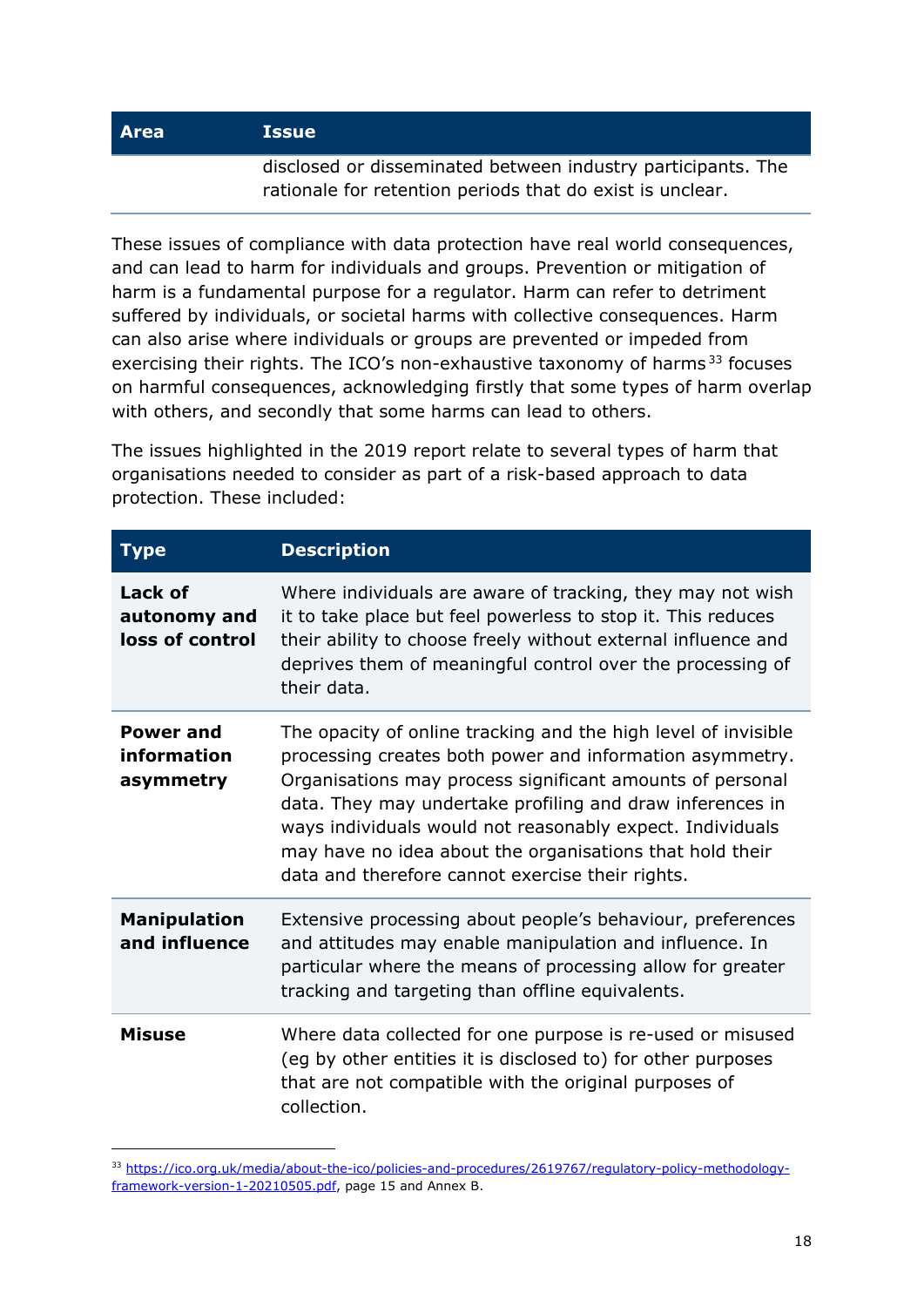| Tvpe                                     | <b>Description</b>                                                                                                                                                                                                                                                                                                                      |
|------------------------------------------|-----------------------------------------------------------------------------------------------------------------------------------------------------------------------------------------------------------------------------------------------------------------------------------------------------------------------------------------|
| Lack of<br>confidentiality               | Significant security risks may arise due to the volume and<br>extent of personal data processing, the number of different<br>organisations involved, and reliance on contractual controls<br>as control measures. The risk of personal data breaches<br>increases.                                                                      |
| <b>Chilling effects</b>                  | Individuals who believe they are being tracked online may<br>modify their behaviour. The processing may impact other<br>rights and freedoms. For example, freedom to determine<br>identity, how individuals choose to present themselves to<br>the world, and how they engage with others.                                              |
| <b>Reduce trust</b><br>and<br>confidence | Individuals may avoid using digital services which may then<br>result in unrealised benefits across the economy. Innovation<br>and new technological developments may suffer due to<br>reduced consumer confidence. The availability of personal<br>data may drop, leading to collection of more of it in covert<br>ways to compensate. |

New proposals for enabling online advertising must address the issues and harms highlighted above. Use of TPCs has consistently been shown as a key factor in these issues. The lack of accountability across the ecosystem must not be transferred to any new approach.

## <span id="page-18-0"></span>3.3 Removal of third-party cookies

Prior to the development of the cookie, online services were incapable of remembering visits made to their sites by individual users. As the first ecommerce platforms were being developed there was a need to enable an online service to remember the user's activities<sup>[34](#page-18-1)</sup>. The goal behind the cookie was "to create a session identifier and general 'memory' mechanism for websites that didn't allow for cross-site tracking" [35](#page-18-2).

The Internet Engineering Taskforce (IETF) published the original specification for cookies (RFC 2109) in February 1997. This stated that cookies must match the URL the individual sees in their browser. In other words, cookies were originally intended to be used only to keep track of an individual's activity on the site they

<span id="page-18-1"></span><sup>&</sup>lt;sup>34</sup> For example, early proposals to develop shopping carts so that an online service could remember what individuals added to their basket and allow them to make purchases.

<span id="page-18-2"></span><sup>35</sup> <http://montulli.blogspot.com/2013/05/the-reasoning-behind-web-cookies.html>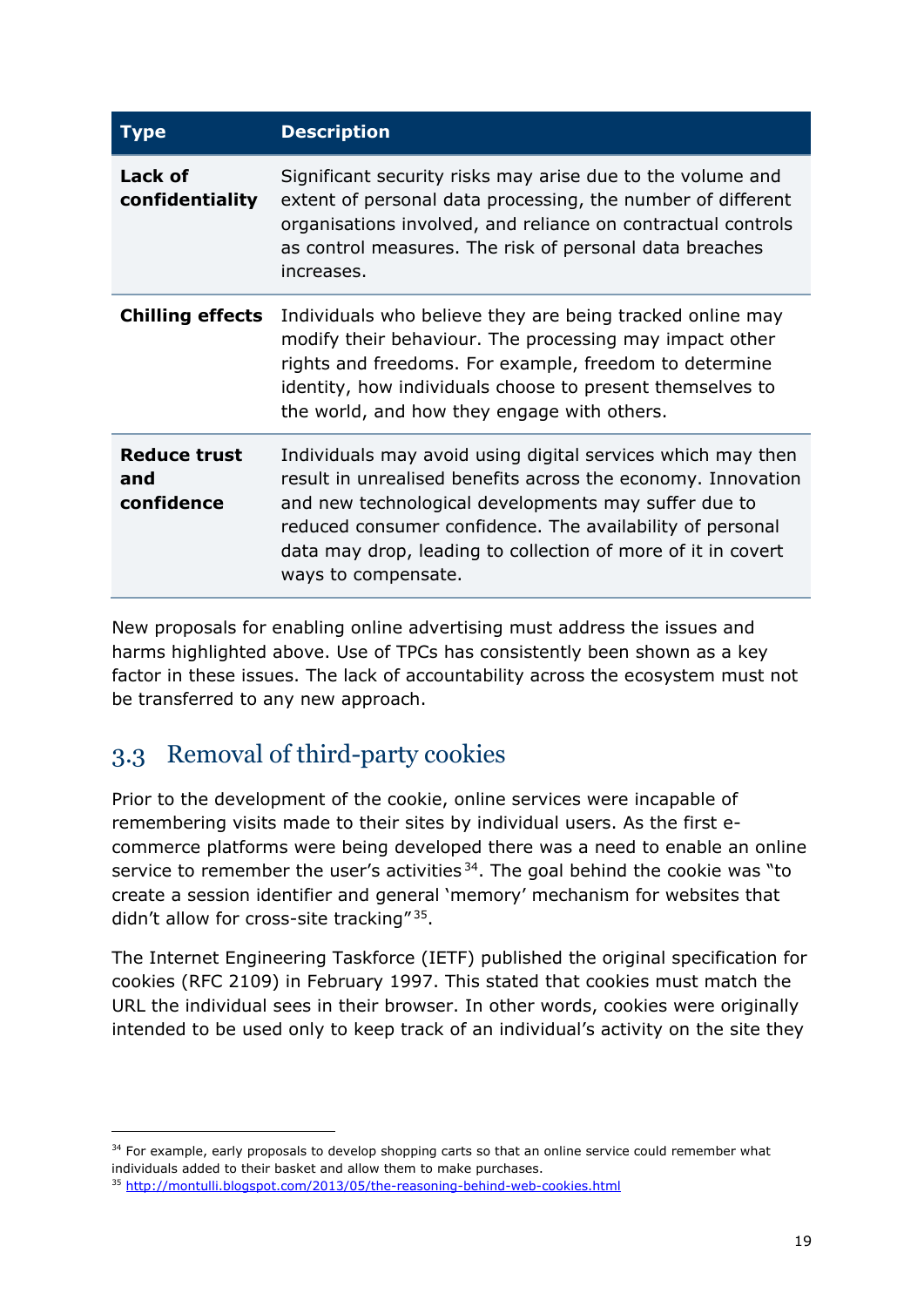visited. The specification also said that the user was to have "considerable control" over cookie management for "privacy considerations" [36.](#page-19-1)

As the web and its role in our lives evolved, so did the approaches to identifying, tracking, profiling and targeting individual users. The use of cookies evolved from their original purpose into a vehicle for gathering and processing significant volumes of both device information and data of a highly personal nature. The evolution of cookies and their use for targeted advertising is a cautionary tale of the risks of repurposing technology without also building in safeguards to protect against misuse and harm. Their deprecation is a positive step. However, this does not mean that their proposed replacements are inevitably better.

The Commissioner is aware of views that caution against the removal of TPCs because online tracking will merely continue by other means (eg fingerprinting techniques). The Commissioner notes that both PECR and data protection law are technology-neutral. Regulation 6 of PECR is sometimes known as the "cookie law". In practice, it applies to **any** technique that stores information (or accesses information stored) on an individual's device – as the ICO's guidance clearly states<sup>37</sup>.

Additionally, online targeted advertising generally entails the processing of personal data whether PECR is engaged or not. Significant data protection risks arise where individuals are unaware of processing activities involving their data. Organisations should therefore not assume that there are no compliance requirements with PECR or data protection law merely because TPCs are removed (or that they already do not use them for tracking purposes).

### <span id="page-19-0"></span>3.4 Browser and software developments

Individuals primarily interact with the internet through software applications, such as browsers. At their most basic level, browsers simply fetch and retrieve information from the web and present that information to the individual user. However, browsers themselves do not determine the content that online services incorporate, even if they can determine elements of how that content might be displayed (or not displayed). Ultimately, providers of online services take decisions about the tracking technologies their websites and mobile apps incorporate.

In recent years, browser manufacturers have moved towards limiting the ways in which their users are tracked by online services. This may be both to protect those individuals but also to provide differentiation in the market. Examples include:

<sup>&</sup>lt;sup>36</sup> [https://datatracker.ietf.org/doc/html/rfc2109,](https://datatracker.ietf.org/doc/html/rfc2109) sections 4.3.2 and 4.3.3.

<span id="page-19-2"></span><span id="page-19-1"></span><sup>37</sup> [https://ico.org.uk/for-organisations/guide-to-pecr/guidance-on-the-use-of-cookies-and-similar](https://ico.org.uk/for-organisations/guide-to-pecr/guidance-on-the-use-of-cookies-and-similar-technologies/what-are-cookies-and-similar-technologies/#cookies5)[technologies/what-are-cookies-and-similar-technologies/#cookies5](https://ico.org.uk/for-organisations/guide-to-pecr/guidance-on-the-use-of-cookies-and-similar-technologies/what-are-cookies-and-similar-technologies/#cookies5)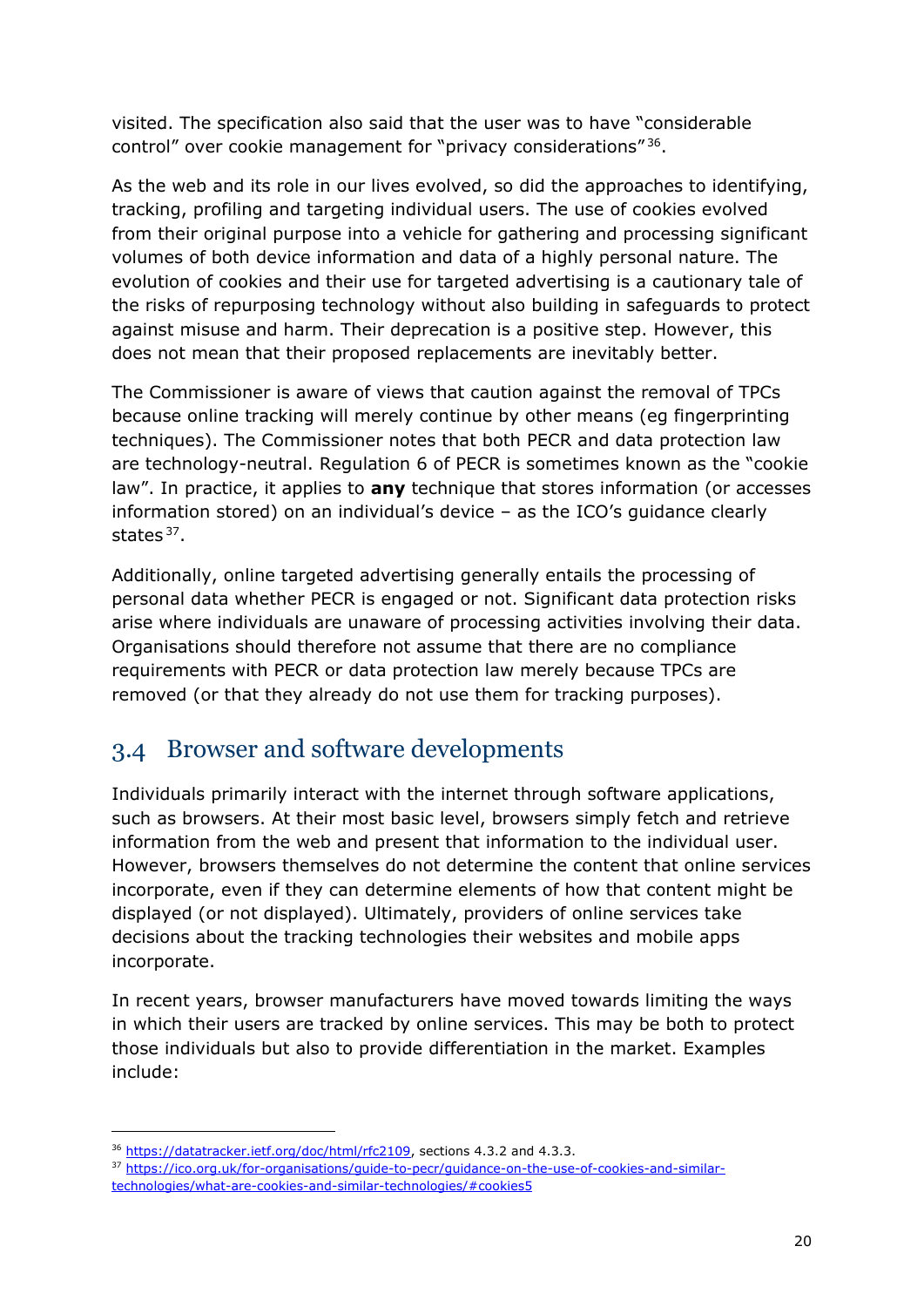- **Apple**, developers of the Safari browser (as well as the Mac OS and iOS operating systems, along with widely-used hardware such as the iPhone). Apple introduced "Intelligent Tracking Prevention" (ITP) into Safari in June 2017 $38$ . Apple states that ITP now blocks TPCs by default  $39$ .
- **Brave Software**, developers of the Brave browser. Brave automatically blocks online adverts and tracking by default and incorporates protections against fingerprinting [40.](#page-20-2)
- **Microsoft**, developers of the Edge browser (as well as the Windows operating system). Edge includes a tracking prevention feature based on the Disconnect list<sup>41</sup>. By default, it blocks trackers from sites the user has not visited. This intends to fulfil Microsoft's "browser privacy promise", where Microsoft describes how it wants to keep users safe on the web and allow them to take control of their browsing data  $42$ .
- **Mozilla**, developers of the Firefox browser. Firefox incorporates several tracking protections such as "Enhanced Tracking Protection"<sup>43</sup>, "Total Cookie Protection" [44](#page-20-6) and "Enhanced Cookie Clearing" [45](#page-20-7). ETP also includes the Disconnect list. It blocks social media trackers and cross-site tracking cookies. It was defaulted to "on" in June  $2019^{46}$  $2019^{46}$  $2019^{46}$ .

This is not an exhaustive summary of every browser development that states it intends to improve user privacy.

There are also related developments in operating systems and mobile ecosystems. For example, in the use of advertising identifiers as well as initiatives to provide more transparency to individuals about online tracking. One example is with Apple's "Identifier for Advertising" (IDFA) and the related "App Tracking Transparency" (ATT) framework. ATT requires apps to present individuals with an "authorization request" when they collect data, and share data with other organisations (eg for tracking that individual across different online services or accessing the IDFA)<sup>47</sup>.

The use of other advertising identifiers is also changing. For example, Google's recent announcement that the Advertising ID on Android will be replaced by a string of zeros when an individual opts-out of personalised advertising<sup>[48](#page-20-10)</sup>.

<sup>38</sup> <https://webkit.org/blog/7675/intelligent-tracking-prevention/>

<span id="page-20-1"></span><span id="page-20-0"></span><sup>39</sup> <https://webkit.org/blog/10218/full-third-party-cookie-blocking-and-more/>

<span id="page-20-2"></span><sup>40</sup> <https://brave.com/privacy-features/>

<span id="page-20-3"></span><sup>41</sup> <https://disconnect.me/>

<span id="page-20-4"></span><sup>42</sup> <https://microsoftedgewelcome.microsoft.com/en-gb/privacy?form=MA13E7>

<span id="page-20-5"></span><sup>43</sup> <https://blog.mozilla.org/futurereleases/2018/08/30/changing-our-approach-to-anti-tracking/>

<span id="page-20-6"></span><sup>44</sup> <https://blog.mozilla.org/security/2021/02/23/total-cookie-protection/>

<span id="page-20-7"></span><sup>45</sup> <https://blog.mozilla.org/security/2021/08/10/firefox-91-introduces-enhanced-cookie-clearing/>

<span id="page-20-8"></span><sup>46</sup> [https://blog.mozilla.org/en/products/firefox/firefox-now-available-with-enhanced-tracking-protection-by](https://blog.mozilla.org/en/products/firefox/firefox-now-available-with-enhanced-tracking-protection-by-default/)[default/](https://blog.mozilla.org/en/products/firefox/firefox-now-available-with-enhanced-tracking-protection-by-default/)

<span id="page-20-9"></span><sup>47</sup> See<https://developer.apple.com/app-store/user-privacy-and-data-use/> and

<https://developer.apple.com/documentation/apptrackingtransparency>

<span id="page-20-10"></span><sup>48</sup> <https://support.google.com/googleplay/android-developer/answer/6048248?hl=en-GB>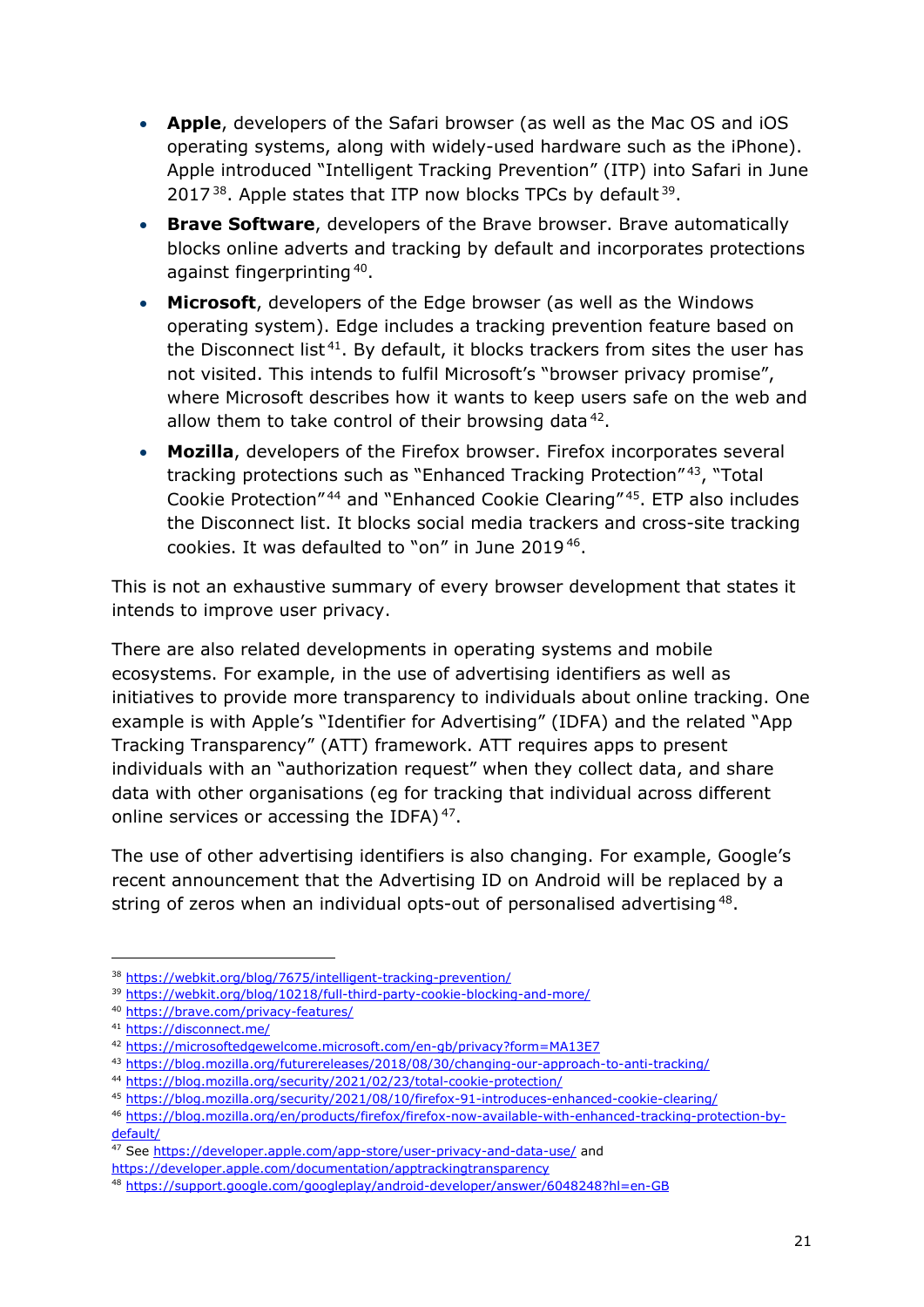It is important for organisations to be clear about the status of these identifiers and how the law applies to them. The Commissioner's guidance on personal data  $49$  and on cookies  $50$  provides more information, including about the key data protection requirements of lawfulness, fairness and transparency.

The Commissioner recognises that ATT has prompted a significant increase in individuals declining to be tracked. The resulting market impact arguably reflects the strength of feeling about online tracking  $51$ . The Commissioner also notes that the CMA is considering the impact of developments in mobile ecosystems (including ATT) from a competition perspective. The ICO's collaboration with the CMA aims to ensure that organisations treat choice and control consistently both for themselves and for others.

The Commissioner will continue to engage on the data protection implications of these developments. However, in principle, the Commissioner notes that any development that empowers individuals and enables them to have meaningful control over the use of their data is a positive one.

The Commissioner may choose to assess the data protection impacts of browser and software developments in more detail in due course, and in collaboration with other relevant authorities.

## <span id="page-21-0"></span>3.5 The Google Privacy Sandbox

The Commissioner recognises that any proposal from Google has significant attention and impact. This is due to the company's position in the market, the number of online services it provides, and the volume of personal data it processes. For example:

- the Chrome browser has a UK market share of around 60% on desktop  $52$ and 39% on mobile  $53$ ;
- Chromium, principally developed by Google<sup>[54](#page-21-6)</sup>, acts as the engine for several other browsers including Edge, Brave, Vivaldi, and Opera;
- the Android operating system has a UK market share of around  $45\%$   $55$ ;
- Google Search has a UK market share of around 93% 56:

<sup>49</sup> [https://ico.org.uk/for-organisations/guide-to-data-protection/guide-to-the-general-data-protection-](https://ico.org.uk/for-organisations/guide-to-data-protection/guide-to-the-general-data-protection-regulation-gdpr/what-is-personal-data/what-are-identifiers-and-related-factors/#pd3)

<span id="page-21-1"></span>[regulation-gdpr/what-is-personal-data/what-are-identifiers-and-related-factors/#pd3](https://ico.org.uk/for-organisations/guide-to-data-protection/guide-to-the-general-data-protection-regulation-gdpr/what-is-personal-data/what-are-identifiers-and-related-factors/#pd3)

<span id="page-21-2"></span><sup>50</sup> <https://ico.org.uk/for-organisations/guide-to-pecr/guidance-on-the-use-of-cookies-and-similar-technologies/>

<span id="page-21-3"></span><sup>51</sup> [https://www.theregister.com/2021/11/01/apple\\_privacy\\_settings/](https://www.theregister.com/2021/11/01/apple_privacy_settings/)

<span id="page-21-4"></span><sup>52</sup> <https://gs.statcounter.com/browser-market-share/desktop/united-kingdom>

<span id="page-21-5"></span><sup>53</sup> <https://gs.statcounter.com/browser-market-share/mobile/united-kingdom> <sup>54</sup> <https://blog.chromium.org/2019/11/intent-to-explain-demystifying-blink.html>

<span id="page-21-6"></span>

<span id="page-21-7"></span><sup>55</sup> <https://gs.statcounter.com/os-market-share/mobile/united-kingdom>

<span id="page-21-8"></span><sup>56</sup> <https://gs.statcounter.com/search-engine-market-share/all/united-kingdom>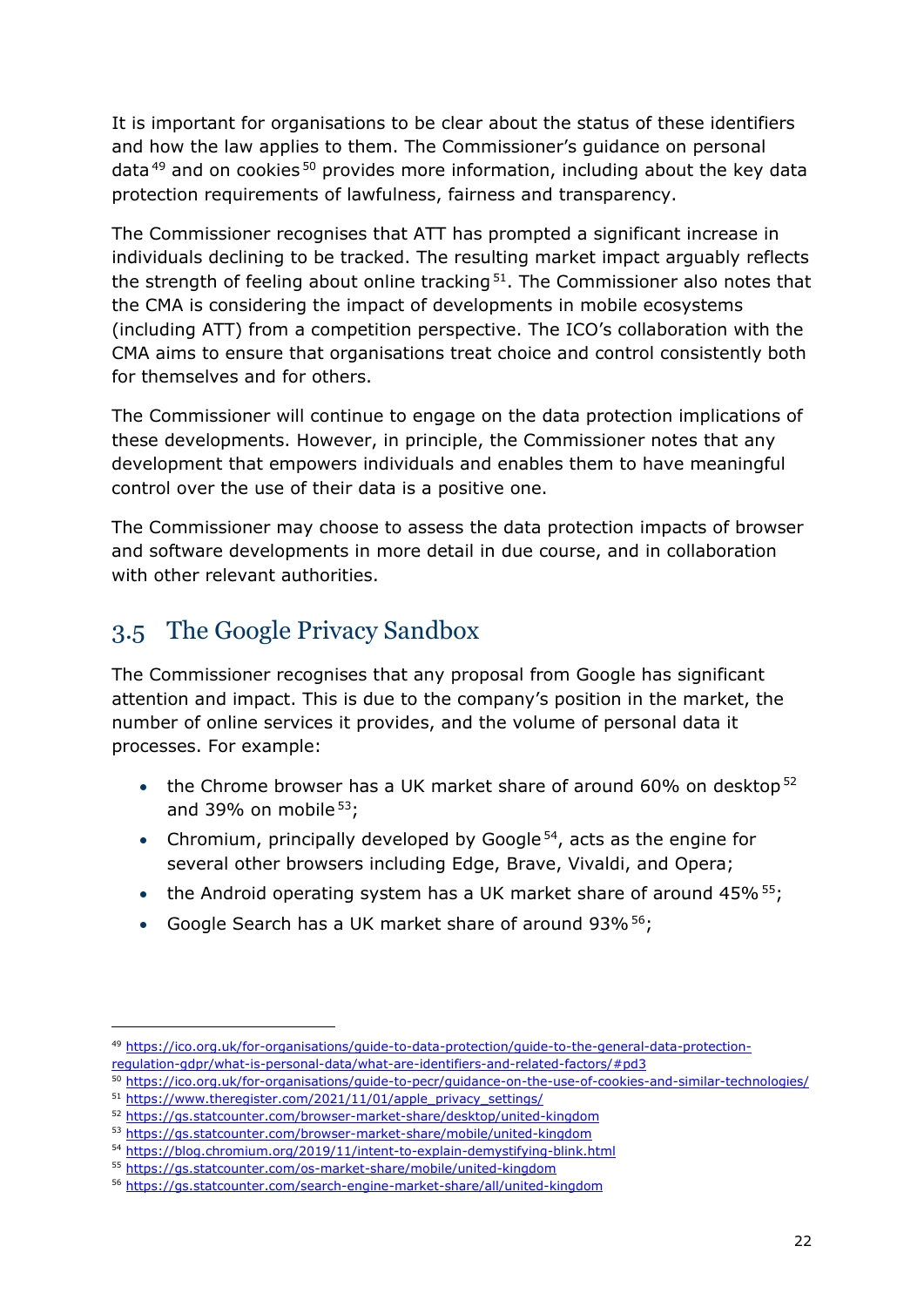- Google has multiple online services aimed at both individuals and businesses (eg Gmail, Google Docs, Google Cloud, G Suite, Google Analytics); and
- Google offers a significant number of products in the online advertising market, including Google Ad Manager, Google Ads, AdSense, and the Authorized Buyers programme.

In August 2019, Google Chrome engineers introduced the GPS concept, referring to it as an "initiative to develop a set of open standards to fundamentally enhance privacy on the web"<sup>[57](#page-22-0)</sup>. The GPS has three key goals:

- replacing functionality served by cross-site tracking;
- "turning down" TPCs; and
- $\bullet$  mitigating workarounds.  $58$

Each goal includes several proposals to address existing use cases<sup>59</sup>. The following are examples of these proposals:

- "Attribution Reporting" intends to "measure when user action (such as an ad click or view) leads to a conversion, without using cross-site identifiers" [60.](#page-22-3)
- "First Party Sets" intends to enable a group of related domains owned by the same entity to function as a single first party for a variety of defined use cases  $61$ .
- "Federated Learning of Cohorts" (FLoC) relates to interest-based ad targeting and intends to "allow sites to guess your interests without being able to uniquely identify you" $62$ .
- "FLEDGE" relates to remarketing and is designed so that it "cannot be used by third parties to track user browsing behaviour across sites"<sup>63</sup>.
- "Trust Tokens" intends to enable websites to convey "a limited amount of information from one browsing context to another to help combat fraud" $64$ .
- "User-Agent Reduction" intends to "limit browser data shared to remove sensitive information and reduce fingerprinting"<sup>[65](#page-22-8)</sup>.

The Commissioner acknowledges that the overall ambition for GPS could lead to a more privacy-focused approach to online advertising. However, there are

<sup>57</sup> <https://www.blog.google/products/chrome/building-a-more-private-web/>

<span id="page-22-1"></span><span id="page-22-0"></span><sup>58</sup> <https://www.chromium.org/Home/chromium-privacy/privacy-sandbox>

<span id="page-22-2"></span><sup>59</sup> <https://developer.chrome.com/docs/privacy-sandbox/overview/>

<span id="page-22-3"></span><sup>60</sup> <https://developer.chrome.com/docs/privacy-sandbox/attribution-reporting/>

<span id="page-22-4"></span><sup>61</sup> <https://developer.chrome.com/docs/privacy-sandbox/first-party-sets/>

<span id="page-22-5"></span><sup>62</sup> <https://developer.chrome.com/docs/privacy-sandbox/floc/>

<span id="page-22-6"></span><sup>63</sup> <https://developer.chrome.com/docs/privacy-sandbox/fledge/>

<span id="page-22-7"></span><sup>64</sup> <https://developer.chrome.com/docs/privacy-sandbox/trust-tokens/>

<span id="page-22-8"></span><sup>65</sup> <https://developer.chrome.com/docs/privacy-sandbox/user-agent/>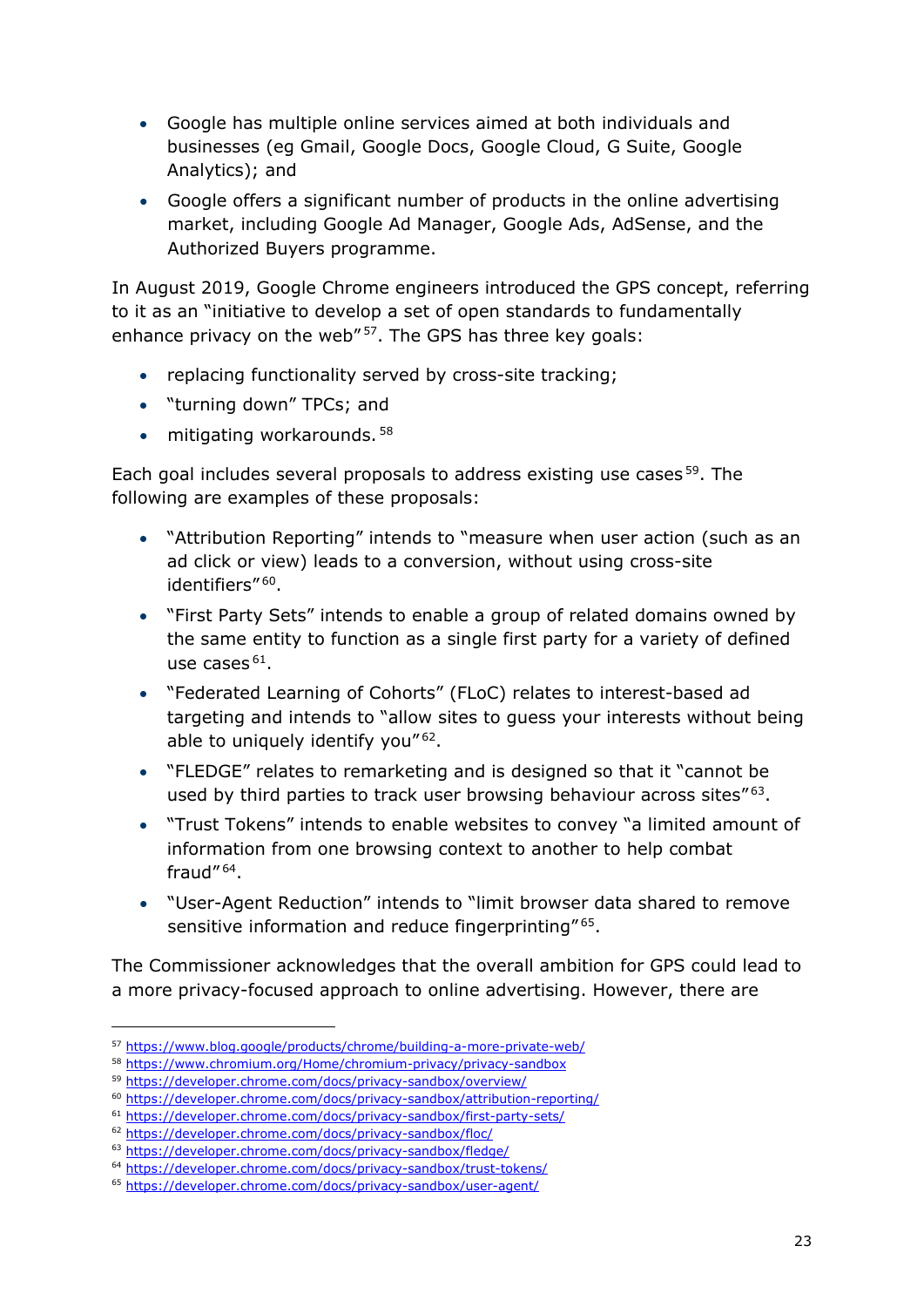several factors that need consideration before any detailed analysis can take place. For example:

- the overall data protection impact of the GPS depends on how each of its proposals interact collectively. For example, many rely on other proposals that are also under parallel development;
- many of these proposals are at different points in the development process, ranging from discussion to testing to origin trials<sup>66</sup>;
- some proposals such as FLoC and First Party Sets have been criticised by other market participants, for several reasons  $67,68,69,70$  $67,68,69,70$  $67,68,69,70$  $67,68,69,70$ ;
- some proposals such as FLoC and FLEDGE have seen issues arise during development that may effectively introduce additional tracking vectors  $71$ ; and
- regulators, including the CMA in the UK and authorities in other jurisdictions, have expressed concerns about the impact of the GPS.

Proposals like Trust Tokens and User-Agent Reduction are relevant to the privacy and security architecture of the web. Those like Attribution Reporting are built around enabling established patterns and practices in online advertising, such as measurement.

Others like First Party Sets, FLoC and FLEDGE are more novel. For example, First Party Sets involves a different approach to the established security model of the web. FLoC and FLEDGE include techniques such as the use of machine learning and increased on-device processing. These could offer privacy benefits if engineered correctly.

However, some proposals also receiving substantial criticism. For example, some reviews suggest they introduce new or different tracking vectors (eg through fingerprinting). In this respect, the Commissioner reiterates to all market participants that the provisions of PECR and data protection law are technologyneutral. The Commissioner reminds proposal developers that the Commissioner's guidance on the use of cookies and similar technologies applies wherever there is storage of information, or access to information stored, on individual's devices [72](#page-23-6). Organisations must demonstrate that new approaches do not introduce additional privacy threat vectors or lead to increased use of fingerprinting or both.

<span id="page-23-0"></span><sup>66</sup> <https://privacysandbox.com/timeline/>

<span id="page-23-1"></span><sup>67</sup> [https://techcrunch.com/2020/11/23/digital-marketing-firms-file-uk-competition-complaint-against-googles](https://techcrunch.com/2020/11/23/digital-marketing-firms-file-uk-competition-complaint-against-googles-privacy-sandbox/)[privacy-sandbox/](https://techcrunch.com/2020/11/23/digital-marketing-firms-file-uk-competition-complaint-against-googles-privacy-sandbox/)

<sup>68</sup> <https://www.eff.org/deeplinks/2021/03/googles-floc-terrible-idea>

<span id="page-23-3"></span><span id="page-23-2"></span><sup>69</sup> <https://blog.mozilla.org/en/privacy-security/privacy-analysis-of-floc/>

<span id="page-23-4"></span><sup>&</sup>lt;sup>70</sup> [https://github.com/w3ctag/design-reviews/blob/main/reviews/first\\_party\\_sets\\_feedback.md](https://github.com/w3ctag/design-reviews/blob/main/reviews/first_party_sets_feedback.md)

<span id="page-23-5"></span><sup>&</sup>lt;sup>71</sup> See footnote 69 above and<https://github.com/WICG/turtledove/issues/211>

<span id="page-23-6"></span><sup>72</sup> [https://ico.org.uk/for-organisations/guide-to-pecr/guidance-on-the-use-of-cookies-and-similar](https://ico.org.uk/for-organisations/guide-to-pecr/guidance-on-the-use-of-cookies-and-similar-technologies/what-are-cookies-and-similar-technologies/#cookies5)[technologies/what-are-cookies-and-similar-technologies/#cookies5](https://ico.org.uk/for-organisations/guide-to-pecr/guidance-on-the-use-of-cookies-and-similar-technologies/what-are-cookies-and-similar-technologies/#cookies5)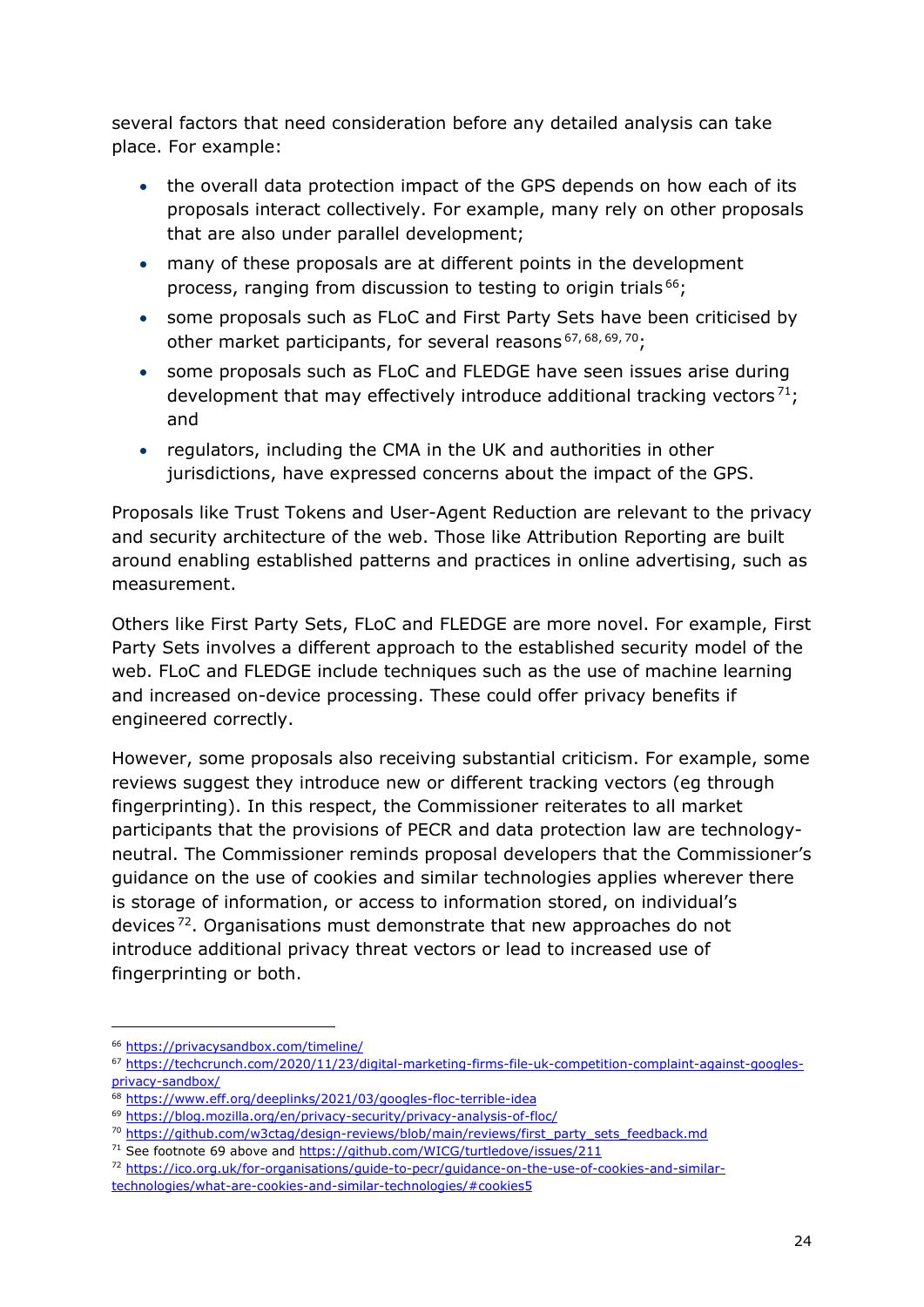Google has not yet fully articulated how the GPS proposals comply with the requirements of data protection law and PECR – both individually or as a whole. This is partly due to individual proposals being at different stages of development, as well as issues raised during those processes. As such, the Commissioner does not intend to provide a detailed critique of specific GPS proposals beyond the content of this Opinion. This may change in future, where appropriate and if they reach a more advanced stage.

As part of the GPS, Google also intends to phase out support for TPCs in the Chrome browser. The Commissioner understands that Google will phase out TPCs in 2023 once the key elements of the GPS are deployed  $73$ . In the meantime, the CMA and the ICO envisage further dialogue on the development and implementation of the GPS. Our engagement approach with the CMA is described in the ICO and CMA joint statement and Memorandum of Understanding [74.](#page-24-2)

The changes Google proposes through the GPS will impact Google's own business as well as the publishers, advertisers and adtech organisations that rely on it. It will also impact the browser manufacturers that may choose to incorporate GPS technologies in their products. Additionally, the collective impact on the broader web ecosystem is significant.

### <span id="page-24-0"></span>3.6 Developments related to user preferences and identifiers

Since the 2019 report there have also been developments relating to the broad intent of enabling individuals to express their preferences about online tracking. Some of these involve browser-based controls, while others are about online consent management. This section summarises several of these developments. It is not an exhaustive list, and the Commissioner may undertake more detailed analysis of specific developments in the future.

It is important to note that user preference developments and identifier-based proposals present different approaches to achieving their outcomes. Some intend to provide individuals with a simple-to-use method of expressing a preference and for that to be respected across the web. Others are specifically intended to manage the reduction and eventual removal of TPCs while continuing to enable targeted advertising.

### **3.6.1 The Transparency and Consent Framework (TCF)**

The TCF is developed by IAB Europe. It aims to communicate an individual's preferences between online services and other participants within the advertising

<span id="page-24-1"></span><sup>73</sup> <https://blog.google/products/chrome/updated-timeline-privacy-sandbox-milestones/>

<span id="page-24-2"></span><sup>74</sup> <https://ico.org.uk/media/about-the-ico/mou/2619798/ico-cma-mou-20210430.pdf>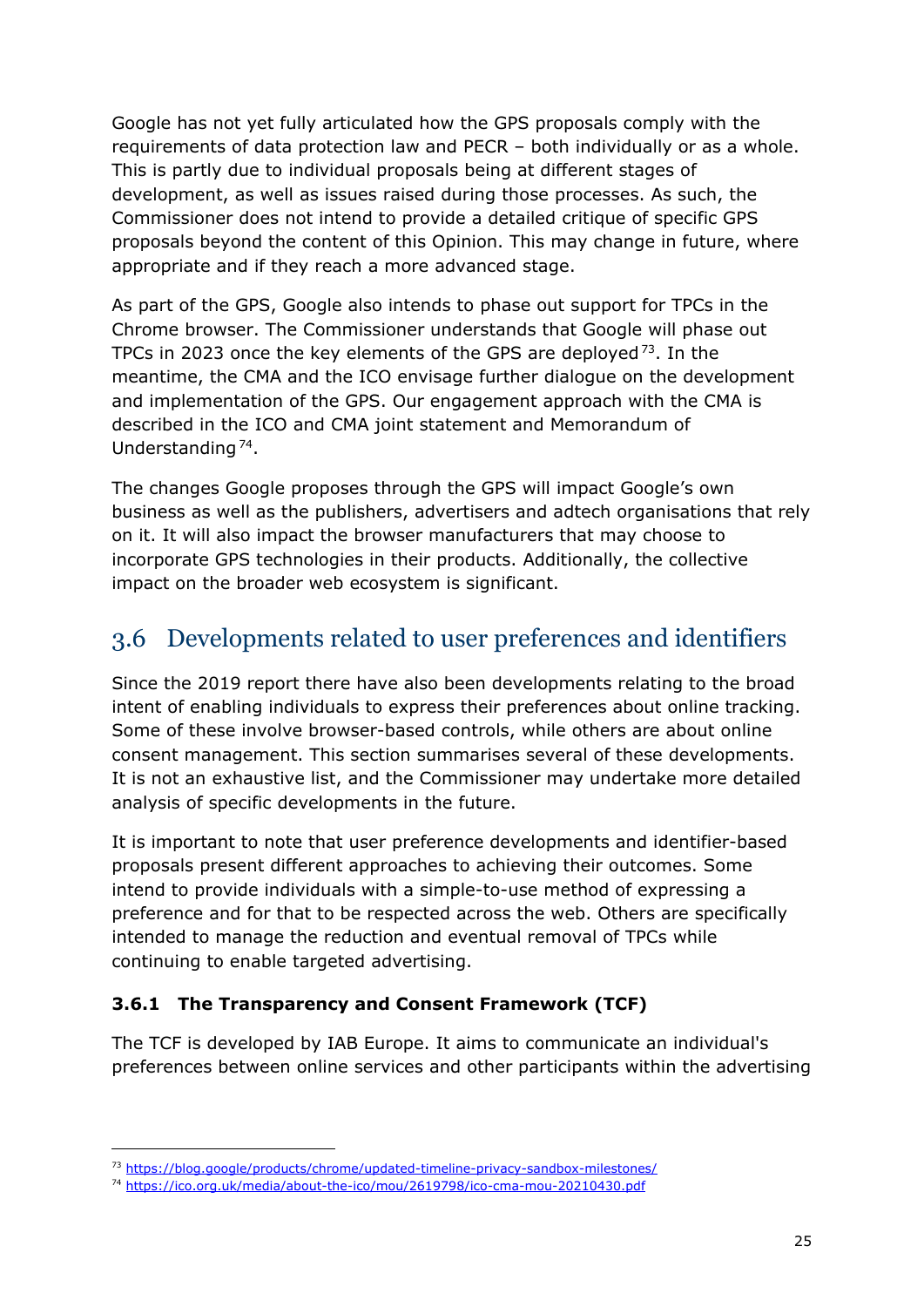data supply chain. The first version of the TCF was published in 2018, and it has continued to develop since.

The Commissioner substantively addressed the TCF in the 2019 report, noting that it was insufficient to ensure transparency, fair processing or free and informed consent. There were also concerns stemming from a lack of clarity about how compliance was monitored and a reliance on contractual controls. Subsequent iterations of the TCF and its use by publishers have not significantly addressed these issues [75](#page-25-0).

The Commissioner acknowledges the ongoing investigation into IAB Europe and the TCF by the Belgian data protection authority  $76$ . The Commissioner notes the suggestion from IAB Europe that they expect to be confirmed as a controller for the TCF. The Commissioner will reflect on this at the appropriate time, and recognises that the outcome of this activity is subject to applicable processes at both the national and EU levels.

### **3.6.2 Global Privacy Control (GPC)**

GPC is a proposed specification that will allow individuals to notify online services of their privacy preferences<sup>77</sup>. It can take the form of a setting within a browser or an extension that an individual can install. When enabled, it sends a signal communicating the individual's preferences about the sale or sharing of their data to each site. It shares similarities with the historic Tracking Preference Expression specification ("Do Not Track" or DNT).

GPC's draft specification states that it is intended to convey a "general request" concerning the sale or sharing of personal data, but "is not meant to withdraw a user's consent to local storage as per the ePrivacy Directive […] nor is it intended to object to direct marketing under legitimate interest"[78](#page-25-3).

As such, the GPC does not at this time appear to offer a means by which user preferences can be expressed in a way that fully aligns with UK data protection requirements. However, this is in part due to the context in which it has been developed and applied to date.

### **3.6.3 Advanced Data Protection Control (ADPC)**

ADPC is developed by the RESPECTeD Project, formed by the Sustainable Computing Lab at the University of Vienna and the non-profit organisation Nyob.eu. It "aims to empower users to protect their online choices in a human-

<span id="page-25-0"></span> $75$  For example, the Commissioner notes that current implementations of the TCF appear to contain settings options for both consent and legitimate interests in respect of non-essential cookie use.

<span id="page-25-2"></span><span id="page-25-1"></span><sup>76</sup> <https://iabeurope.eu/all-news/update-on-the-belgian-data-protection-authoritys-investigation-of-iab-europe/> <sup>77</sup> <https://globalprivacycontrol.org/faq>

<span id="page-25-3"></span><sup>&</sup>lt;sup>78</sup> [https://globalprivacycontrol.github.io/gpc-spec/,](https://globalprivacycontrol.github.io/gpc-spec/) Section 5, "Legal effects".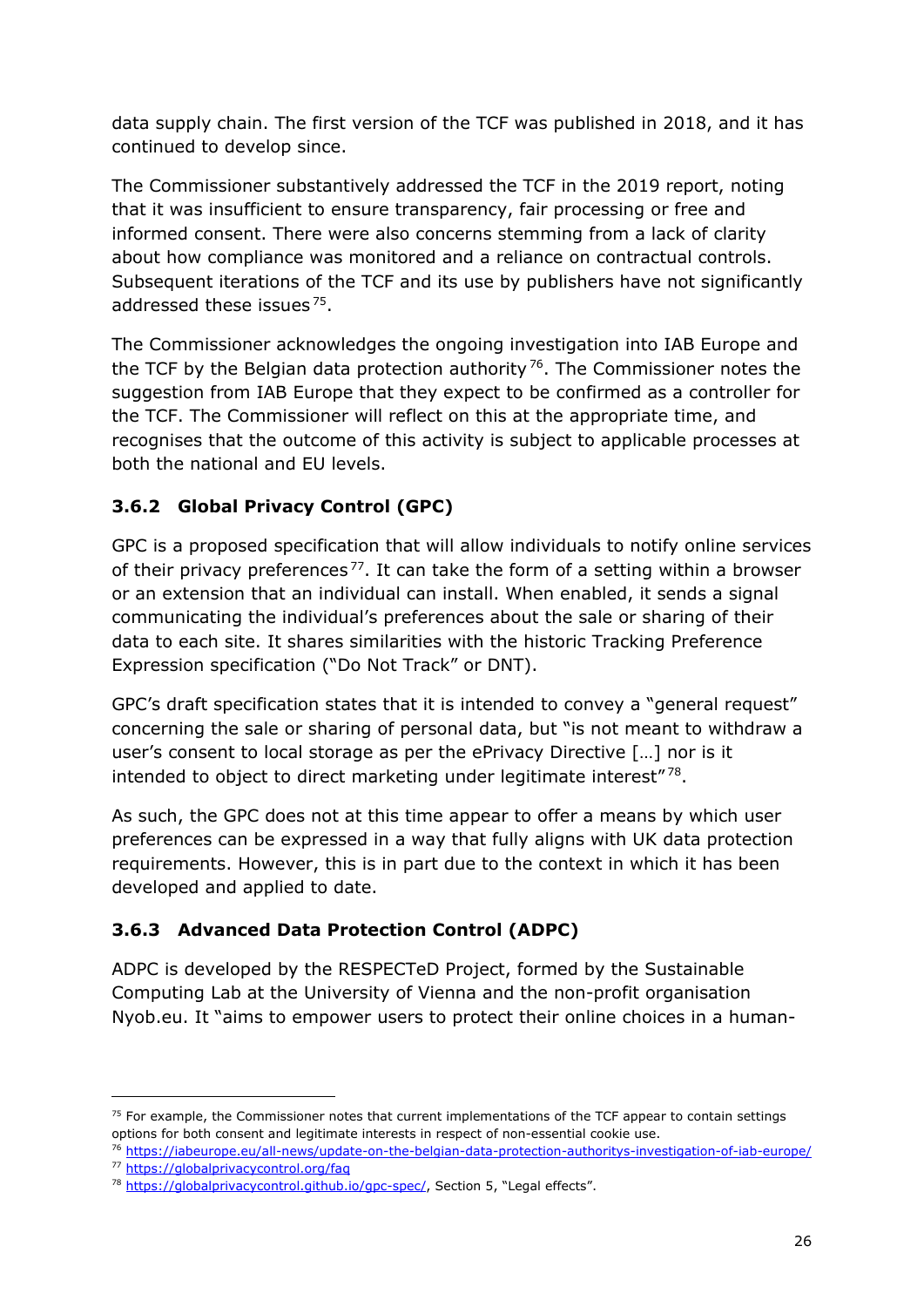centric, easy and enforceable manner". It also intends to support publishers and service providers to comply with applicable law, including data protection  $79$ .

The Commissioner acknowledges the RESPECTeD Project's own description of ADPC being a proof-of-concept and a starting point for a broader discussion. As such, the Commissioner does not intend to address its functionality in this Opinion, or provide a view about whether it achieves its stated goals.

### **3.6.4 Identifier-based proposals**

These proposals originate with industry participants, trade associations and representative groups. Conceptually, they have a similar aim to things like the TCF, GPC and ADPC in that they intend to collect an individual's preference and transmit it to other market participants. However, they are based on the use of some form of identifier. This generally relates to the personal data of an individual using the service (such as an email address). Organisations adopting the solution collect this information, as opposed to general preference settings or controls at the browser or software level<sup>80</sup>.

Depending on the specific solution, once an individual provides their data, they can then set their preferences about its use. The identifier may be further processed, and also shared with other organisations.

The Commissioner notes that these solutions generally appear focused on the concept of reducing direct identifiability. Depending on the proposal, this process is sometimes called "anonymisation". However, it is important that developers of these solutions note that:

- if terminal equipment information is processed, Regulation 6 of PECR applies whether the information is personal data or not; and
- the concept of personal data is broader than direct identifiability. Information is personal data when it relates to an identified or identifiable individual. An identifiable individual is one who can be identified, **directly** or **indirectly.** Data protection law also includes "online identifiers" in the definition of personal data [81](#page-26-2).

Effective anonymisation requires organisations to demonstrate how they mitigate identifiability risk. If there are means reasonably likely to be used to identify an individual (directly or indirectly), then the data is not anonymised. This means data protection law applies to the information. Organisations need to

<sup>79</sup> <https://www.dataprotectioncontrol.org/about/>

<span id="page-26-1"></span><span id="page-26-0"></span><sup>80</sup> Examples of identifier-based solutions include concepts such as the Trade Desk's "Unified ID 2.0", LiveRamp's "RampID", and the "Secure Web Addressability Network" (SWAN) proposal. See also the description of the IAB TechLab, "1:1 Linked Audiences", at [https://iabtechlab.com/blog/re-architecting-digital](https://iabtechlab.com/blog/re-architecting-digital-media-for-predictable-user-privacy/)[media-for-predictable-user-privacy/.](https://iabtechlab.com/blog/re-architecting-digital-media-for-predictable-user-privacy/)

<span id="page-26-2"></span><sup>81</sup> See Section 3 of the DPA 2018 and Article 4(1) and Recitals 26 and 30 of the UK GDPR, as well as the Commissioner's guidance: [https://ico.org.uk/for-organisations/guide-to-data-protection/guide-to-the-general](https://ico.org.uk/for-organisations/guide-to-data-protection/guide-to-the-general-data-protection-regulation-gdpr/key-definitions/what-is-personal-data/)[data-protection-regulation-gdpr/key-definitions/what-is-personal-data/](https://ico.org.uk/for-organisations/guide-to-data-protection/guide-to-the-general-data-protection-regulation-gdpr/key-definitions/what-is-personal-data/)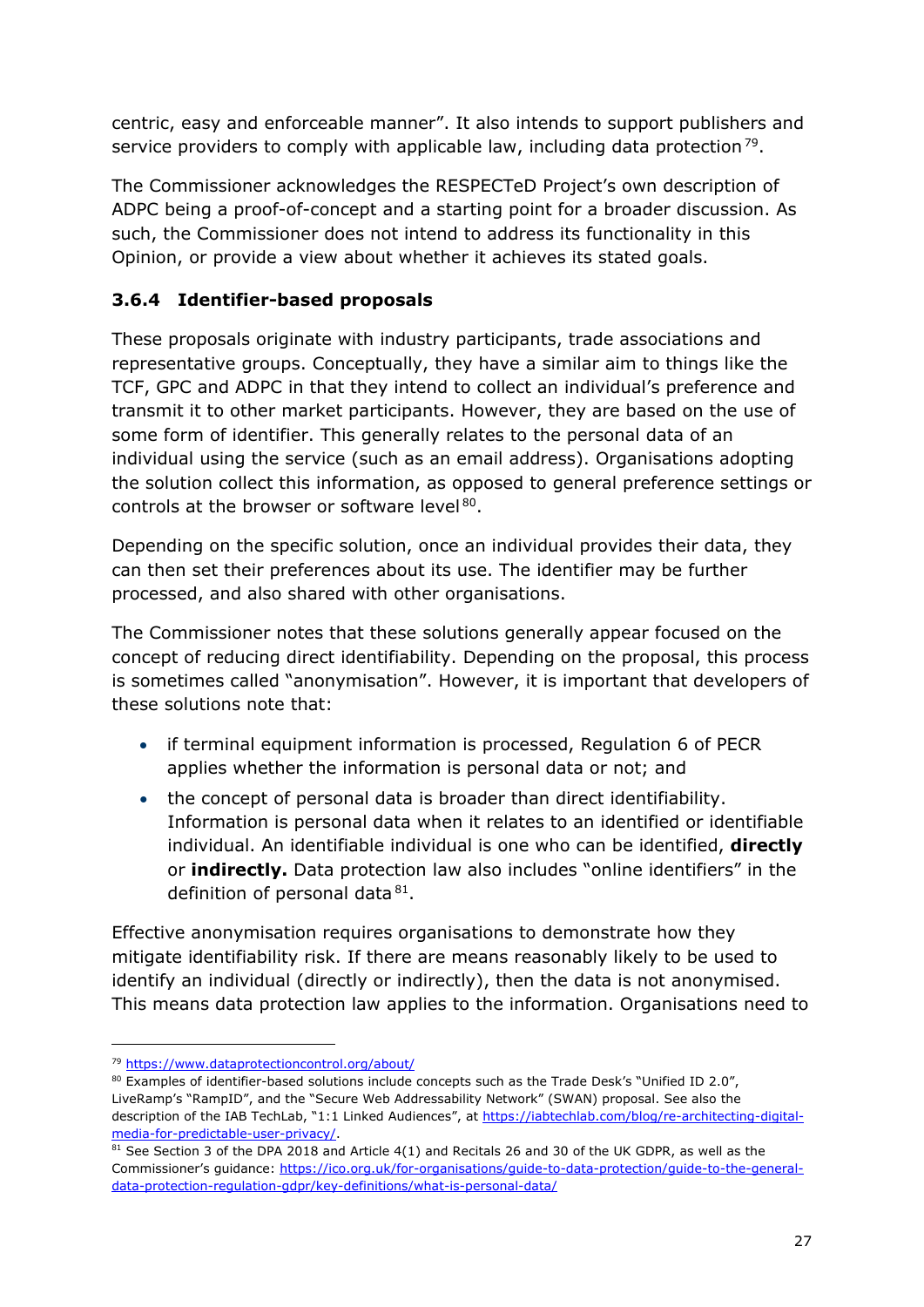consider identifiability risk when they seek to demonstrate that their approach results in the creation and subsequent processing of anonymous information <sup>[82](#page-27-0)</sup>.

Identifier-based solutions can require an individual to supply something associated with them such as their email address. They can therefore involve processing of personal data at the outset. The underlying email address may ultimately be "masked", at least in a sense. However, an identifier is created for the purposes of processing information relating to that individual. This is regardless of the extent to which the original email address or other information such as their name can be inferred from it. Depending on the specifics, these approaches may also not result in effective pseudonymisation, particularly if the original email address is also involved [83](#page-27-1).

It is also unclear whether these solutions enable individuals to have a general choice about tracking in the first place, and what happens when they make this choice. For example, whether the online service becomes inaccessible to them if they indicate they do not want to be tracked. This does depend on the approach that specific solutions choose to take and may therefore not be identical with each proposal. However, this may essentially replicate the current issues with tracking walls. These approaches also need to ensure that they do not use dark patterns and nudge techniques to get individuals to "agree" to be tracked in order to access those services.

The Commissioner notes that some of these proposals are subject to significant comment and scrutiny, and does not intend to address the specific details of any critique or response in this Opinion<sup>[84](#page-27-2)</sup>. However, looking at these proposals in concept, the Commissioner's view is that these solutions do not address the issues raised in the 2019 report regarding transparency, control, consent or accountability.

They also introduce a more fundamental question about whether it is necessary, proportionate or fair for individuals to have to provide their personal data in the first place. This is particularly the case if identifier-based solutions only offer an opt-out. This replicates many of the existing issues that arise in current opt-out solutions. The proposals also do not seem to recognise the additional risks of harm that they introduce. For example, they involve the creation of a "universal" identifier which may in concept provide for more direct, detailed and systematic tracking than the existing ecosystem. More generally, they do not seem to remove or reduce online tracking activities and may also provide incentives for online services to increase the use of tracking walls.

<span id="page-27-0"></span><sup>82</sup> [https://ico.org.uk/media/about-the-ico/documents/4018606/chapter-2-anonymisation-draft.pdf.](https://ico.org.uk/media/about-the-ico/documents/4018606/chapter-2-anonymisation-draft.pdf)

<span id="page-27-1"></span><sup>83</sup> It should be noted that in at least one proposal the email address itself appears to be processed in its original form by certain participants for the purposes of displaying a user interface and updating network participants. See [https://github.com/SWAN-community/swan/blob/main/apis.md.](https://github.com/SWAN-community/swan/blob/main/apis.md)

<span id="page-27-2"></span><sup>84</sup> See for example<https://blog.mozilla.org/en/mozilla/swan-uid2-privacy/> and [https://swan.community/our](https://swan.community/our-response-to-mozillas-privacy-analysis-of-swan-community/)[response-to-mozillas-privacy-analysis-of-swan-community/.](https://swan.community/our-response-to-mozillas-privacy-analysis-of-swan-community/)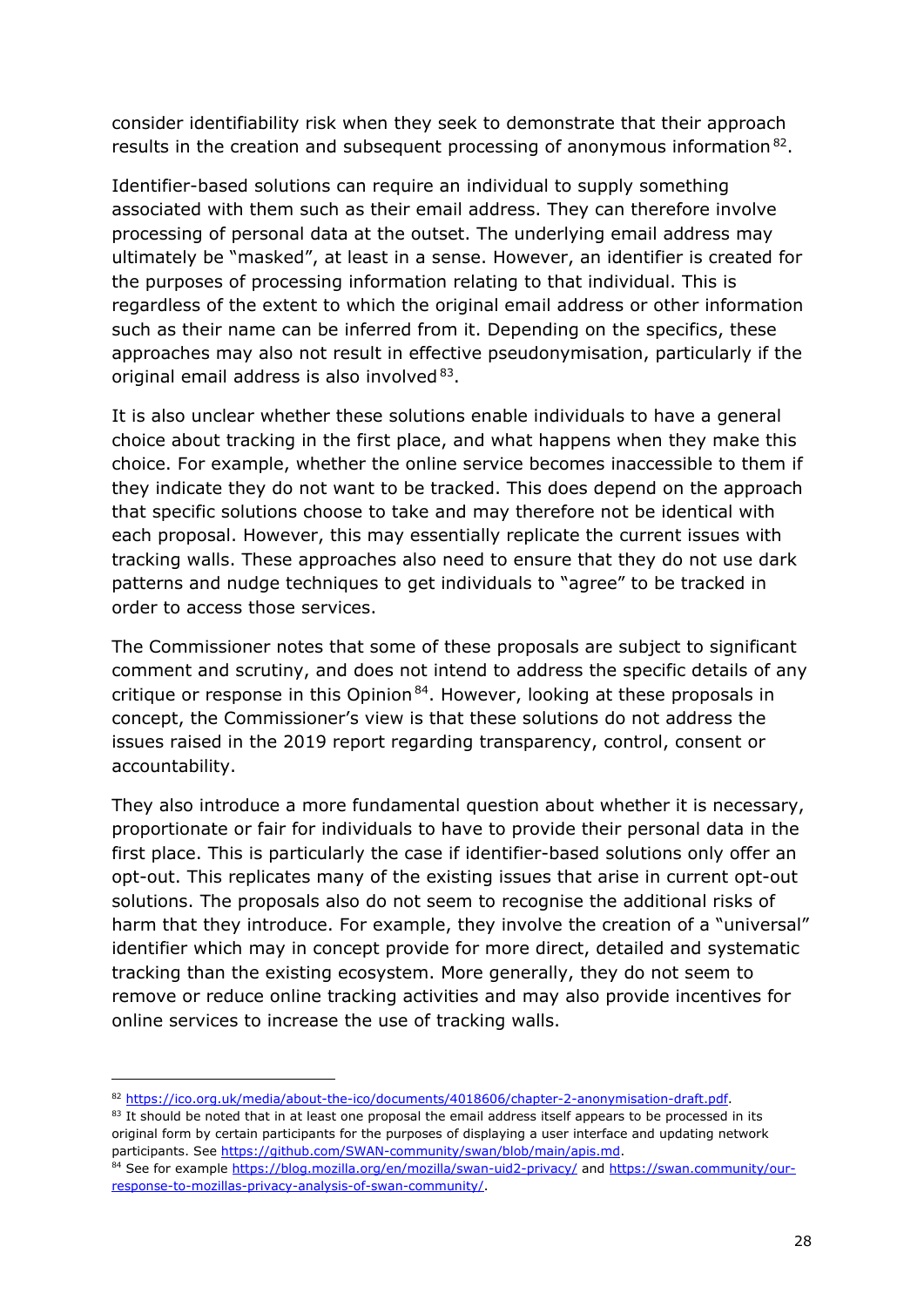Overall, in their current form these approaches do not appear to result in a significantly different outcome for individuals when compared with existing techniques that use cookies and similar technologies.

### **3.6.5 Summary**

This is not an exhaustive list. The Commissioner may, in due course and in collaboration with other relevant authorities, choose to assess the data protection and competition impacts of these developments more specifically.

However, it is already technologically possible to ensure that individuals' preferences are respected, and the use of their personal data is minimised. In this context, the Commissioner has initiated a strategic dialogue among G7 data protection and privacy authorities to work together to ensure that:

- people's privacy is more meaningfully protected;
- businesses can provide a better browsing experience; and
- technology firms and standards organisations are encouraged to develop and roll out privacy-orientated solutions [85](#page-28-1).

The Commissioner therefore welcomes the general intent of proposals that seek to provide a means for individuals to express their preferences easily, and for that to be reflected by online services they visit. In concept, these have the potential to reduce some of the risks and harms identified in the 2019 report (eg by giving greater control to individuals). They may also contribute to the work of the G7 authorities.

The Commissioner reiterates that any proposal must offer meaningful choice to users and allow them to decide not to be tracked or profiled. Proposals that essentially repackage the fundamental issues highlighted in the 2019 report do not fit with the Commissioner's expectations.

The ICO will continue to work with other data protection authorities and the CMA to explore and further enhance the ability for users to exercise meaningful choice and control.

## <span id="page-28-0"></span>3.7 Standards body processes

Proposals that relate to web architecture and infrastructure have led to continuing engagement at internet standards bodies such as W3C. For example, Google has expressed its intent for some of the GPS proposals to become new web standards, enabling their use by other organisations.

<span id="page-28-1"></span><sup>85</sup> [https://ico.org.uk/about-the-ico/news-and-events/news-and-blogs/2021/09/ico-to-call-on-g7-countries-to](https://ico.org.uk/about-the-ico/news-and-events/news-and-blogs/2021/09/ico-to-call-on-g7-countries-to-tackle-cookie-pop-ups-challenge/)[tackle-cookie-pop-ups-challenge/.](https://ico.org.uk/about-the-ico/news-and-events/news-and-blogs/2021/09/ico-to-call-on-g7-countries-to-tackle-cookie-pop-ups-challenge/) The dialogue involves authorities from Canada, France, Italy, Germany, Japan, and the United States alongside the ICO.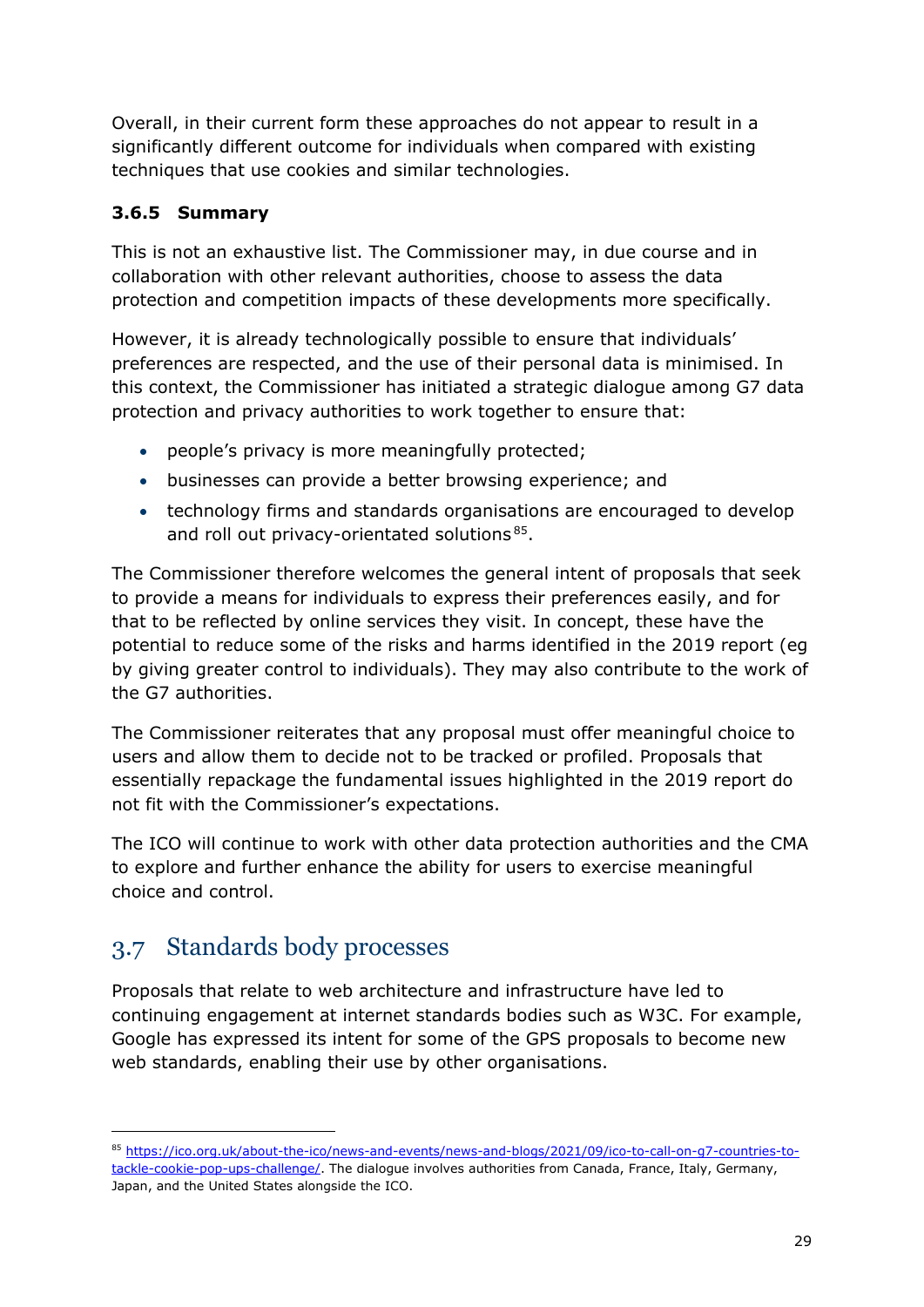Where proposals are put forward for application in the UK, they should demonstrate how they take account of the legislative requirements set out in the UK GDPR, DPA 2018 and PECR (eg data protection and PECR requirements about the processing of personal data and device information).

Where approaches involve potential web standards or may have significant impact on the broader web, the Commissioner expects any proposal to:

- engage organisations such as the W3C at an appropriate stage in the development lifecycle; and
- have worked through any applicable review process.

For example, the established means at W3C to obtain wider review <sup>86</sup>, which includes the "Self-Review Questionnaire: Security and Privacy"<sup>87</sup>. This is intended to address likely questions raised by key W3C groups such as the Technical Architecture Group and Privacy Interest Group.

The Commissioner observes that several elements in the Security and Privacy Questionnaire may have application in the context of controllers who need to undertake DPIAs. While the W3C processes are not a replacement for any legal requirements like DPIAs, they may form part of the relevant considerations. The Commissioner also notes that the questionnaire advises conducting a privacy impact assessment as part of the process. Even where the proposer is not a controller or processor, it is good practice to undertake this activity. It not only enables the proposer to demonstrate how they consider relevant privacy issues, but also may enable controllers to meet their own data protection obligations if or when they decide to adopt the proposal.

The Commissioner's collaboration with the CMA includes exploring the role of the web standards organisations in shaping the technical details of any proposals.

## <span id="page-29-0"></span>3.8 The Commissioner's work with the CMA

During 2019-20, the CMA conducted a market study into digital advertising. The CMA's report was published in July 2020 $88$ . Following this publication and in the broader context of its digital work, the CMA is conducting a market study into mobile ecosystems [89](#page-29-4) and investigating various market developments (including the GPS $90$  as well as Apple's App Store  $91$ ) to assess their compliance with competition law. This is to ensure effective competition outcomes for the benefit of consumers.

<span id="page-29-1"></span><sup>86</sup> <https://www.w3.org/Guide/documentreview/>

<span id="page-29-2"></span><sup>87</sup> <https://w3ctag.github.io/security-questionnaire/>

<span id="page-29-3"></span><sup>88</sup> <https://www.gov.uk/cma-cases/online-platforms-and-digital-advertising-market-study>

<span id="page-29-4"></span><sup>89</sup> <https://www.gov.uk/cma-cases/mobile-ecosystems-market-study>

<span id="page-29-5"></span><sup>90</sup> <https://www.gov.uk/cma-cases/investigation-into-googles-privacy-sandbox-browser-changes>

<span id="page-29-6"></span><sup>91</sup> <https://www.gov.uk/cma-cases/investigation-into-apple-appstore>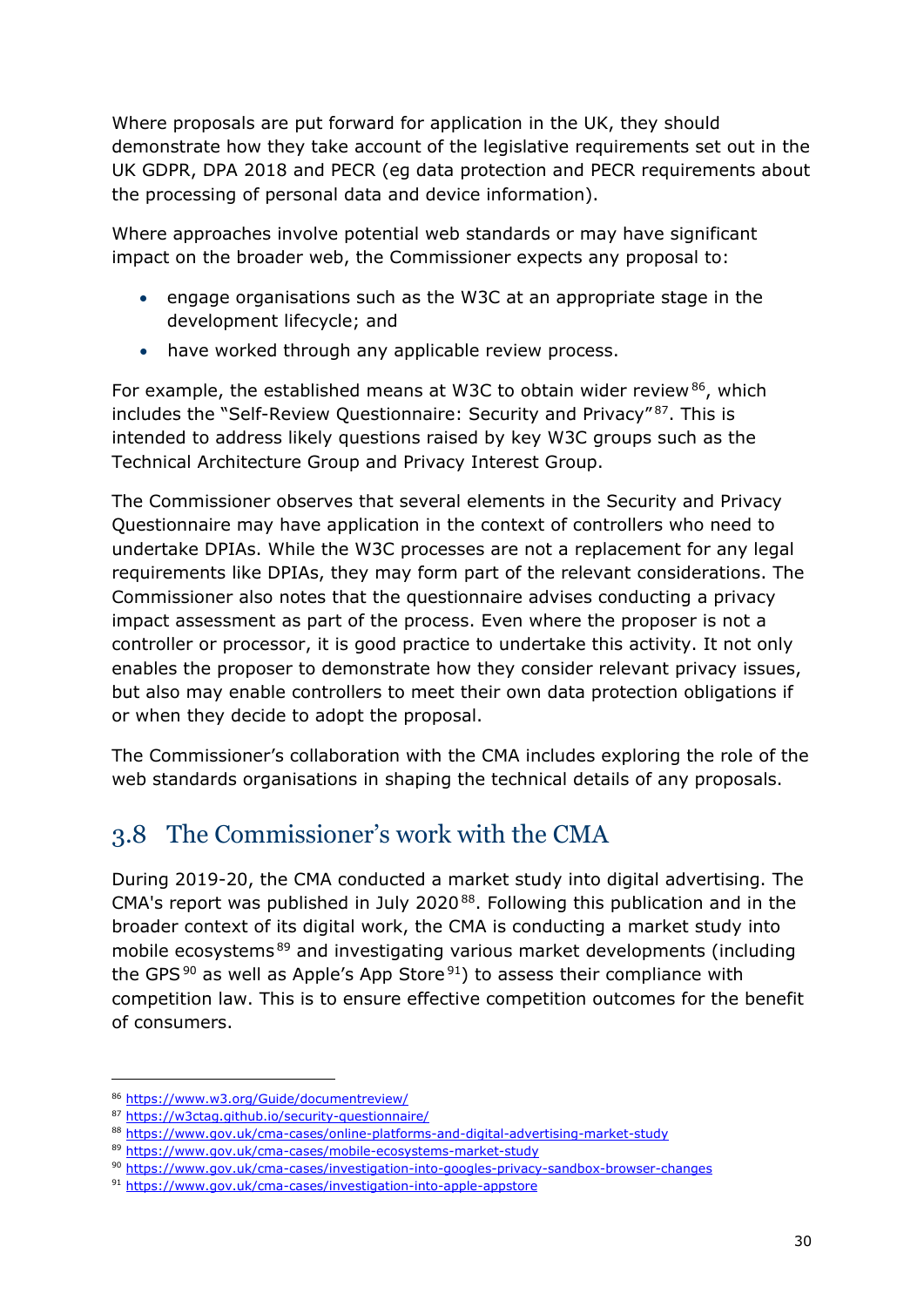The CMA recognises strong data protection and privacy as a key measure of a healthy market. The ICO and the CMA intend our regulatory approaches to work together to benefit the UK. We both want to ensure that:

- people have genuine choice over the service or products they prefer, with a clear understanding of how and by whom their data will be used; and
- businesses compete on an equal footing to attract customers, with transparency in the way they operate and the provision of meaningful choice across the market.

In May 2021, the ICO and the CMA published a joint statement  $92$  setting out our shared views on:

- the interactions between competition and data protection in the digital economy;
- how both regulators are working together to maximise regulatory coherence; and
- the steps we intend to take to understand and promote outcomes which achieve the objectives of the competition and data protection regimes.

The CMA is conducting a formal investigation under the Competition Act 1998 into the GPS $93$ . The investigation is considering the impact of these proposals on competition in digital advertising markets. It incorporates consideration of the regulatory requirements set by the ICO.

As part of this process Google has offered a range of commitments to the CMA in relation to the GPS. These include ensuring compliance with data protection and privacy standards. The ICO has been involved alongside the CMA in the assessment of these proposals. The CMA has been reviewing and assessing Google's offer of modified commitments, with that stage of the CMA's investigation currently due to complete by the end of November 2021.

The ICO is supporting the CMA so that they can appropriately factor in the requirements of data protection into any assessment of a market participant's ability to leverage data protection legislation. For example, to either facilitate data access or engage in practices which restrict data flows in an anticompetitive manner.

The Commissioner will continue to work collaboratively with the CMA to assess Google's proposals, and support the CMA's currently ongoing commitments process in respect of data protection and privacy.

<sup>92</sup> <https://ico.org.uk/media/about-the-ico/documents/2619797/cma-ico-public-statement-20210518.pdf>

<span id="page-30-1"></span><span id="page-30-0"></span><sup>93</sup> <https://www.gov.uk/cma-cases/investigation-into-googles-privacy-sandbox-browser-changes>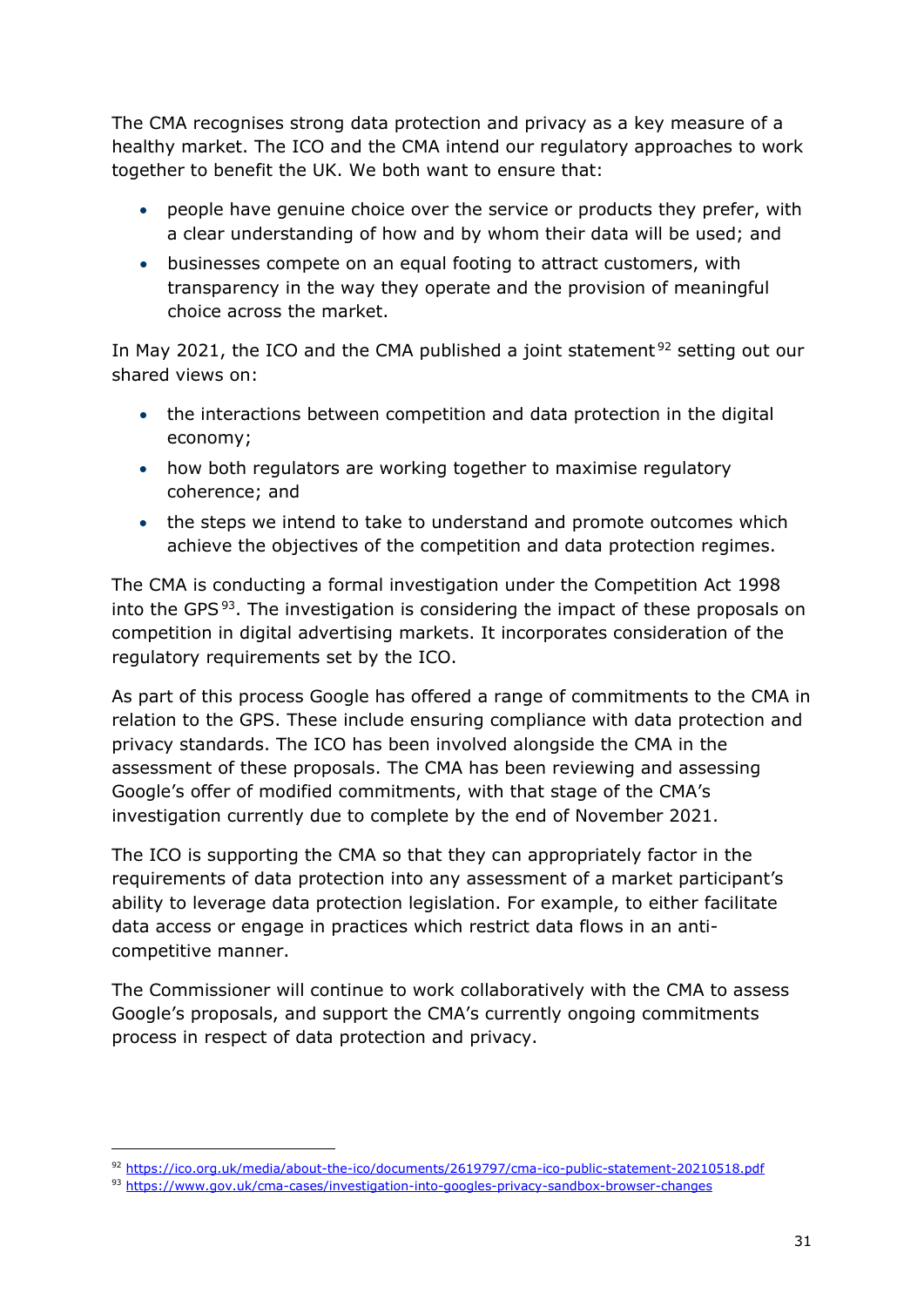# <span id="page-31-0"></span>4. Data protection concerns

As the ICO has progressed its work on adtech, alongside developing a close working relationship with the CMA, the Commissioner has noted several issues or misconceptions. These have arisen externally among some market participants. Several were referenced in the joint statement. They include:

- a view that data protection law inherently favours the concept of a "first party" over that of a "third party" (as the terms are used in web standards and in industry)  $94$ ;
- a perception that organisations can do what they want with personal data after collecting it;
- an assertion that data protection law favours disclosure of personal data within a group of undertakings over data sharing between independent businesses<sup>95</sup>; and
- a belief that data protection law enables large technology platforms to, in essence, use privacy as a "shield" by interpreting the law in a selfpreferencing way.

In addressing these issues and misconceptions, the Commissioner notes that the guiding principles for data protection are to consider individuals' interests, rights and freedoms and in particular to uphold their information rights.

As the ICO and CMA joint statement notes, there are strong synergies between competition and data protection objectives. The interests of individuals and organisations are met when the requirements of both laws are upheld <sup>[96](#page-31-3)</sup>. The links between data protection, competition and consumer law are extremely important given the roles of data in general, and personal data in particular, in the business models of online services. Individuals and organisations benefit from a healthy market where:

- there is genuine choice;
- there is the freedom to exercise that choice; and
- data protection and privacy are built into the design of products, services and applications that process personal data.

The Commissioner is clear that data protection and privacy can work in harmony with the goals of ensuring fair competition. Market participants should note that the ICO and the CMA are committed to supporting each other's goals and have

<span id="page-31-1"></span><sup>94</sup> [https://ico.org.uk/media/about-the-ico/documents/2619797/cma-ico-public-statement-20210518.pdf,](https://ico.org.uk/media/about-the-ico/documents/2619797/cma-ico-public-statement-20210518.pdf) paragraphs 20 to 22 and Box B.

<span id="page-31-2"></span><sup>95</sup> [https://ico.org.uk/media/about-the-ico/documents/2619797/cma-ico-public-statement-20210518.pdf,](https://ico.org.uk/media/about-the-ico/documents/2619797/cma-ico-public-statement-20210518.pdf) paragraphs 76 to 83.

<span id="page-31-3"></span><sup>96</sup> [https://ico.org.uk/media/about-the-ico/documents/2619797/cma-ico-public-statement-20210518.pdf,](https://ico.org.uk/media/about-the-ico/documents/2619797/cma-ico-public-statement-20210518.pdf) paragraphs 50 to 67.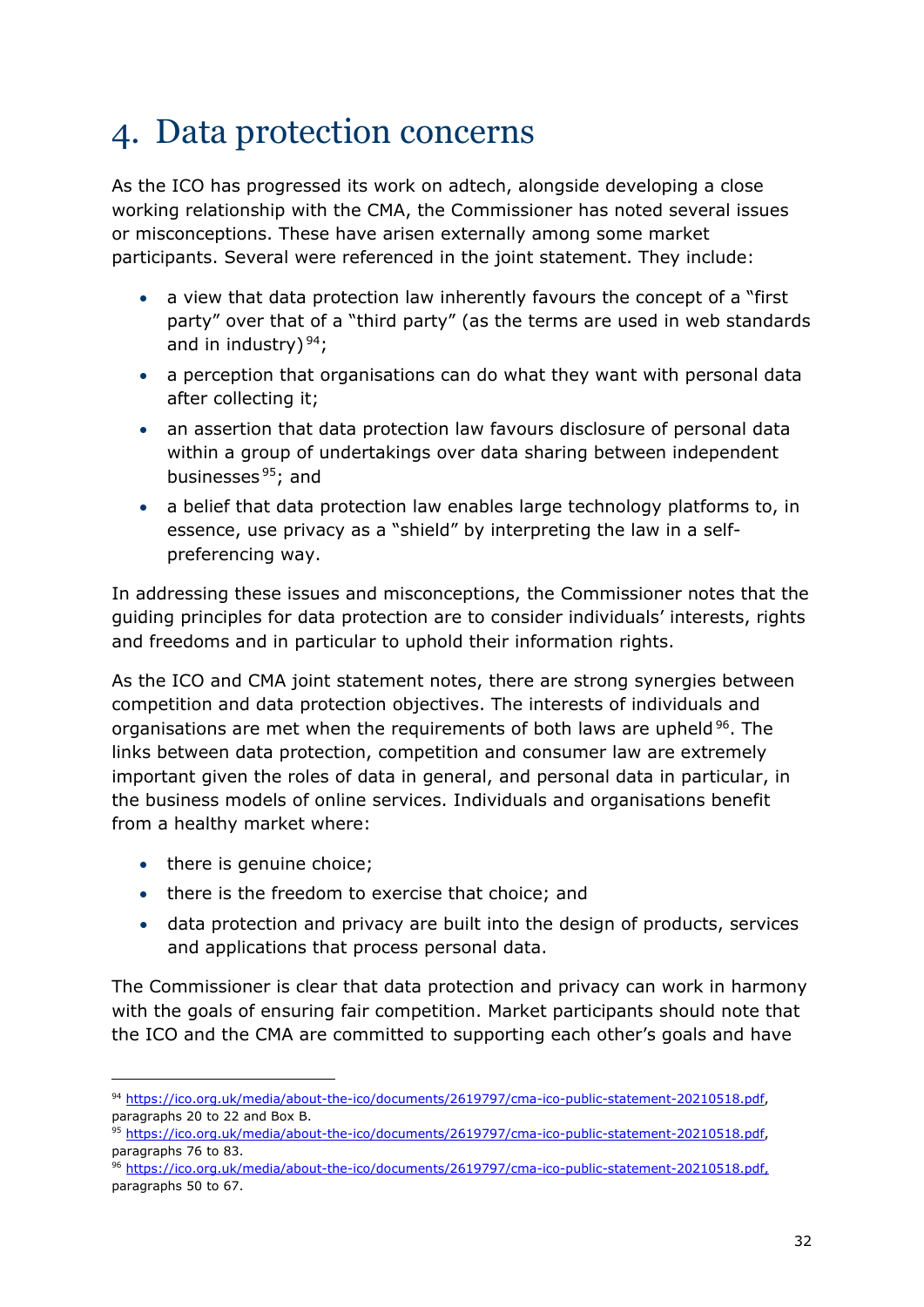already responded to and addressed perceived tensions between our respective regimes. We have made clear that the objectives of data protection and competition law are not "tradeable". For example, assumptions that enabling access for market participants reduces requirements for data protection to be considered are unacceptable.

# <span id="page-32-0"></span>4.1 First parties and third parties

As highlighted in the joint statement, a distinction is often drawn between the concepts of "first party" and "third party" when used both in web standards and industry definitions of data use  $97$ . The Commissioner is aware of a view by market participants about how data protection law regards these concepts. For example, that first party has an inherently lower risk than third party. The Commissioner rejects this view. What is relevant for data protection purposes is:

- whether the data is personal data;
- the organisation(s) responsible for determining the purposes and means of the processing, and for demonstrating compliance; and
- if the processing involves disclosure to other organisations, clarifying who they are, their roles and responsibilities, and how they will process the data in compliance with the law after they receive it.

Similarly, what is relevant for PECR purposes is:

- who is responsible for processing terminal equipment information; and
- the purposes they want to process it for  $98$ .

### **4.1.1 The different meanings of first and third party**

The Commissioner believes that confusion arises partly because the two terms mean different things in different contexts<sup>99</sup>. They do not necessarily reflect the legislation the Commissioner regulates in all cases. This may cause misunderstandings to arise, both in the context of developing a particular proposal as well as how those responsible assess the data protection implications of that proposal.

The Commissioner understands that the main uses of the terms are:

- in web standards and (in particular) cookie use;
- as categorisations of data in the marketing industry; and

<span id="page-32-1"></span><sup>97</sup> [https://ico.org.uk/media/about-the-ico/documents/2619797/cma-ico-public-statement-20210518.pdf,](https://ico.org.uk/media/about-the-ico/documents/2619797/cma-ico-public-statement-20210518.pdf) paragraph 22 and Box B.

<span id="page-32-2"></span><sup>98</sup> For example, the responsible person may have taken decisions about the means of this processing, including use of tools or code provided by another entity.

<span id="page-32-3"></span> $99$  This appears to be recognised by W3C contributors, at least in discussion groups. For example, see: [https://www.w3.org/2020/10/27-party-time-minutes.html.](https://www.w3.org/2020/10/27-party-time-minutes.html)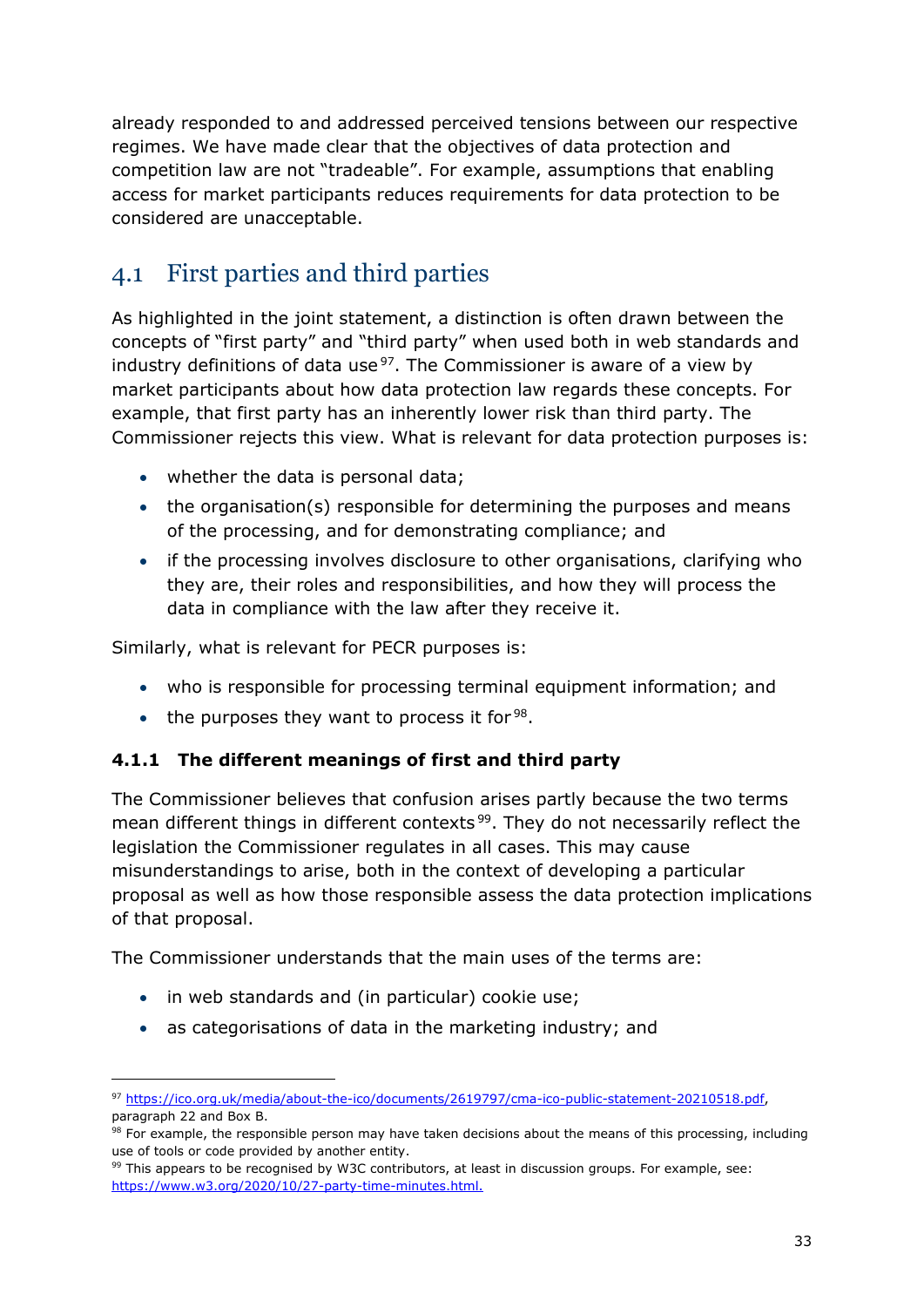• in laws and regulations (eg contract law generally, as well as UK data protection law specifically).

It is therefore crucial that any market participant who adopts these terms in the context of proposals that involve personal data processing is clear about:

- the meaning of the term they use; and
- how it relates to data protection law.

### **4.1.2 First- and third-party in the context of web standards and cookies**

The first type of use generally relates to a first party being the online service an individual visits. Any other service from which content is loaded is a third party. In essence, if the individual visits the website https://example.com, Example.com is the first party.

This is closely but not precisely mirrored in the context of both first- and thirdparty cookies, as well as how browser tracking policies work at web standards organisations such as  $W3C^{100}$ . The ICO's guidance on the use of cookies and similar technologies also reflects this <sup>101</sup>.

It is correct to note that the use of cookies and similar technologies presents lower privacy risks in some cases than in others. Some uses of first-party cookies may be regarded as carrying a lower privacy risk (eg the concept of "first party analytics"). However, this is not a general rule and does not necessarily apply to first-party cookies alone. The risks ultimately depend on the nature, scope context and purposes of the processing and how it is implemented.

The Commissioner is aware of suggestions by members of W3C groups to adopt an alternative approach to these terms in the context of web standards, precisely due to the differences in meaning [102.](#page-33-2) The Commissioner welcomes any effort by industry to align commonly understood terms and practices, particularly where legal requirements apply (eg UK data protection law, or privacy legislation in other jurisdictions). This will not only assist organisations when assessing the data protection compliance of any proposals that involve personal data, but also individuals in understanding what happens to their data.

### **4.1.3 First- and third-party in the context of data categories**

The second type of use relates to categorisations certain industries and sectors apply to data. These include:

<span id="page-33-0"></span><sup>100</sup> <https://tess.oconnor.cx/2020/10/parties>

<span id="page-33-1"></span><sup>101</sup> [https://ico.org.uk/for-organisations/guide-to-pecr/guidance-on-the-use-of-cookies-and-similar-](https://ico.org.uk/for-organisations/guide-to-pecr/guidance-on-the-use-of-cookies-and-similar-technologies/what-are-cookies-and-similar-technologies/#cookies4)

<span id="page-33-2"></span>[technologies/what-are-cookies-and-similar-technologies/#cookies4.](https://ico.org.uk/for-organisations/guide-to-pecr/guidance-on-the-use-of-cookies-and-similar-technologies/what-are-cookies-and-similar-technologies/#cookies4) The Commissioner observes that over time, resources historically served by third party cookies are being delivered via a first party cookie, even if the resource itself remains external to the online service, which further complicates use of the terms. <sup>102</sup> [See](https://tess.oconnor.cx/2020/10/parties) footnote 100 above.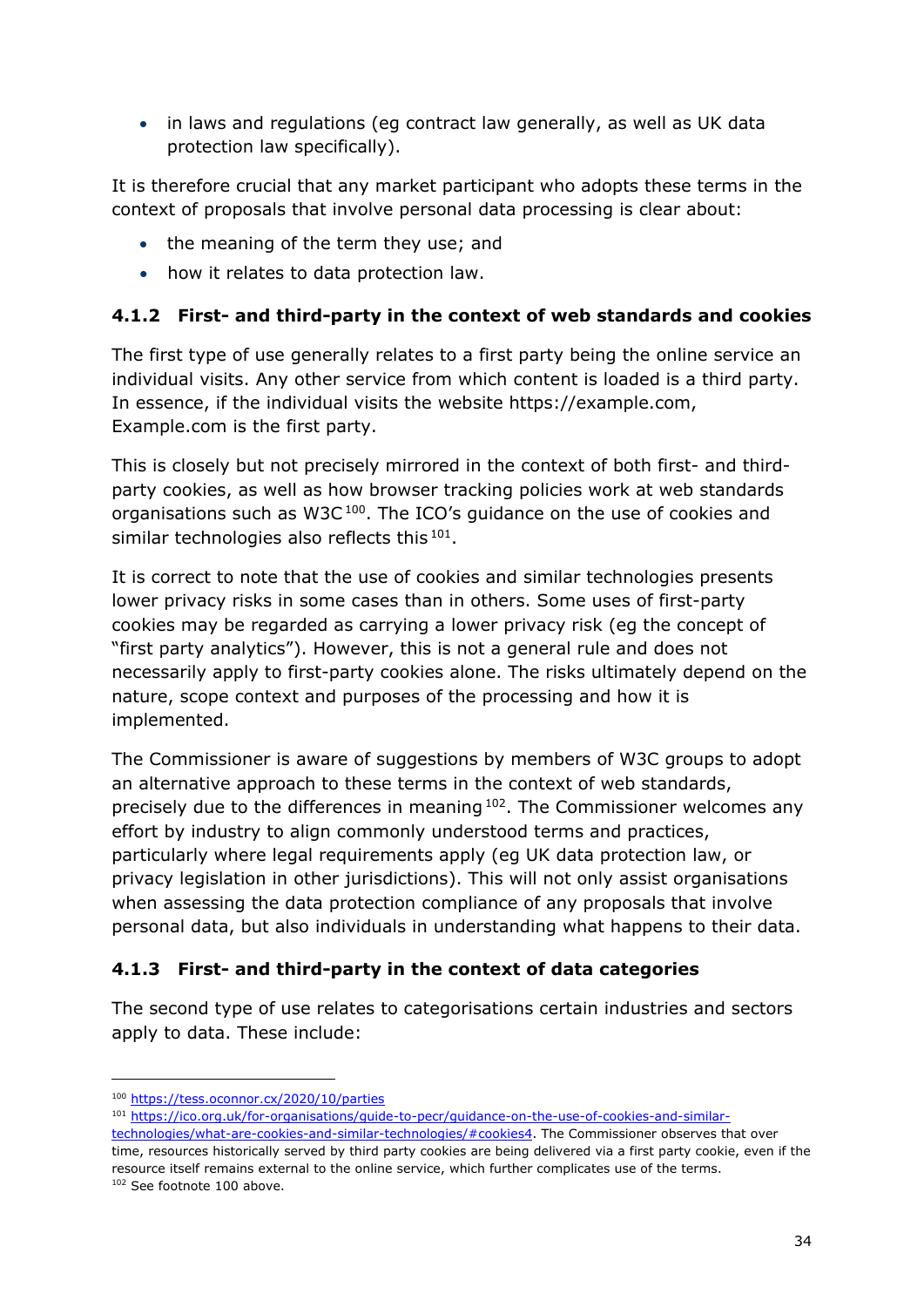- "first party data", regarded as data relating to direct interactions between an individual and an organisation;
- "second party data", which is essentially one organisation's first party data that another organisation purchases; and
- "third party data" is data purchased from sources that were not the original collectors of it, such as data brokers or aggregators  $103, 104$  $103, 104$  $103, 104$ .

For example, in the context of first party data, online services such as publishers have direct relationships with individuals. For example, where they are customers of the service the publisher provides. In situations like these, publishers process the personal data of those individuals. They may wish to leverage the 'customer relationship' for several purposes. For example, to gain insights into their customer base, to personalise services, or to target adverts.

However, from a data protection perspective, these categories can all involve personal data. The only relevance is about the specific aspects of data protection law that apply  $105$ . It is a matter for the publisher, in its role as a controller, to determine which of these provisions apply in the context of the personal data it processes and any industry-defined terms it follows. When it does, it must consider the specific circumstances and the requirements of data protection law.

For example, when a publisher shares personal data that it classes as first party data available with another organisation (thereby making such data second party data from that organisation's perspective). Then, both the publisher disclosing that data and the organisation receiving that data have obligations under data protection law. These include ensuring that the processing is fair, lawful and transparent. This is so individuals know what will happen to their personal data and are given meaningful control, subject to the requirements of the law.

Data protection law does not prevent organisations sharing personal data. It facilitates fair and proportionate data sharing, as the ICO's data sharing code of practice describes<sup>106</sup>. The important point is that however an organisation categorises personal data, the processing must be done in line with the law. Organisations must ensure they comply with the data protection principles, and consider any risks of harm that may arise from that processing and mitigate them appropriately.

<span id="page-34-0"></span><sup>103</sup> <https://dma.org.uk/uploads/misc/third-party-data-guide-1.0.pdf>

<sup>104</sup> <https://www.lotame.com/1st-party-2nd-party-3rd-party-data-what-does-it-all-mean/>

<span id="page-34-2"></span><span id="page-34-1"></span><sup>&</sup>lt;sup>105</sup> For example, in the context of transparency requirements, Article 13 of the UK GDPR applies to personal data obtained from an individual. Article 14 applies to personal data not obtained from an individual. This applies irrespective of any industry terminology or categorisations the publisher uses.

<span id="page-34-3"></span><sup>106</sup> <https://ico.org.uk/for-organisations/guide-to-data-protection/ico-codes-of-practice/data-sharing-code/>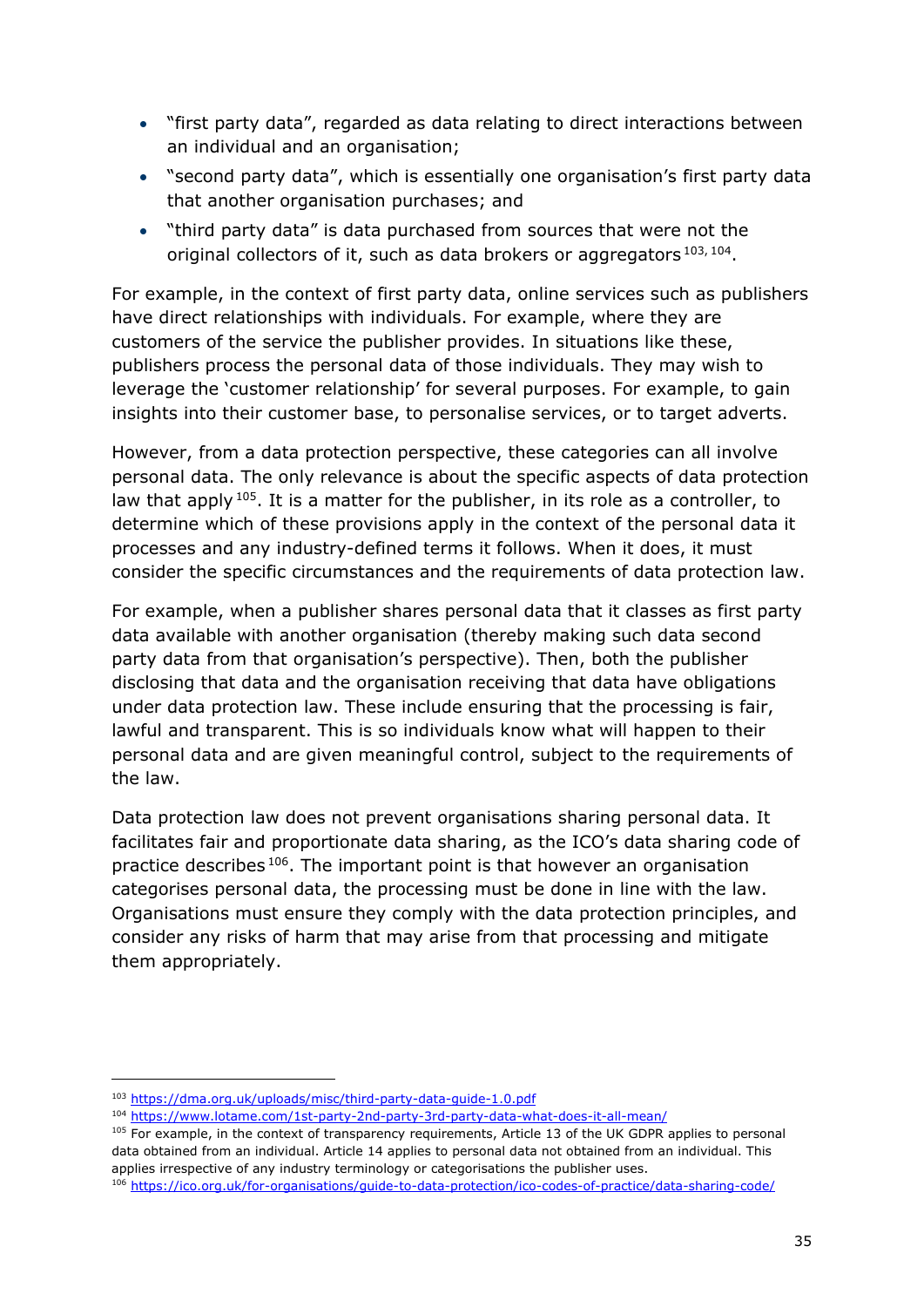### **4.1.4 First- and third-party in the context of law and regulations**

The third use relates to laws and regulations. It is most obvious in contract law. For example, a contract is an agreement binding two or more parties (ie the parties to the agreement). A third party is a party not bound to the contract.

The term also exists in data protection law. For example, Article 4(10) of the UK GDPR says:

### **Quote**

"'third party' means a natural or legal person, public authority, agency or body other than the data subject, controller, processor and persons who, under the direct authority of the controller or processor, are authorised to process personal data."

In data protection terms, persons who are authorised to process personal data generally refers to persons that form part of the legal entity of the controller or processor (ie an employee or comparable role), insofar as they are authorised to process personal data. In general, a third party is anyone who, in the circumstances, is not a data subject, controller, processor or employee. The term essentially describes a relation to a controller or processor from a specific perspective.

It is also relevant to observe that a third party who receives personal data would in principle be a controller in its own right for the processing it carries out for its own purposes.

The Commissioner cannot comment directly on the inclusion of the term in the laws of other jurisdictions, other than to note that these definitions are not necessarily identical to each other [107.](#page-35-0)

### **4.1.5 Summary**

Data protection law does not inherently favour the concept of a first party over that of a third party within the meanings web standards bodies or data categorisations give to those terms. The distinctions are relevant insofar as they may relate to:

- the processing activities being undertaken;
- identifying the role of an organisation involved in that processing (eg who is responsible for determining the purposes and means of that processing); and

<span id="page-35-0"></span><sup>&</sup>lt;sup>107</sup> The definition of a third party in the Colorado Privacy Act has similarities with that in the UK GDPR, while the definition in the CCPA is different.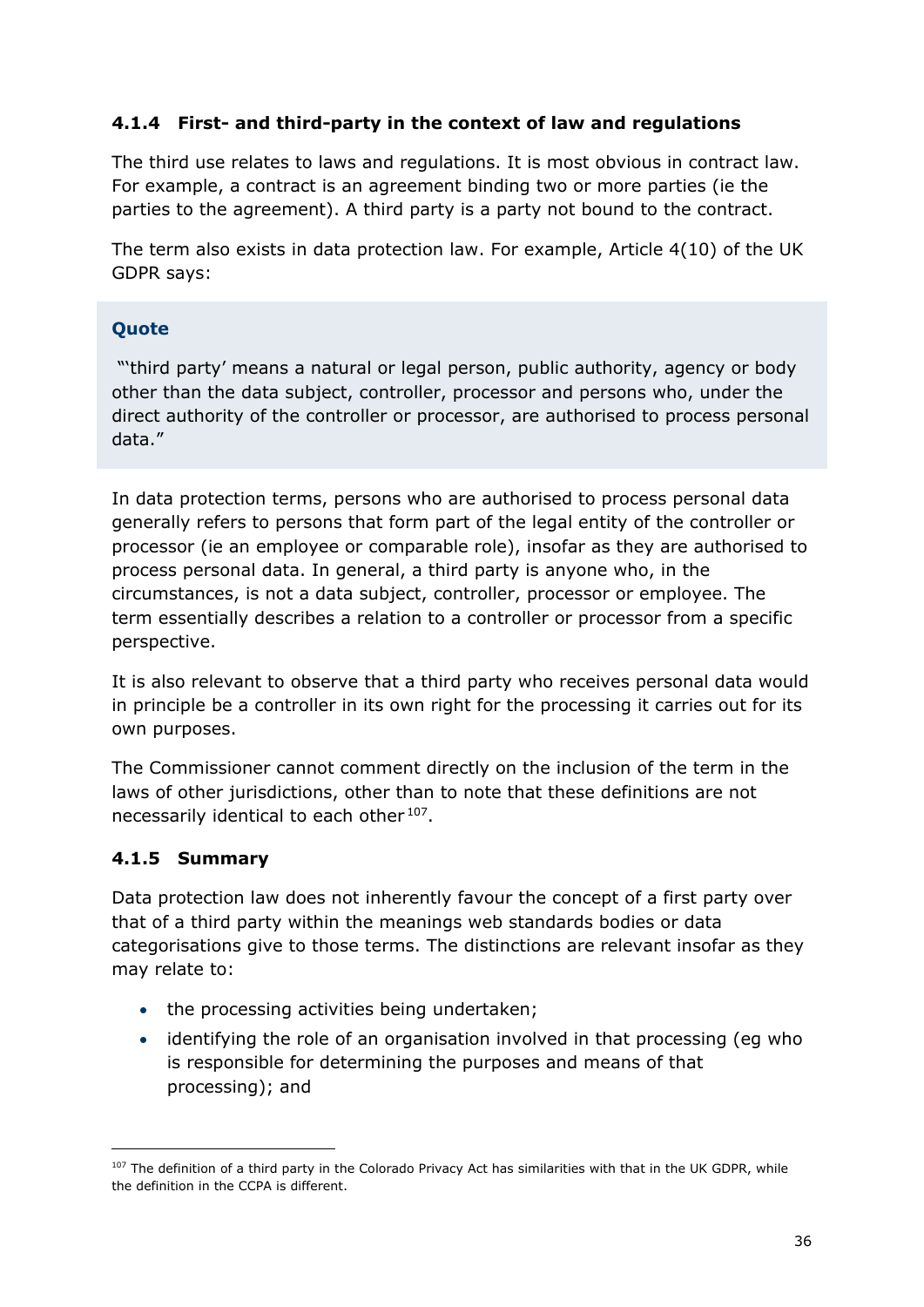• the risks the processing poses to the rights and freedoms of individuals, and how these are considered.

The Commissioner reiterates that data protection law places obligations on the entity or entities that determine the purposes and means of the processing of personal data. The entity responsible for such decisions is the controller for that processing. It is that entity which is responsible for demonstrating how it complies with the requirements of the law. This is the case regardless of:

- where the controller sources the personal data (ie, direct from an individual, or from elsewhere); and
- whether the controller is a large technology platform with multiple services, or a single organisation that seeks to share personal data with other organisations.

In any scenario the key data protection considerations are:

- whether the information is personal data;
- who is responsible for determining the purposes and means of the processing;
- whether the processing is fair, lawful and transparent (ie, what were individuals told when their data was collected); and
- the purpose(s) for which the data is intended to be processed.

The focus should be on the nature of the risks involved, and their likelihood and severity. In practice this depends on the circumstances of the processing activities. For example, risks to the rights and freedoms of individuals arise whether personal data is processed in a "first-party" context or in a "third-party" context, however organisations seek to apply those terms. The specifics of these risks may differ (eg because the circumstances of the processing may also differ) but it is not necessarily the case that one has a lower risk than the other.

It is for the organisations responsible for the processing to assess and mitigate these risks in either scenario. This applies in any context, including proposals such as the GPS or those from other market participants.

### <span id="page-36-0"></span>4.2 Purpose limitation

The purpose limitation principle in the UK GDPR provides that personal data shall be:

### **Quote**

"collected for specified, explicit and legitimate purposes and not further processed in a manner that is incompatible with those purposes"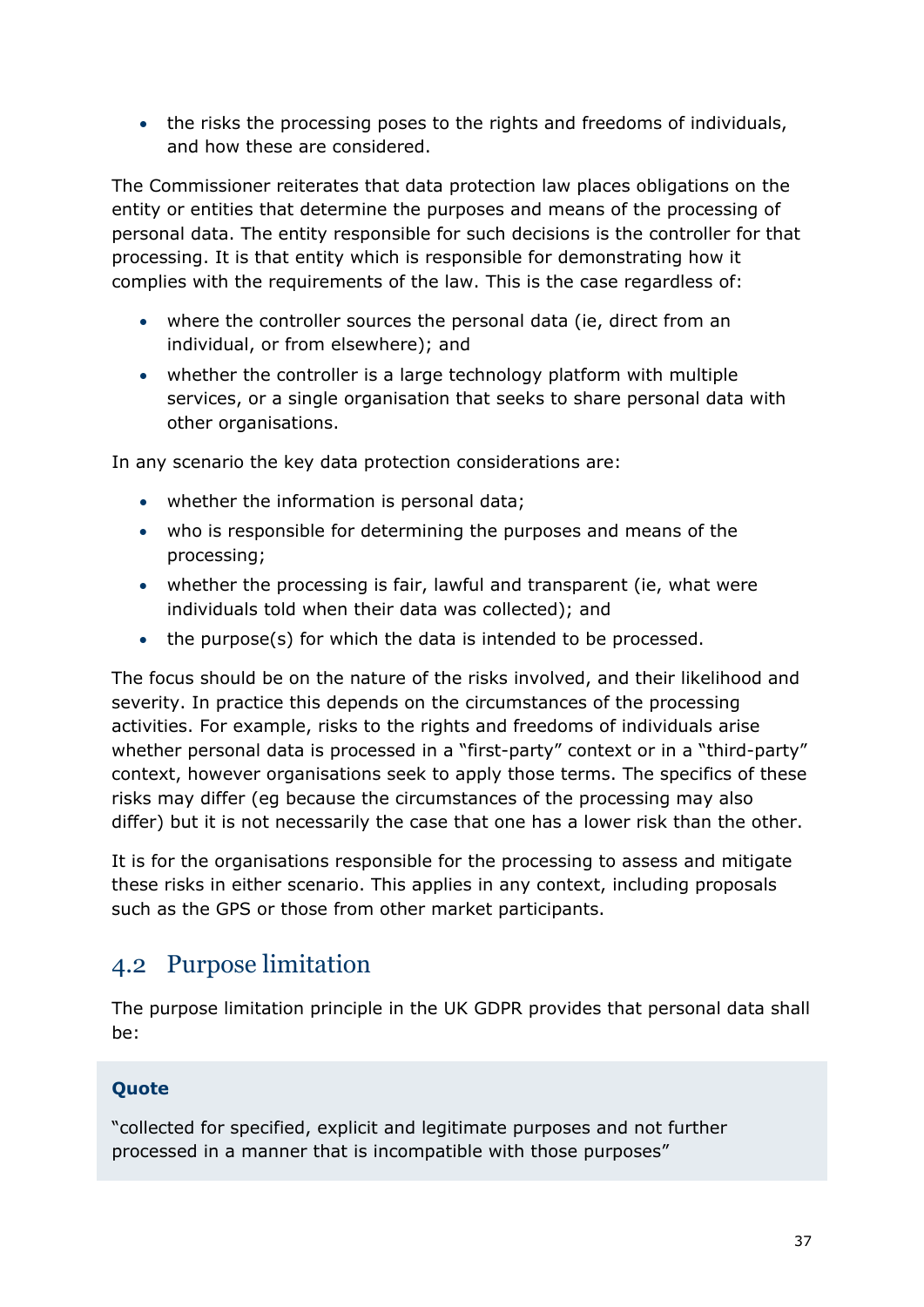This means organisations must:

- be clear from the outset about why they are collecting personal data;
- inform individuals about these purposes (whether the data is obtained directly from them or not); and
- ensure that if they plan to process personal data for purposes other than those originally specified, the new use is fair, lawful and transparent.

Purpose limitation means that an organisation cannot do what it likes with personal data once it has collected it. Any organisation that collects personal data must implement this principle effectively, irrespective of the corporate structure it operates within. It must ask not just "Can we do this?" but "Should we do this?". This is the case whether what is being referred to is sharing data with another organisation or disclosing it to other business units to use for new or different purposes. DPIAs are an effective way to consider these questions.

The principle specifically intends to guard against "function creep" as well as harms arising from misuse or risks of invisible processing.

PECR also sets out purpose specification requirements in the context of the use of cookies and similar technologies. For example, an organisation must tell individuals about the purposes for which it wants to store (or gain access to information stored) in their devices. The purposes also determine whether an exemption applies (eg where the storage or access is strictly necessary to provide the online service [108](#page-37-0)).

More generally, data protection law does not prevent organisations using data collected for one purpose for a different purpose. However, there are restrictions. If the purposes change over time, or if the organisation wants to use data for a new purpose, then it can only go ahead if:

- the new purpose is compatible with the original purpose;
- it gets specific consent for the new purpose; or
- it can point to a specific and clear legal provision requiring or allowing the new processing in the public interest <sup>109</sup>.

There are some purposes that are always considered compatible with the initial purpose [110](#page-37-2). However, purpose compatibility will not always permit reuse of personal data in the context of online advertising, particularly where consent is required under PECR (as described in Section 3.1 above).

<span id="page-37-1"></span><span id="page-37-0"></span><sup>108</sup> See Regulation 6 of PECR and the Commissioner's guidance on the use of cookies and similar technologies. <sup>109</sup> [https://ico.org.uk/for-organisations/guide-to-data-protection/guide-to-the-general-data-protection](https://ico.org.uk/for-organisations/guide-to-data-protection/guide-to-the-general-data-protection-regulation-gdpr/principles/purpose-limitation/)[regulation-gdpr/principles/purpose-limitation/](https://ico.org.uk/for-organisations/guide-to-data-protection/guide-to-the-general-data-protection-regulation-gdpr/principles/purpose-limitation/)

<span id="page-37-2"></span><sup>110</sup> [https://ico.org.uk/for-organisations/guide-to-data-protection/guide-to-the-general-data-protection](https://ico.org.uk/for-organisations/guide-to-data-protection/guide-to-the-general-data-protection-regulation-gdpr/principles/purpose-limitation/#compatible_purpose)[regulation-gdpr/principles/purpose-limitation/#compatible\\_purpose](https://ico.org.uk/for-organisations/guide-to-data-protection/guide-to-the-general-data-protection-regulation-gdpr/principles/purpose-limitation/#compatible_purpose)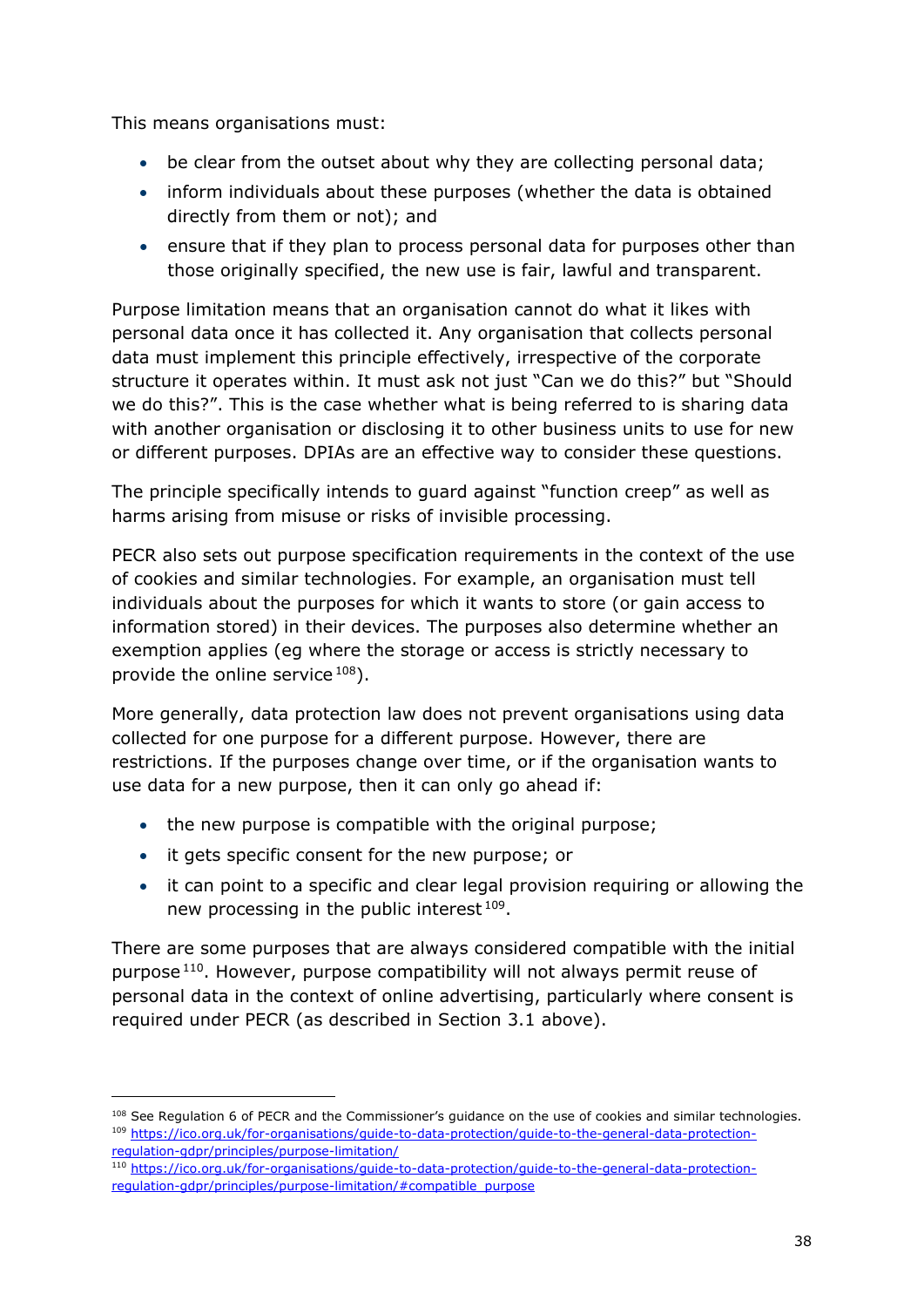If an organisation is trying to decide whether a new purpose is compatible with the original purpose, it must consider several factors. These include:

- the context in which the data was originally collected;
- the relationship it has with the individual;
- the individual's reasonable expectations;
- the consequences of the new processing; and
- the available and appropriate safeguards, whose impact the controller must fully assess (eg by a DPIA).

In general, if the new purpose is unexpected or would have an unjustified adverse impact on the individual, it is likely to be incompatible unless the organisation gets specific consent. "Repurposing" in this context would be unlawful.

### <span id="page-38-0"></span>4.3 Internal disclosure and external data sharing

The Commissioner is aware of a related perception from some market participants that data protection law enables large corporate entities to consolidate their access and ability to use personal data. For example, that the law allows these entities to have an unfettered ability to process this data once they obtain it (eg by relying on legitimate interests as a lawful basis). In the context of online tracking this can sometimes be characterised as enabling platforms to track individuals across multiple services, or otherwise use personal data in ways that smaller market participants may not be able to.

As noted in the ICO and CMA joint statement, this perception is a key concern from a competition law perspective but can also raise data protection concerns [111.](#page-38-1) For example, the risks of harm arising from power and information asymmetry between individuals and large platforms.

However, data protection law does not automatically enable this notion of unfettered processing. While legitimate interests is the most flexible lawful basis for processing, organisations cannot assume it is the most appropriate one  $112$ . If they do rely on legitimate interests, they take on extra responsibility for considering and protecting people's rights and interests.

There are three elements to legitimate interests, and it can help organisations to think of this as a three-part test. They need to identify a legitimate interest ("purpose test"), show the processing is necessary to achieve it ("necessity

<span id="page-38-1"></span><sup>111</sup> [https://ico.org.uk/media/about-the-ico/documents/2619797/cma-ico-public-statement-20210518.pdf,](https://ico.org.uk/media/about-the-ico/documents/2619797/cma-ico-public-statement-20210518.pdf) paragraphs 77 to 83.

<span id="page-38-2"></span><sup>112</sup> [https://ico.org.uk/for-organisations/guide-to-data-protection/guide-to-the-general-data-protection](https://ico.org.uk/for-organisations/guide-to-data-protection/guide-to-the-general-data-protection-regulation-gdpr/lawful-basis-for-processing/legitimate-interests/)[regulation-gdpr/lawful-basis-for-processing/legitimate-interests/](https://ico.org.uk/for-organisations/guide-to-data-protection/guide-to-the-general-data-protection-regulation-gdpr/lawful-basis-for-processing/legitimate-interests/)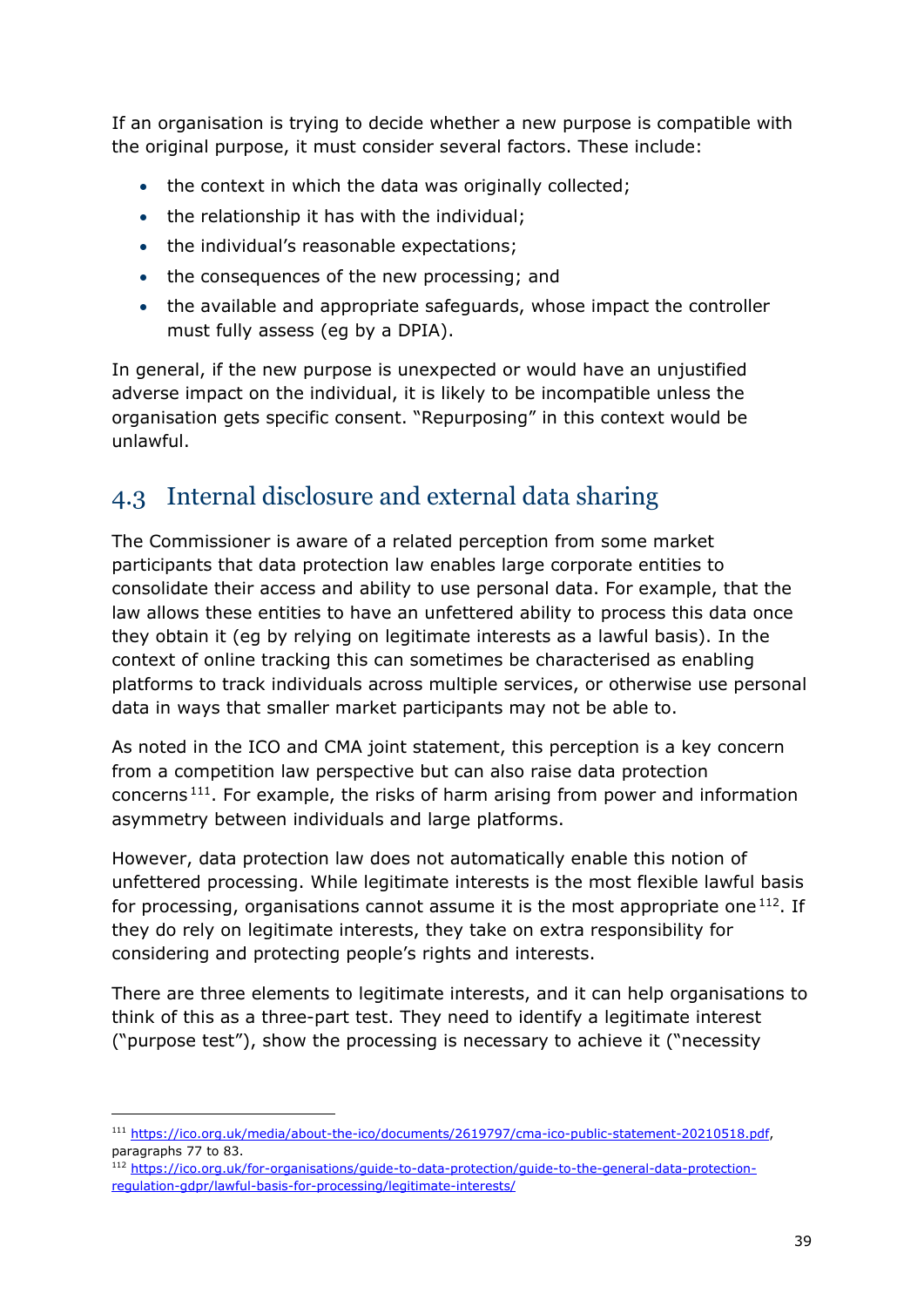test") and balance it against individuals' interests, rights and freedoms ("balancing test").

The specifics of the three-part test require organisations to undertake a case-bycase assessment of the relevant facts. A legitimate interests assessment is one way they can do this  $113$ .

The Commissioner also observes that any legitimate interests assessment should include considerations of other laws that apply. For example:

- one of the questions in the Commissioner's guidance about the purpose test is "Are you complying with other relevant laws?" $114$ ;
- when describing what counts as a legitimate interest, the Commissioner's guidance states that "anything illegitimate, unethical or unlawful is not a legitimate interest"<sup>115</sup>; and
- the Commissioner's guidance on the principle of lawfulness, fairness and transparency also notes that "Lawfulness also means that you don't do anything with the personal data which is unlawful in a more general sense. This includes statute and common law obligations, whether criminal or civil". [116](#page-39-3)

Organisations may be able to process data in the context of intra-group transmission or sharing with other organisations if the disclosure is fair and compatible with the original purpose. As noted in Section 4.2, the disclosing entity needs to justify the disclosure. The receiving entity needs to justify its own processing, taking into account how it received the data. However, data cannot be passed on for a new purpose – internally or externally – if doing so would be incompatible with the original purpose, considering the circumstances.

Additionally, interpretive guidance in the recitals of the UK GDPR about intra-group transmission for internal administrative purposes<sup>[117](#page-39-4)</sup> does not mean an organisation can always rely on legitimate interests for this type of processing. The term "internal administrative purposes" does not have broad application, as indicated by the ordinary meaning of the words. Transmission for other purposes is outside this situation (eg for new commercial purposes).

<span id="page-39-0"></span><sup>113</sup> [https://ico.org.uk/for-organisations/guide-to-data-protection/guide-to-the-general-data-protection](https://ico.org.uk/for-organisations/guide-to-data-protection/guide-to-the-general-data-protection-regulation-gdpr/legitimate-interests/how-do-we-apply-legitimate-interests-in-practice/)[regulation-gdpr/legitimate-interests/how-do-we-apply-legitimate-interests-in-practice/](https://ico.org.uk/for-organisations/guide-to-data-protection/guide-to-the-general-data-protection-regulation-gdpr/legitimate-interests/how-do-we-apply-legitimate-interests-in-practice/)

<span id="page-39-1"></span><sup>114</sup> [https://ico.org.uk/for-organisations/guide-to-data-protection/guide-to-the-general-data-protection](https://ico.org.uk/for-organisations/guide-to-data-protection/guide-to-the-general-data-protection-regulation-gdpr/legitimate-interests/how-do-we-apply-legitimate-interests-in-practice/#LIA_process)[regulation-gdpr/legitimate-interests/how-do-we-apply-legitimate-interests-in-practice/#LIA\\_process,](https://ico.org.uk/for-organisations/guide-to-data-protection/guide-to-the-general-data-protection-regulation-gdpr/legitimate-interests/how-do-we-apply-legitimate-interests-in-practice/#LIA_process) "1. How do we do the purpose test?"

<span id="page-39-2"></span><sup>115</sup> [https://ico.org.uk/for-organisations/guide-to-data-protection/guide-to-the-general-data-protection](https://ico.org.uk/for-organisations/guide-to-data-protection/guide-to-the-general-data-protection-regulation-gdpr/legitimate-interests/what-is-the-legitimate-interests-basis/#what_counts)[regulation-gdpr/legitimate-interests/what-is-the-legitimate-interests-basis/#what\\_counts](https://ico.org.uk/for-organisations/guide-to-data-protection/guide-to-the-general-data-protection-regulation-gdpr/legitimate-interests/what-is-the-legitimate-interests-basis/#what_counts)

<span id="page-39-3"></span><sup>116</sup> [https://ico.org.uk/for-organisations/guide-to-data-protection/guide-to-the-general-data-protection](https://ico.org.uk/for-organisations/guide-to-data-protection/guide-to-the-general-data-protection-regulation-gdpr/principles/lawfulness-fairness-and-transparency/)[regulation-gdpr/principles/lawfulness-fairness-and-transparency/](https://ico.org.uk/for-organisations/guide-to-data-protection/guide-to-the-general-data-protection-regulation-gdpr/principles/lawfulness-fairness-and-transparency/)

<span id="page-39-4"></span><sup>&</sup>lt;sup>117</sup> See Recital 48 of the UK GDPR. Recitals do not have the status of legal rules. They provide interpretation about the purpose of the legislation. See

[https://www.legislation.gov.uk/ukpga/2018/16/notes/division/14/index.htm.](https://www.legislation.gov.uk/ukpga/2018/16/notes/division/14/index.htm)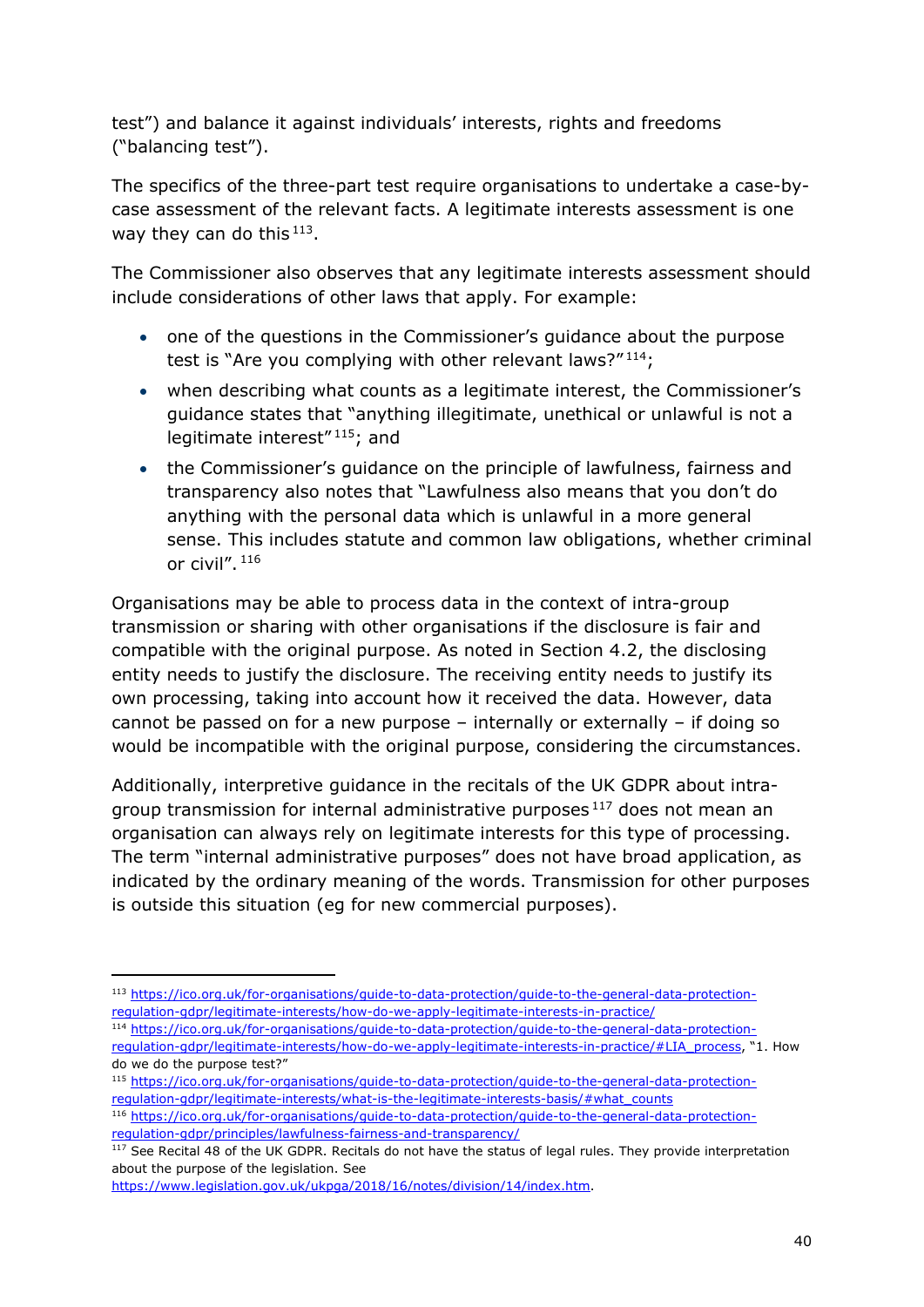The Commissioner notes that:

- an organisation that is part of a group may seek to rely on legitimate interests in the context of intra-group transmission of personal data, provided it undertakes the three-part test appropriately;
- when doing a legitimate interests assessment, the organisation needs to take into account any relevant legal frameworks that may apply to its circumstances; and
- if the intra-group transmission has the effect of infringing any applicable law which applies to the organisation, then the purpose it has identified does not count as a legitimate interest.

Organisations may still be able to rely on legitimate interests, just not for these purposes. They must identify the specific purpose, and consider the necessity and balancing tests in that context.

In any event, organisations must also consider the role of PECR. For example, PECR may require them to have consent (eg because processing activities involve the use of cookies and similar technologies).

The ICO continues to work with the CMA to ensure that data protection law informs market assessments about these issues.

### <span id="page-40-0"></span>4.4 "Privacy as a shield"

The Commissioner is also aware that the above perceptions may lead to a risk that data protection law is viewed as enabling large, integrated technology platforms to, in essence, use privacy as a "shield". For example, to prohibit data sharing with other organisations on the basis that doing so conflicts with data protection legislation.

As described above, data protection law:

- enables fair and proportionate data sharing (eg as a way of increasing trust and as a driver of greater choice for individuals, innovation, competition and economic growth); and
- requires that personal data is collected for specific purposes, and not further processed in a manner incompatible with those purposes.

In this regard, the ICO's data sharing code of practice guides organisations through the steps they need to take to share data while protecting privacy and upholding individual rights. It provides a practical framework to help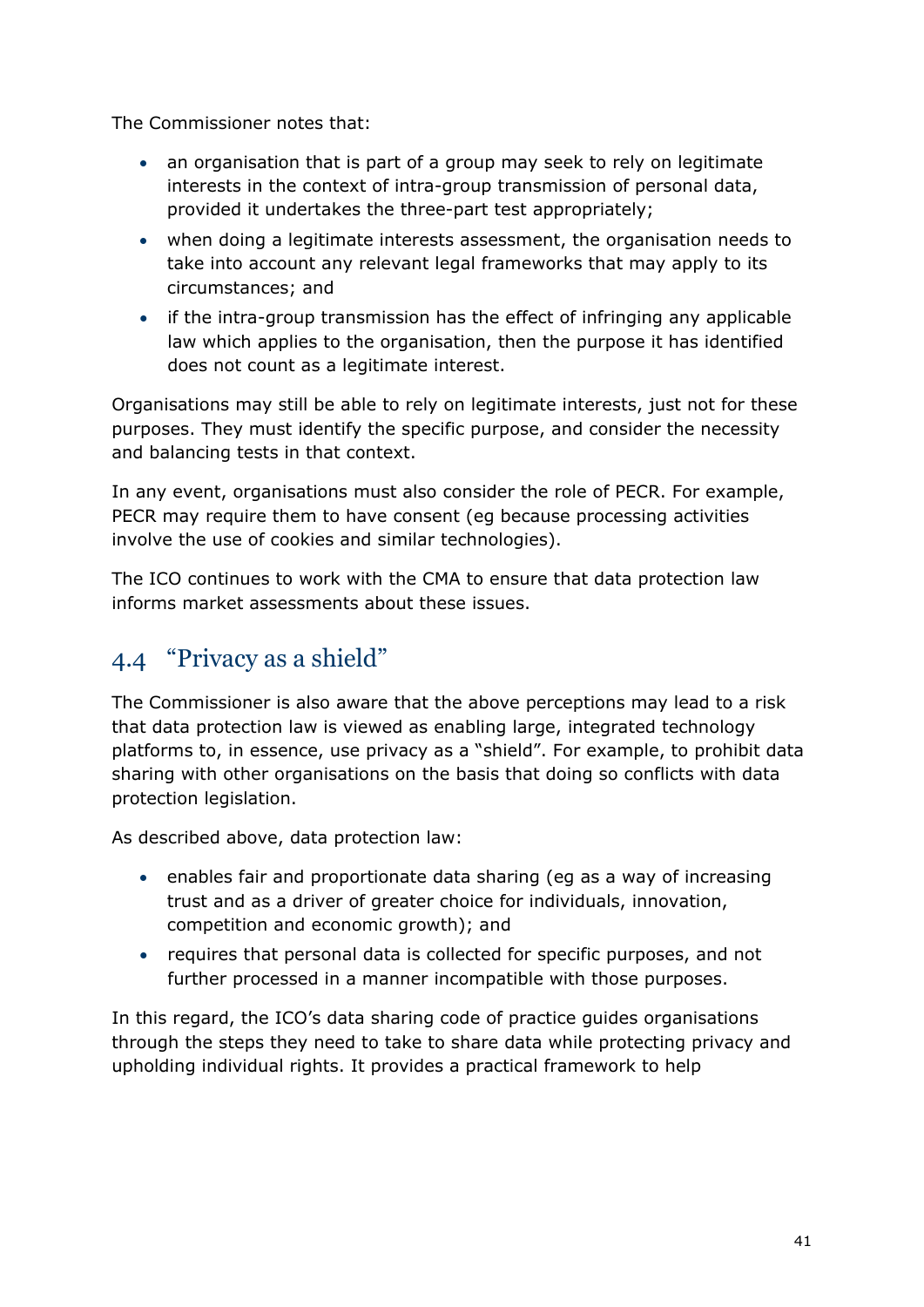organisations make decisions about sharing data, and clears up misconceptions [118.](#page-41-0)

The Commissioner also notes that there are examples of data sharing in the digital economy that are undertaken in line with the data protection principles. For example, Open Banking involves sharing individuals' financial data with other organisations [119.](#page-41-1) Individuals have control over this sharing, and it only happens with permission.

The ICO and CMA joint statement referenced potential data access interventions, which would aim to promote competition outcomes by requiring access to types of data so that smaller businesses or new entrants could compete. Both regulators also described the importance of designing any such interventions in a way that aligns with data protection law <sup>120</sup>.

Ultimately, the adtech ecosystem must address the significant accountability weaknesses in the way data is made available to market participants, as outlined in the 2019 report.

It is also the case that the organisations should consider whether the requirements of competition and data protection law can be met without sharing personal data.

<span id="page-41-0"></span><sup>118</sup> [https://ico.org.uk/for-organisations/guide-to-data-protection/ico-codes-of-practice/data-sharing-a-code-of](https://ico.org.uk/for-organisations/guide-to-data-protection/ico-codes-of-practice/data-sharing-a-code-of-practice/about-this-code/?q=upheld#misconceptions)[practice/about-this-code/?q=upheld#misconceptions](https://ico.org.uk/for-organisations/guide-to-data-protection/ico-codes-of-practice/data-sharing-a-code-of-practice/about-this-code/?q=upheld#misconceptions)

<sup>119</sup> [https://www.openbanking.org.uk/.](https://www.openbanking.org.uk/)

<span id="page-41-2"></span><span id="page-41-1"></span><sup>120</sup> [https://ico.org.uk/media/about-the-ico/documents/2619797/cma-ico-public-statement-20210518.pdf,](https://ico.org.uk/media/about-the-ico/documents/2619797/cma-ico-public-statement-20210518.pdf) paragraphs 70 to 75.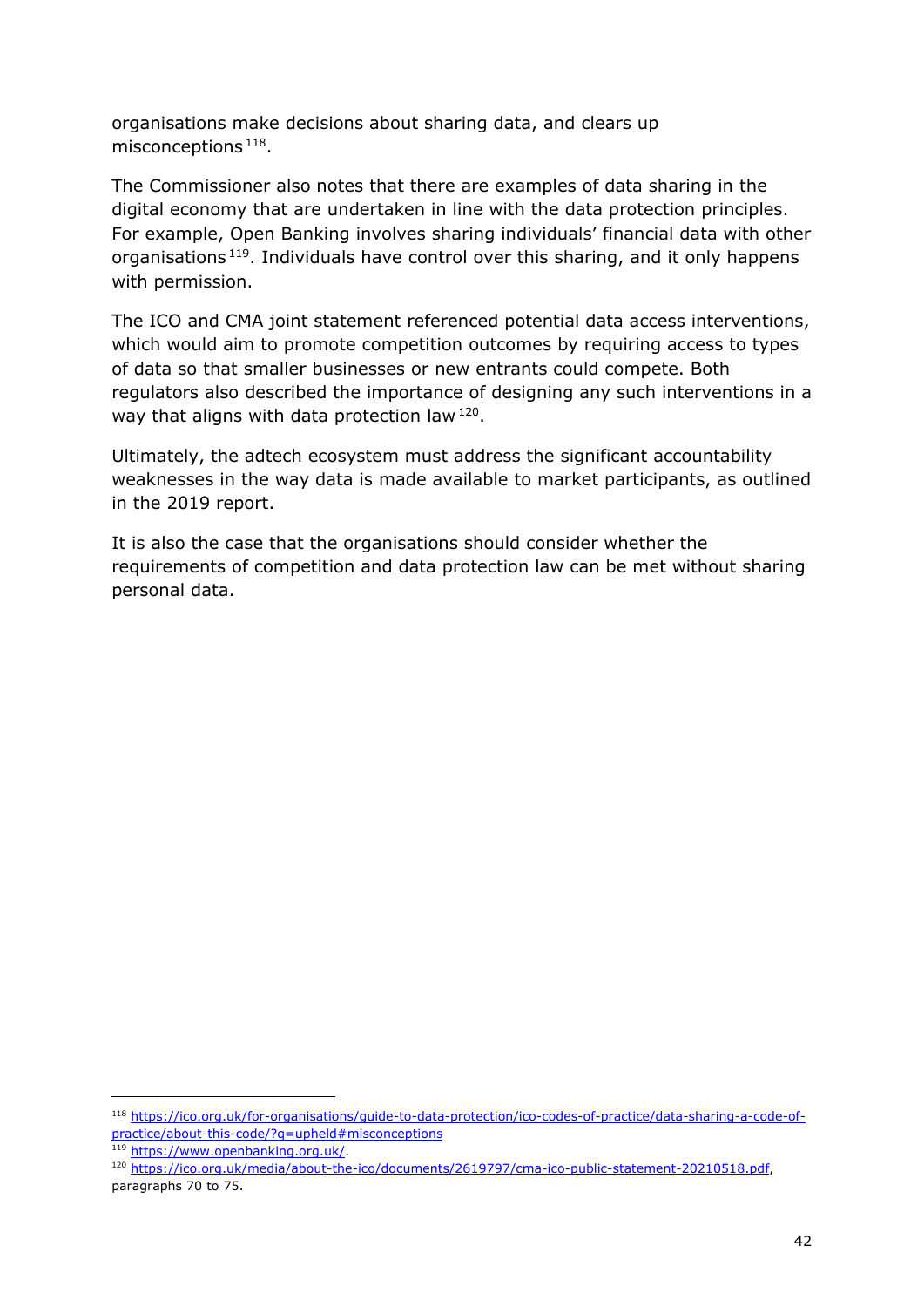# <span id="page-42-0"></span>5. The Commissioner's expectations

As organisations continue to evolve their proposals, the Commissioner believes that market participants should develop solutions that are focused on the interests, rights and freedoms of the individual. These should move away from intrusive tracking technologies that may continue to pose risks and struggle to comply with the law.

Solutions should aim to achieve privacy-respectful and pro-competition outcomes for both individuals and businesses. They should embody the core concepts of data protection by design and by default, and not reinforce or replicate intrusive practices.

Market participants developing solutions should consider how they will apply these principles and recommendations. This includes not just at the design stage, but where they or other organisations may deploy those solutions.

# <span id="page-42-1"></span>5.1 Principles

The Commissioner expects any solution, proposal or initiative to meet the following expectations. They link to the core principles and provisions of data protection law. They help to support key considerations for design, documentation, accountability and auditability.

- **A. Data protection by design:** Individuals' interests, rights and freedoms should sit behind any design proposal. Market participants should consider how they will evidence their assessment of this during the design of their products, services and applications (eg in how they implement the data protection principles effectively).
- **B. User choice:** Individuals must be offered the ability to receive adverts without tracking, profiling or targeting based on personal data, eg contextual advertising that does not require any tracking of user interaction with content. Where individuals choose to share their data, they must have meaningful control and the ability to fully exercise their information rights. Market participants should evidence a high privacy, no tracking by default option, and demonstrate how user choice can be exercised throughout the data lifecycle.
- **C. Accountability:** There must be accountability across the full lifecycle of the processing and supply chain, with transparency about how and why personal data is processed across the ecosystem and who is responsible for that processing. This must be transparent to the user. Market participants should evidence how accountability will work across the supply chain.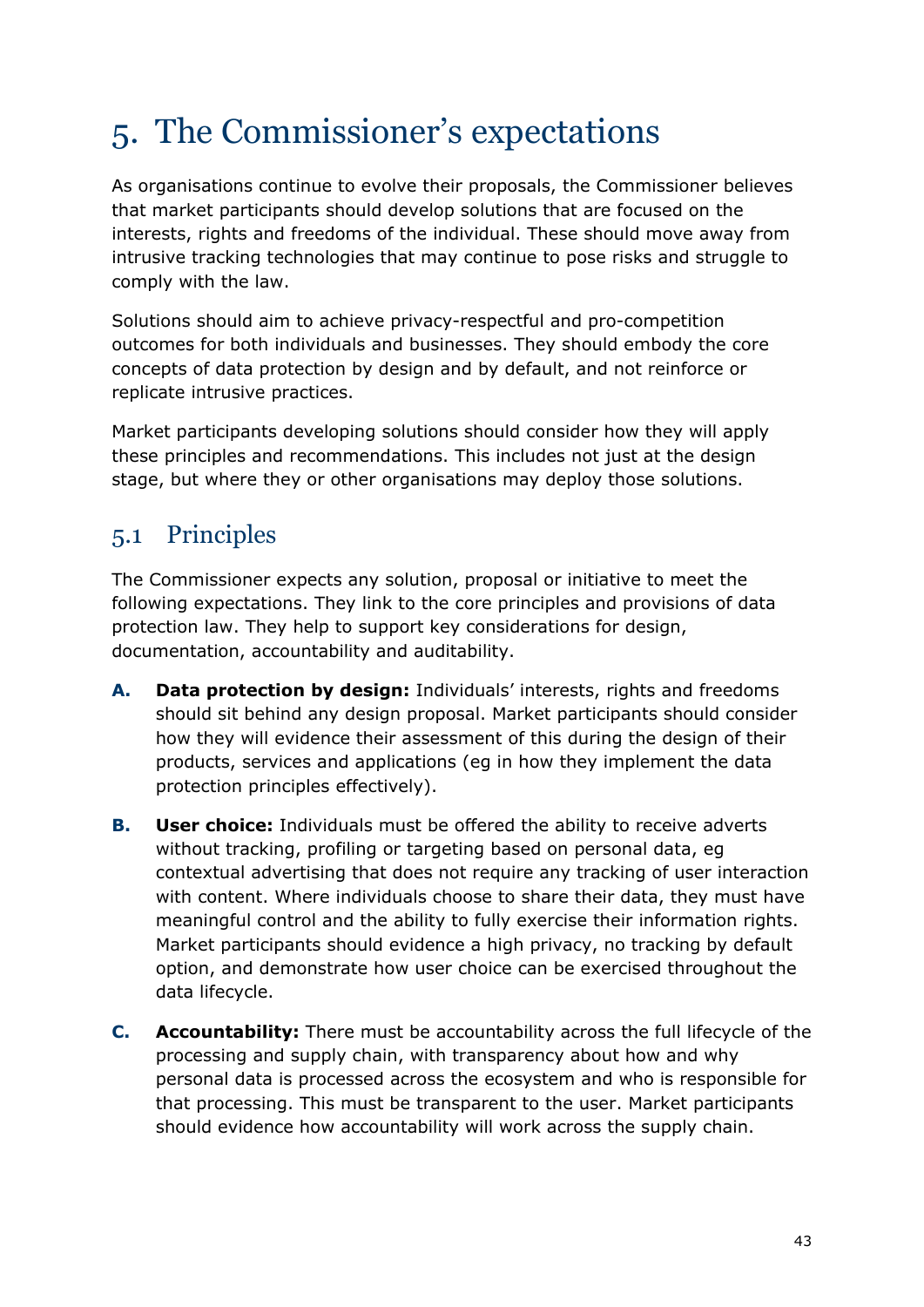- **D. Purpose:** The design of the proposals must clearly articulate the specific purposes for processing personal data and demonstrate how this is fair, lawful and transparent. Market participants should assess the necessity and proportionality of this processing in the context of those purposes, and demonstrate how their proposals uphold the integrity of the purpose limitation principle.
- **E. Reducing harm.** The proposals must address existing privacy risks. As far as is practicable, they must also consider any new risks they introduce, and how they will mitigate them before any processing takes place. Market participants should evidence how they identify privacy risks in their proposals and how they mitigate them (eg by DPIAs).

### <span id="page-43-0"></span>5.2 Recommendations

The principles above should be considered holistically. Any proposals should explicitly demonstrate how they are being applied. The following recommendations provide further specific guidance for consideration. They can also form key considerations for DPIAs. Developers of products, services and applications should ensure their proposals enable any controller that adopts them to implement the data protection principles effectively and integrate necessary safeguards into the processing.

### **5.2.1 Demonstrate and explain the design choices**

- Clearly describe the solution's architectural design decisions, how these were made, and the data flows concerned.
- Objectively detail the risks posed to individual rights and how these are mitigated.
- Use the least privacy intrusive approach possible to achieve the purpose. Justify all design choices made.
- Consider how different components or technologies will interact and the aggregate impact on data protection and privacy.
- Make any service requirements and objectives available to all parties, including regulators.
- Ensure the solution enables organisations that use it to implement the data protection principles effectively and integrate necessary safeguards into its processing.

### **5.2.2 Be fair and transparent about the benefits**

- Explain the benefits and outcomes the solution seeks to achieve, including the use cases it seeks to address.
- Articulate the benefits from the user's perspective as well, considering their reasonable expectations.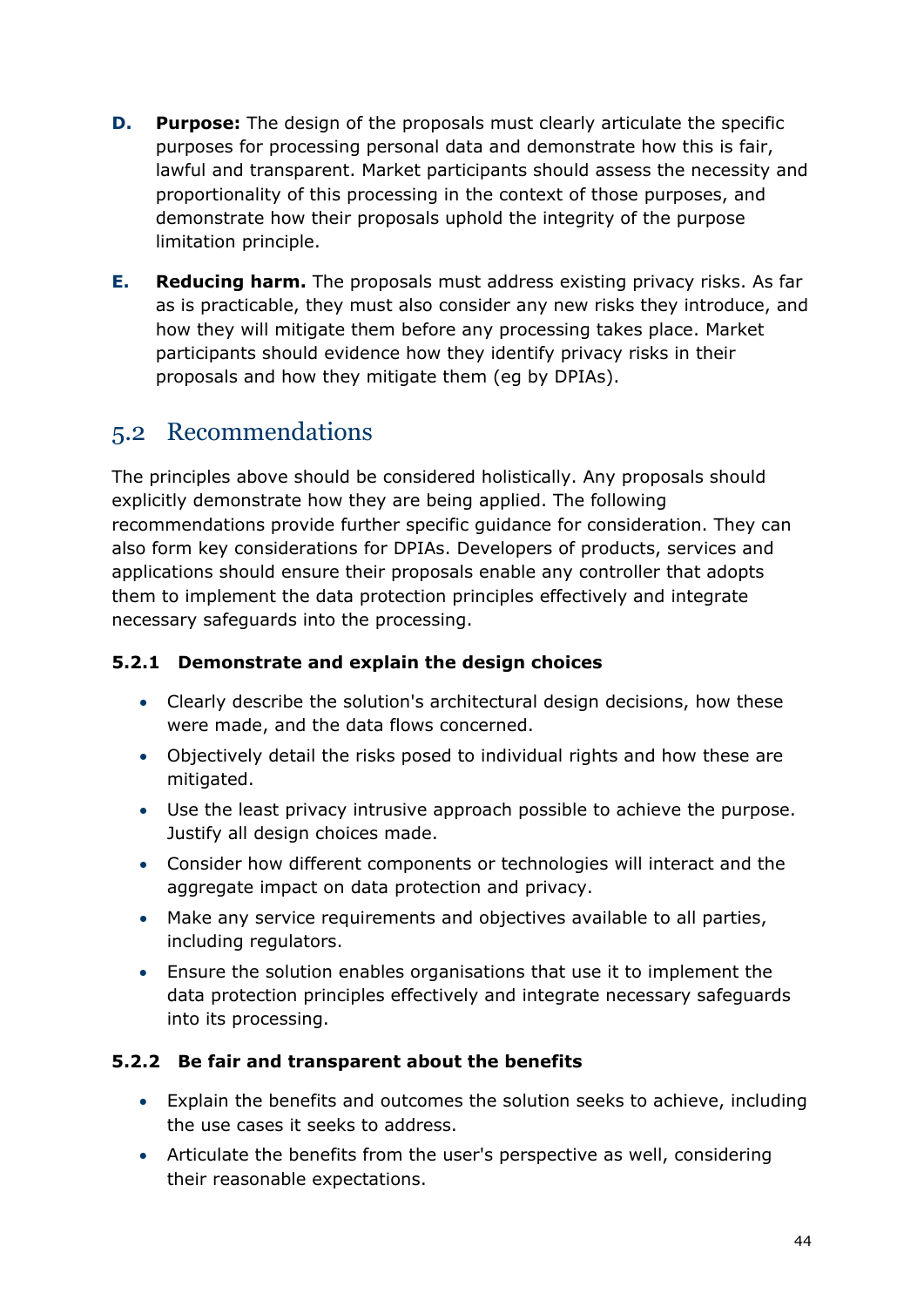- Be fair, accessible and transparent both to individuals using the web, as well as organisations on the web. Demonstrate how the design process ensures the user experience delivers in practice, and avoids dark patterns and nudge techniques.
- Where benefits for one group of stakeholders may give rise to tensions with another, be clear on how the solution's design manages these in ways that comply with data protection outcomes.
- Ensure the solution enables organisations that use it to provide clear and comprehensive information about the processing activities, how they work, and their purposes.

### **5.2.3 Minimise data collection and further processing**

- Ensure the solution processes the minimum amount of data necessary to achieve its purposes. As a general rule, contextual-based advertising allows most readily for compliance with the data protection principles.
- Consider whether the outcomes can be achieved without using personal data at all. If the solution requires personal data, it must explain why, as well as the steps taken to identify and mitigate risks, and ensure that new risks are not introduced.
- The solution must be designed so that an organisation using it can identify a specific, explicit and legitimate purpose for the processing activities.

### **5.2.4 Protect users and give them meaningful control**

- The solution should demonstrate how it reduces tracking vectors and addresses re-identification risks.
- Ensure the solution is engineered so that confidentiality, integrity and availability are built-in. Apply appropriate security techniques to secure the data both on-device, in-transit and server-side.
- Ensure the solution allows individuals to exercise their rights, whether by browsers, software settings or applications. Demonstrate how it considers the user journey at all aspects of design and development.
- Process data for the minimum amount of time necessary.
- Ensure the solution avoids augmenting, matching or combining personal data without strong justification, transparency and control.
- Ensure the solution allows organisations that use it to obtain freely given, specific, informed and unambiguous consent from individuals, and that consent is as easy to withdraw as it is to give.
- Where possible, design the solution to promote approaches that strengthen user control over the processing.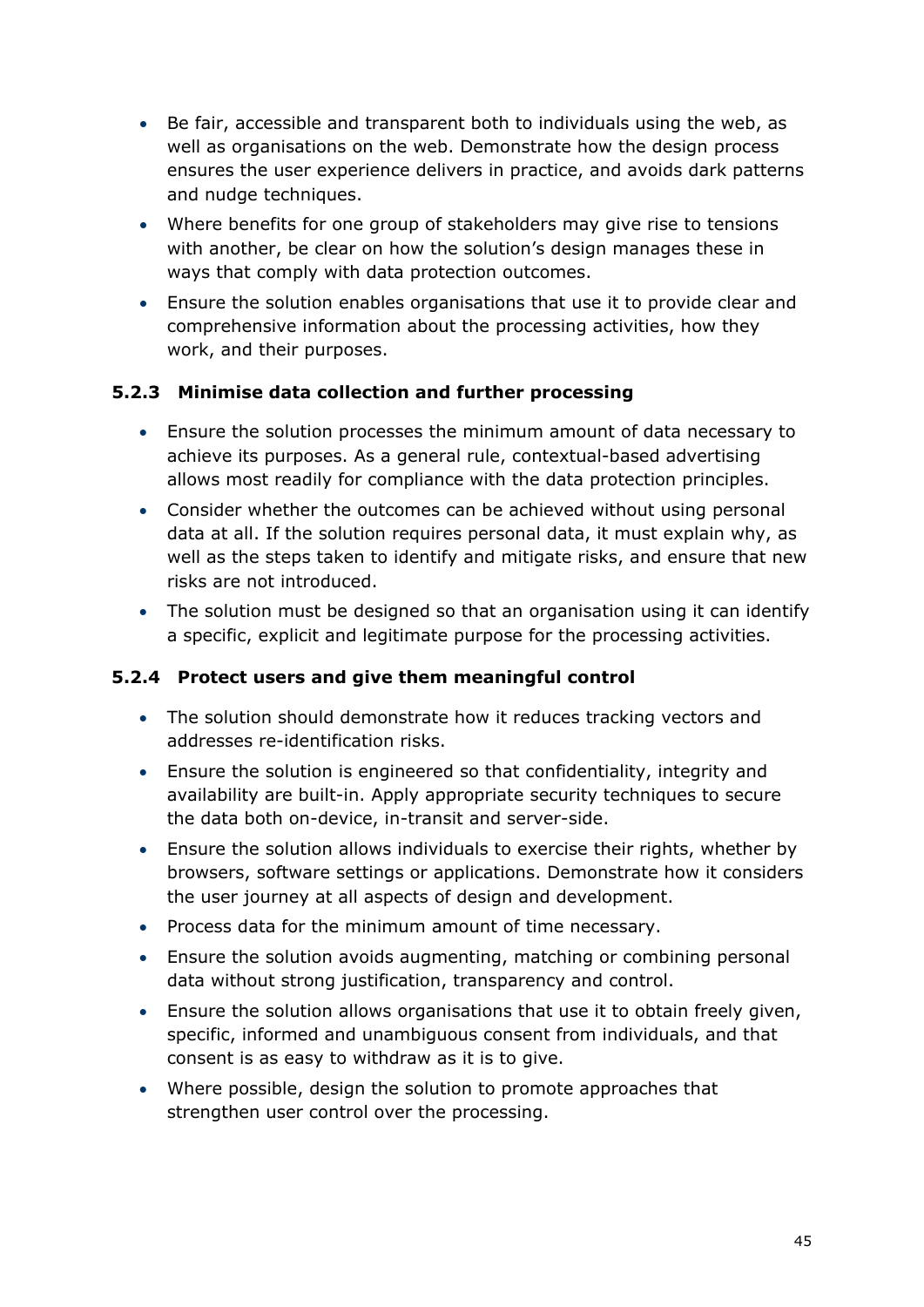### **5.2.5 Necessity and proportionality**

- The solution must enable organisations that use it to demonstrate that it is a targeted and effective way to achieve their purpose, and the benefits to the organisations are not disproportionate to any risk to privacy rights.
- It must also assist those organisations in demonstrating they cannot reasonably achieve the purpose using a less intrusive method, and that they are able to justify any impact on individuals.

### **5.2.6 Lawfulness, risk assessments and information rights**

- The solution must allow organisations that use it to identify the appropriate lawful basis and meet its requirements.
- The solution should help those organisations recognise where PECR requires consent and ensure that this consent meets the UK GDPR standard.
- Consider how the solution enables organisations that use it to undertake a DPIA, and allows them to assess the impacts of the processing on the rights, interests and freedoms of individuals.

### **5.2.7 Special category data**

- The solution must address the potential for processing of special category data. It should mitigate any risks of creating or inferring this data unless strictly necessary for the purposes.
- If special category data is processed, the solution must allow the organisation using it to identify the appropriate condition from Article 9 (in addition to a lawful basis under Article 6). Any approach must recognise that consent required under PECR is not explicit consent under Article 9 of the UK GDPR, and the public interest conditions do not apply.
- Where the solution processes personal data to put individuals into groups (eg cohorting or segmentation), the risk of those individuals being placed into protected or vulnerable groups must be clearly identified and safeguarded against.

Ultimately, new online advertising proposals should improve trust and confidence in the digital economy, instead of weakening it. Solutions should be privacyrespectful while ensuring they give due consideration to other relevant laws. They should not replicate or seek to maintain practices that do not comply with the law. They also should not introduce additional privacy and security risks for users, with these being addressed and mitigated prior to the solution's deployment.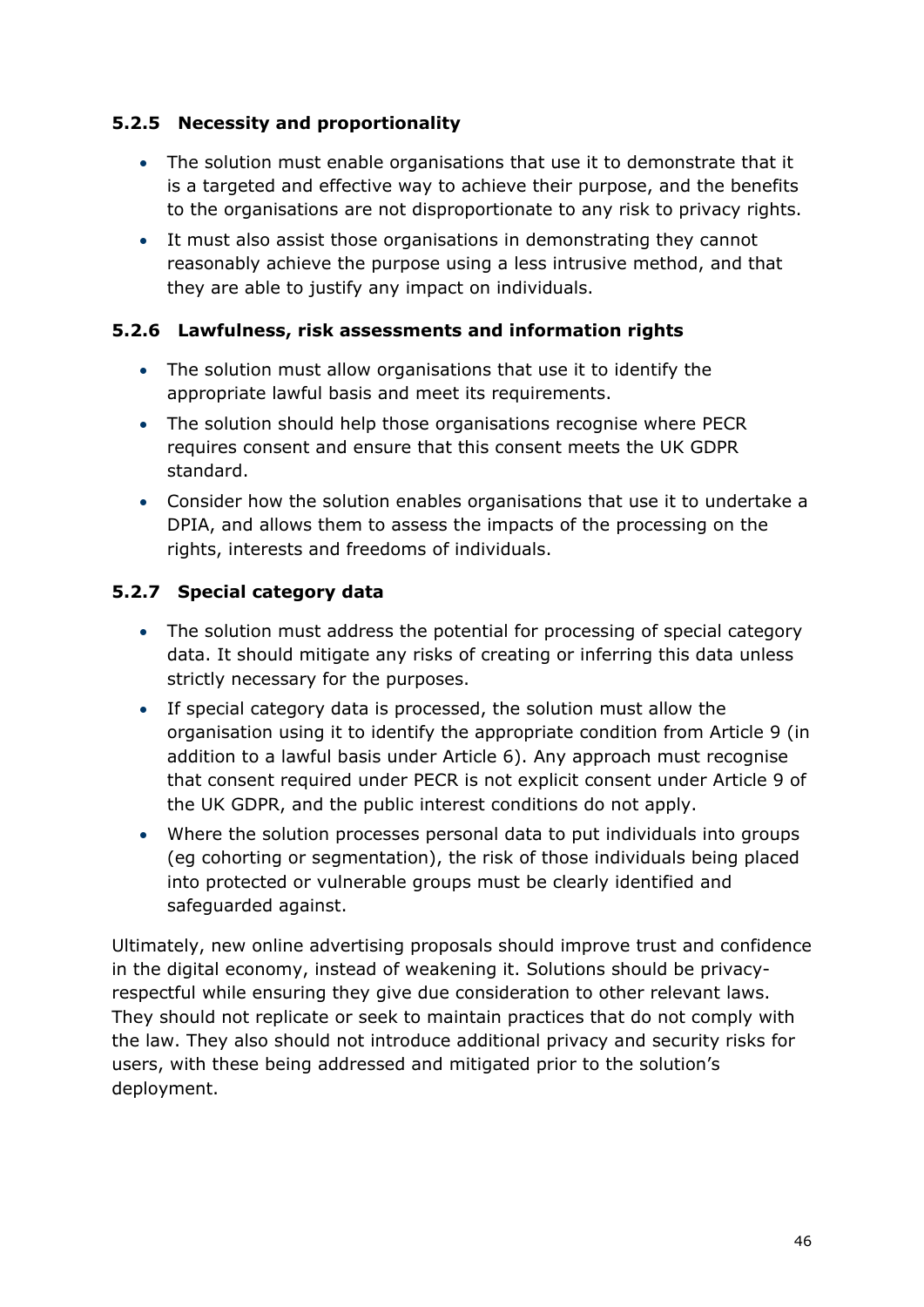# <span id="page-46-0"></span>6. Conclusions and next steps

The Commissioner welcomes proposals to remove the use of technologies that lead to intrusive and unaccountable processing of personal data and device information, which increases the risks of harm to individuals.

The Commissioner acknowledges that a variety of proposals are under development to address privacy and data protection issues arising from cookies and similar technologies. In many cases, these proposals are under active development and are subject to frequent change. The Commissioner reserves the right to address specific proposals in more detail as appropriate. For example, when they become more stable and once a greater level of consensus is achieved among stakeholders.

However, the Commissioner reiterates that participants within the online advertising industry should not wait until proposals like the GPS reach a more stable point. The principles of data protection by design and by default already apply. Market participants should build these into any solution or technology they currently use to achieve their objectives. Those responsible for the processing activities must demonstrate accountability with the requirements of the law.

Participants should note that continued use of intrusive online tracking practices is not the right way to develop solutions. Anything that essentially results in a continuation of existing practices will not meaningfully change the status quo.

Industry must recognise the need for change. It should understand that the Commissioner does not advocate for alternatives that use the same fundamentally flawed approaches. Solutions that seek to continue "business as usual", through which existing practices are essentially maintained by revised or new frameworks, technologies or contractual arrangements will not:

- satisfy this expectation;
- meet the requirements detailed in the 2019 report; or
- result in fair outcomes for both individuals and businesses on the web, (eg due to non-compliance with data protection and PECR requirements).

The Commissioner acknowledges the importance of ensuring effective competition across the digital economy. However, privacy-positive developments should be sustained and amplified in this context, not eroded in the interests of creating "better" market dynamics. The Commissioner will continue to work closely with the CMA on this. For example, by:

• the continuing assessment of the GPS proposals put forward by Google; and